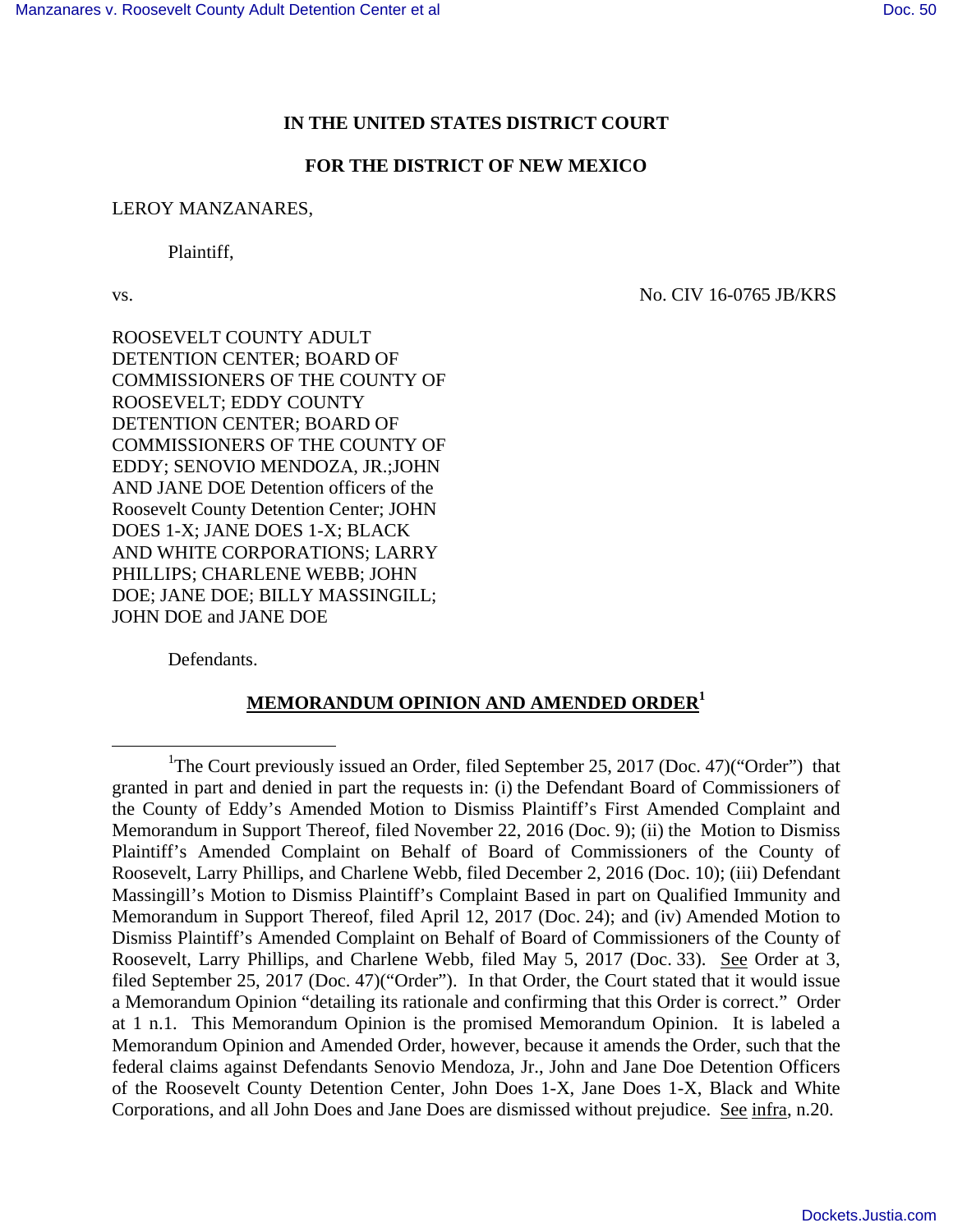**THIS MATTER** comes before the Court on: (i) Defendant Board of Commissioners of the County of Eddy's Amended Motion to Dismiss Plaintiff's First Amended Complaint and Memorandum in Support Thereof, filed November 22, 2016 (Doc. 9)("EC Motion"); (ii) the Motion to Dismiss Plaintiff's Amended Complaint on Behalf of Board of Commissioners of the County of Roosevelt, Larry Phillips, and Charlene Webb, filed December 2, 2016 (Doc. 10)("RC Motion"); (iii) Defendant Massingill's Motion to Dismiss Plaintiff's Complaint Based in part on Qualified Immunity and Memorandum in Support Thereof, filed April 12, 2017 (Doc. 24)("Massingill Motion"); and (iv) the Amended Motion to Dismiss Plaintiff's Amended Complaint on Behalf of Board of Commissioners of the County of Roosevelt, Larry Phillips, and Charlene Webb, filed May 5, 2017 (Doc. 33)("Amended RC Motion"). The Court held a hearing on September 22, 2017. The primary issues are: (i) whether Defendants Eddy County Detention Center and Roosevelt County Adult Detention Center may be properly sued under 42 U.S.C. § 1983; (ii) whether Defendant Board of Commissioners of the County of Eddy violated Plaintiff Leroy Manzanares' due process rights when a purported policy it had led to an inmate attacking Manzanares with a pickaxe; (iii) whether Defendant Board of Commissioners of the County of Roosevelt violated Manzanares' due process rights on a similar theory; (iv) whether Defendants Larry Phillips, Charlene Webbs, and Billy Massingill, as decisionmakers at Roosevelt County Detention and Eddy County Detention, are liable under due process for the same conduct; and (v) whether the Court should dismiss Manzanares' state claims. The Court concludes: (i) Eddy County Detention and Roosevelt County Detention are not persons, so cannot be sued under § 1983; (ii) Eddy County's purported policy does not shock the conscience, so there is no due process violation; (iii) Roosevelt County's purported policy likewise does not shock the conscience; (iv) Manzanares' allegations against Phillips, Webb, and Massingill are conclusory,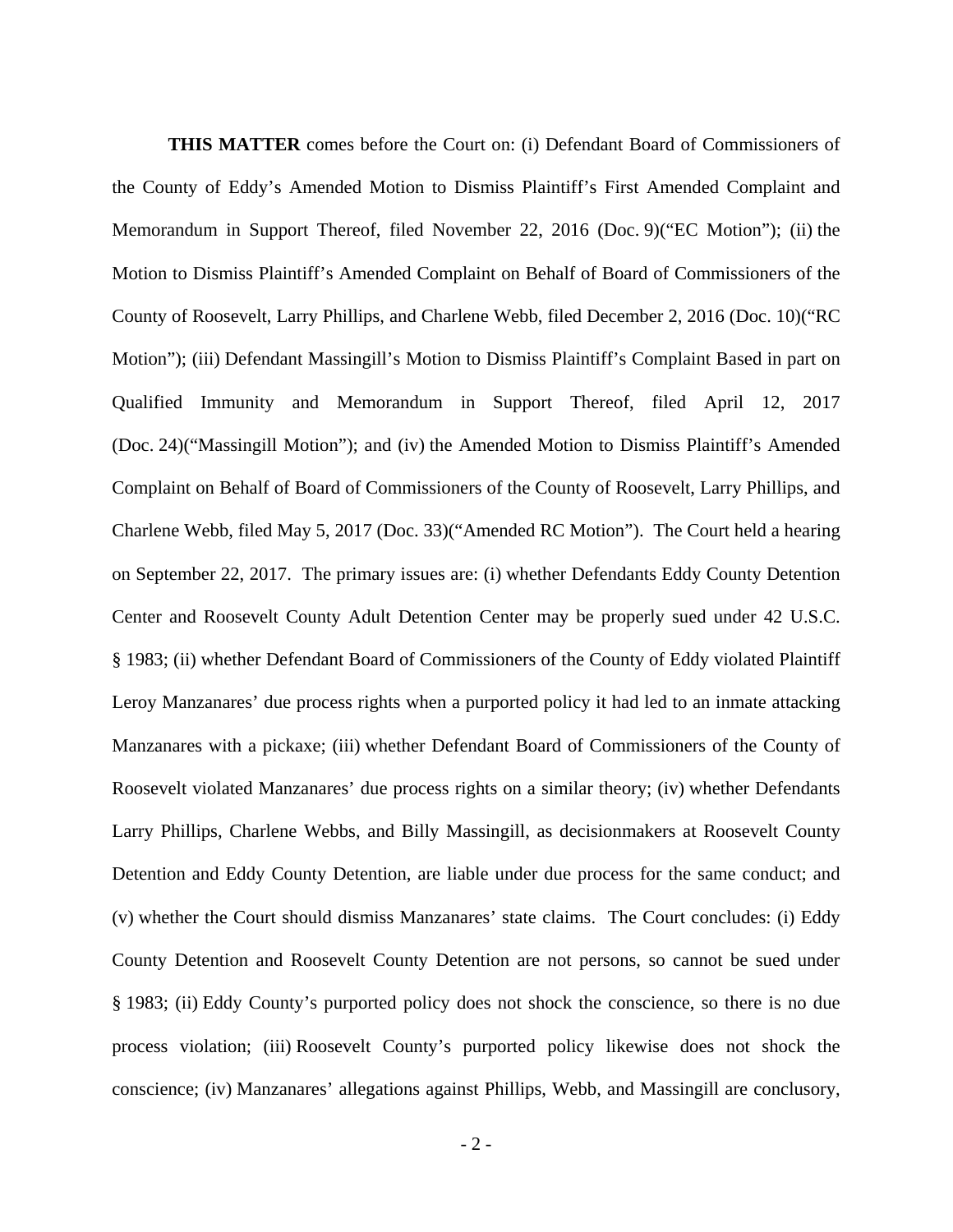but even if they were not, there is no due process violation and they are entitled to qualified immunity; and, (v) with no remaining federal claims, the Court will dismiss the remaining state law claims pursuant to 28 U.S.C. § 1367(c)(3) ("[T]he district courts may decline to exercise jurisdiction [if] . . . the district court has dismissed all claims over which it has original jurisdiction."). The Court, accordingly, grants in part and denies in part the requests in the EC Motion, the RC Motion, the Massingill Motion, and the Amended RC Motion. The Court dismisses the Plaintiff's First Amended Complaint, filed November 11, 2016 (Doc. 5)("FAC" or "Amended Complaint"), without prejudice.

#### **FACTUAL BACKGROUND**

 The Court takes its facts from the Amended Complaint. The Court accepts its factual allegations as true for the purposes of a motion to dismiss. See Ashcroft v. Iqbal, 556 U.S. 662, 678 (2009); Bell Atl. Corp. v. Twombly, 550 U.S. 544, 555 (2007)("Twombly"). The Court does not, however, accept as true the legal conclusions within the FAC. See Ashcroft v. Iqbal, 556 U.S. at 678 ("[T]he tenet that a court must accept as true all of the allegations contained in a complaint is inapplicable to legal conclusions.").

Manzanares is a Roosevelt County employee and groundskeeper. See FAC ¶ 18, at 4; id. ¶ 21, at 5. On July 2, 2014, Manzanares was doing maintenance on the Roosevelt County Fairgrounds, when Roosevelt County Detention lent Manzanares an inmate -- Defendant Senovio Mendoza -- to aid Manzanares in his work. See FAC ¶ 19, at 5. Manzanares, as someone with no connection to Roosevelt County Detention, believed that such a facility would provide only "non-violent offender[s]" to aid him in his job. FAC  $\P$  21, at 5. To the contrary, however, Mendoza had a history of violence and also faced first-degree murder charges. See FAC  $\P$  20, 22 at 5. Indeed, according to the criminal complaint pending against Mendoza,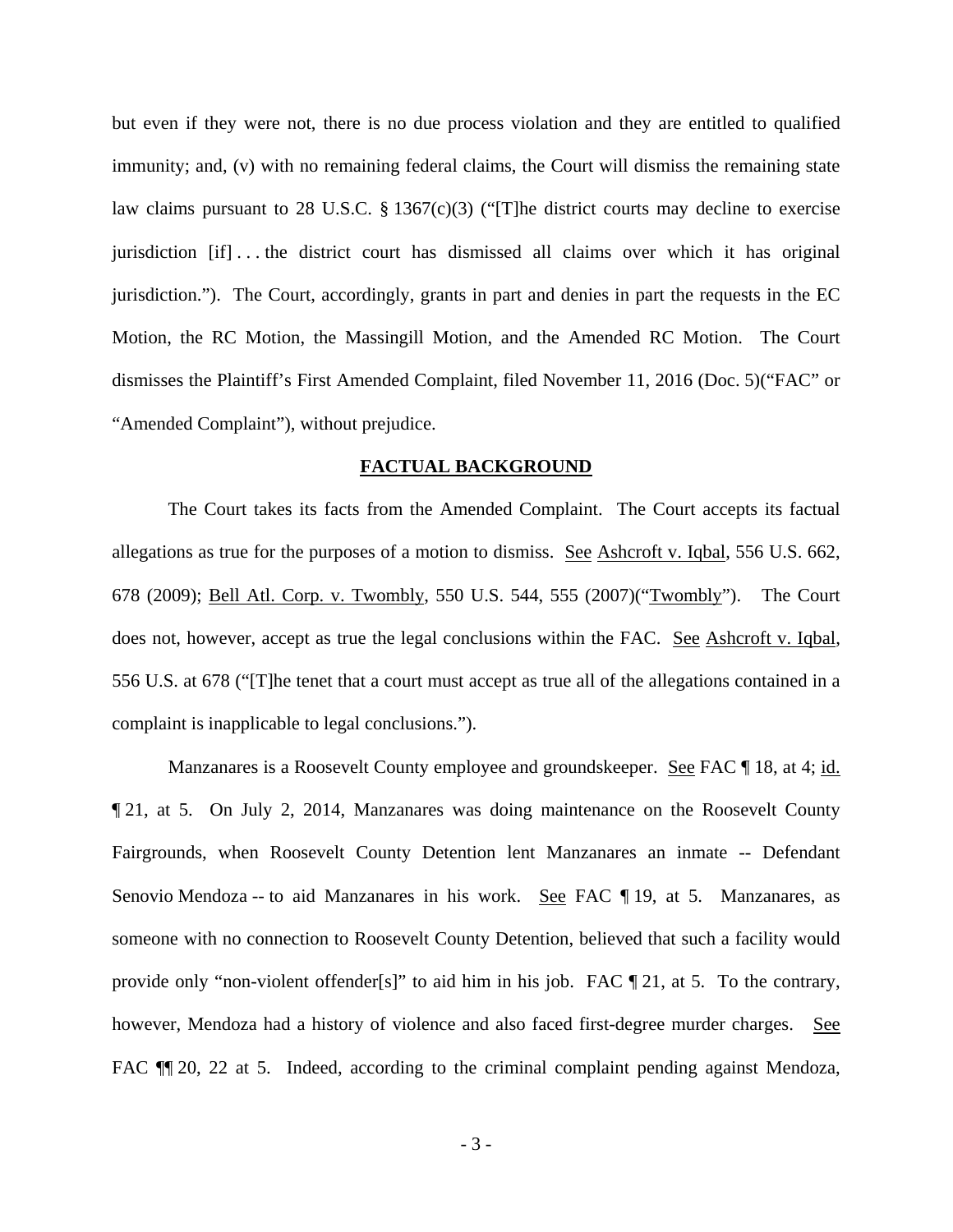Mendoza had impersonated a Drug Task Force Agent, broke into a drug dealer's home, and, moments after forcing that drug dealer to the floor, executed him with a bullet to the head. See FAC  $\P$  29, at 6. Mendoza had also previously been convicted of armed robbery, aggravated battery, and had "violently beat another inmate" over a television. FAC ¶ 34, at 7. See id. ¶ 43, at 8. Roosevelt County Detention did not tell Manzanares any of those facts. See FAC ¶¶ 20, at 5.

 At some point while aiding Manzanares, Mendoza acquired a pickaxe and attacked Manzanares, "splitting part of his head open, instantly knocking him unconscious." FAC [23, at 5. Mendoza then stole a vehicle and sped away, leaving Manzanares for dead. See FAC ¶ 23, at 5. Manzanares survived but sustained an extensive head injury. See FAC ¶¶ 24, 37, 39, at 5, 7.

Before the pickaxe attack, Mendoza was housed at Eddy County Detention. See FAC ¶ 25, at 5. Eddy County Detention and Roosevelt County Detention maintain a detainee transfer agreement should one of the detention centers become overcrowded, but transfers between the two facilities are allowed only if the offender is non-violent. See FAC ¶¶ 26, 30 at 6. Despite this limitation, Eddy County Detention transferred Mendoza to Roosevelt County Detention. See FAC  $\P$  25, at 5. In executing that transfer, Eddy County Detention knew of Mendoza's history and pending criminal charges but misrepresented those details to Roosevelt County Detention telling that facility that "Mendoza was merely a murder witness and not a murder suspect." FAC  $\mathbb{T}$  28, at 6. <u>See id.</u>  $\mathbb{T}$  27, at 6.

 Although Eddy County Detention misrepresented Mendoza's history to Roosevelt County Detention, Roosevelt County Detention "should have done a background check" on Mendoza before accepting him. FAC ¶ 31, at 6. Roosevelt County Detention did not perform that background check, however. See FAC ¶¶ 31-32, at 6-7. Such a background check would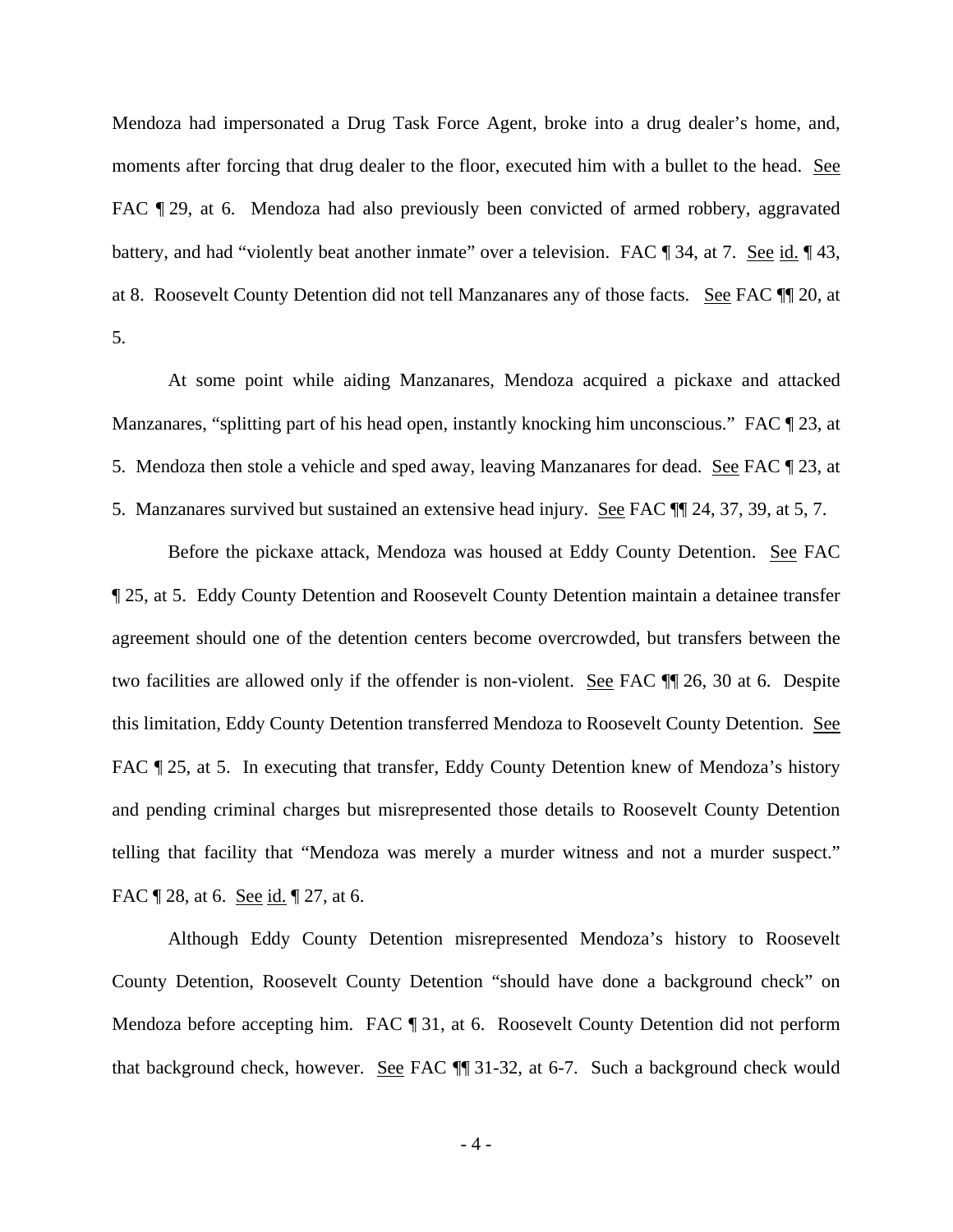have revealed that Mendoza had previously attacked another inmate and, thus, that Mendoza was a threat to society not fit for a work assignment on the Roosevelt County Fairgrounds. See FAC ¶¶ 34-35, 42, 44 at 7-9.

### **PROCEDURAL BACKGROUND**

 Manzanares sues, asserting negligence and that the Defendants violated his substantive due process rights. See FAC ¶¶ 60-80, at 12-15. On due process, he contends that the Defendants acted arbitrarily and capriciously, depriving him of the guarantee that he will not be deprived of life, liberty, or property. See FAC ¶ 61, at 12. He also contends that the Defendants failed to train their penitentiary personnel, and that they knew or should have known that Mendoza should not have been transferred to Roosevelt County Detention or assigned to help Manzanares on the Fairgrounds. See FAC  $\P$  62-65, 68-70, at 12-14. Finally, he asserts that Eddy County Detention has a policy, practice, or custom of "dumping unwanted inmates onto other detention facilities" regardless of those inmates' safety classifications and Roosevelt County Detention was aware of that practice, but did nothing to stop it. FAC \, 66, at 13. See id. ¶ 67, at 13. On negligence, he argues that the Defendants owed a duty to Manzanares and breached that duty for failing to properly classify Mendoza, resulting in Manzanares' injuries. See **[1]** 72-80, at 14-15.

#### **1. The EC Motion.**

Eddy County moves to dismiss. See EC Motion at 1. First, it argues that the Court should dismiss the FAC's claims against Eddy County Detention, because "governmental subunits," such as detention centers, "are not properly suable entities in § 1983 actions." EC Motion at 1, n.1 (citing Martinez v. Winner, 771 F.2d 424, 444 (10th Cir. 1985)). Eddy County asserts, moreover, that it cannot be liable for any conduct, because Manzanares asserts no constitutional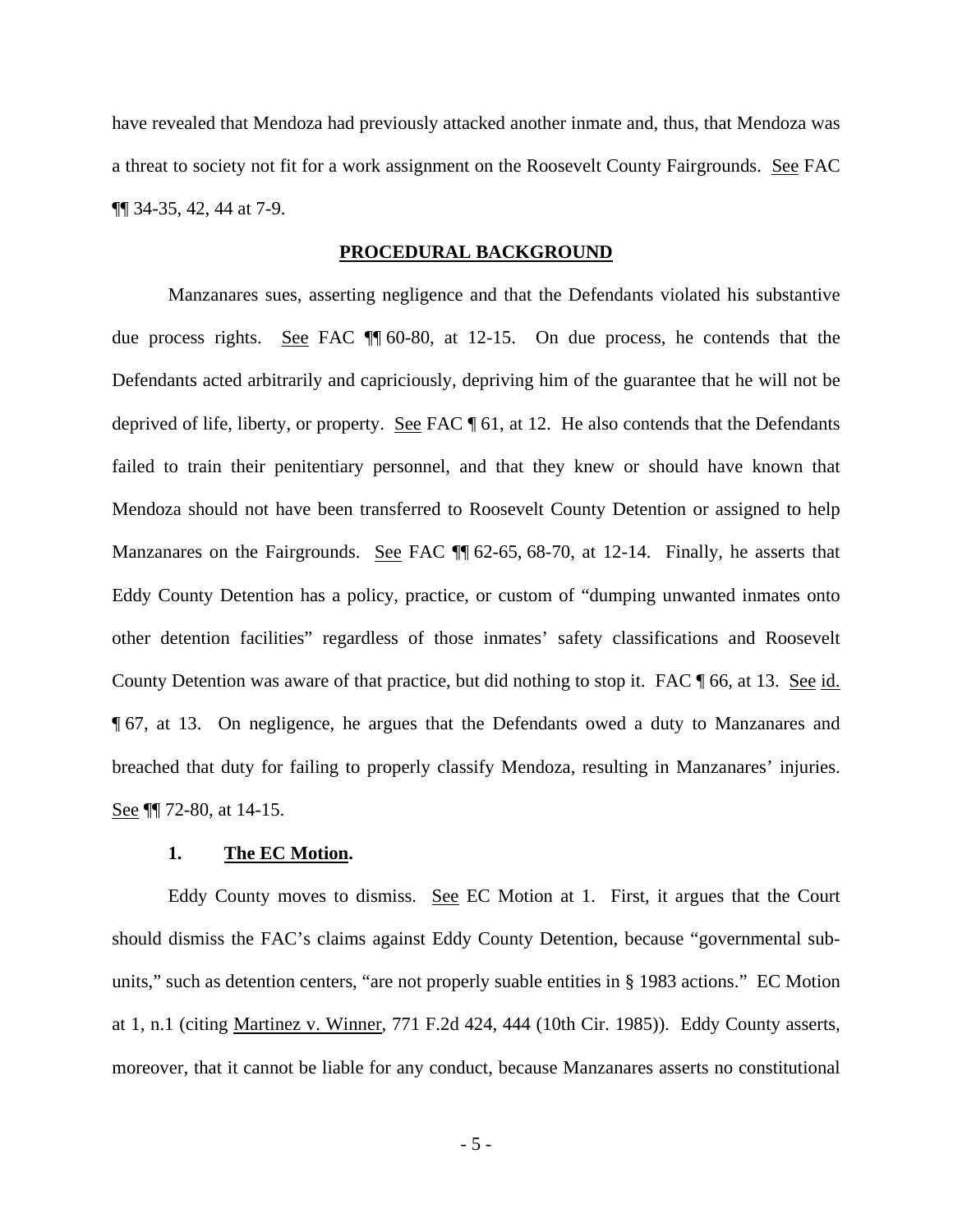violation and no county policy that "was the moving force behind the violation." EC Motion at 6 ("Indeed, it appears that the actions complained of would not be as a result of a policy, but rather necessarily would be due to a breach thereof."). Eddy County also argues that there are no allegations of the County's "deliberate conduct," which would give rise to a constitutional violation. See EC Motion at 7-8; id. at 8 n.4.

 Eddy County avers that Manzanares' negligence claim fails too, because Eddy County has not waived its sovereign immunity. See EC Motion at 8-9. It also argues that Manzanares' tort claim is time barred, because it appears to have occurred more than two years before Manzanares filed his complaint. See EC Motion at 9. Eddy County requests the Court, accordingly, to dismiss the claims against Eddy County and Eddy County Detention with prejudice. See EC Motion at 9.

#### **2. The RC Motion.**

Roosevelt County, Phillips, and Webb move to dismiss. See RC Motion at 1. They argue that the Court should dismiss Roosevelt County Detention, because "governmental subunits cannot be sued as a separate entity from the County itself in § 1983 cases." RC Motion at 2. See id. at 5. Roosevelt County, Phillips, and Webb argue that the Court should dismiss the claim against Roosevelt County, because Manzanares has not alleged a policy or custom that caused a constitutional injury. See RC Motion at 5-6. They also assert that Roosevelt County cannot be liable "for acts of its employees on a *respondeat superior* theory," which, according to Roosevelt County, Phillips, and Webb, is all that Manzanares has alleged. RC Motion at 6 (emphasis in original). Roosevelt County, Phillips, and Webb add that the Court should dismiss the individual capacity suits against Phillips and Webb, because all Manzanares has alleged is supervisory liability, which is not actionable under 42 U.S.C. § 1983. See RC Motion at 7-8.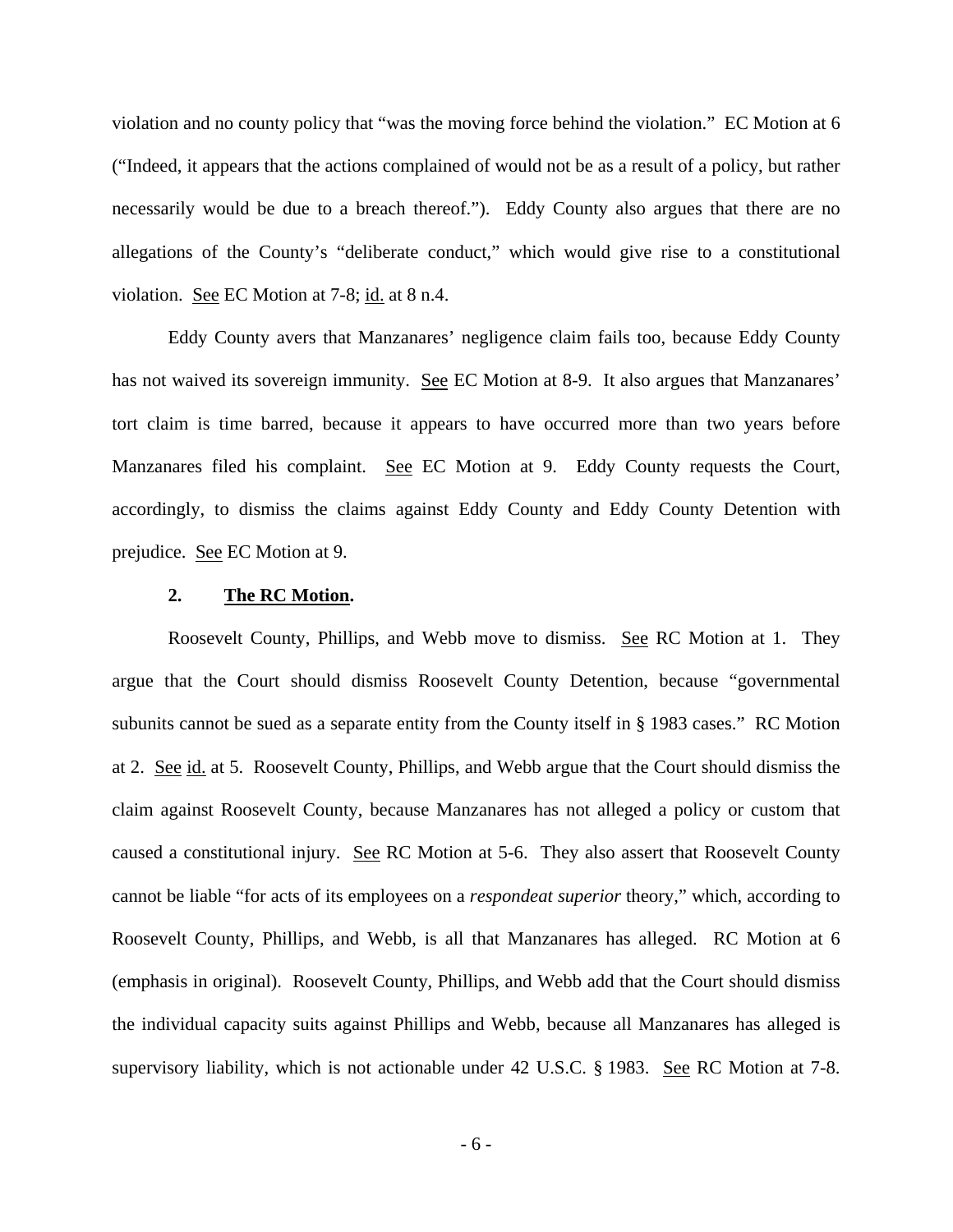Roosevelt County, Phillips, and Webb argue that the negligence claims fails, because the New Mexico Workers' Compensation Act, N.M. Stat. Ann. §§ 52-1-1 to -70 ("WCA"), provides the exclusive remedy when a government employee is injured during the course of employment. See RC Motion at 8-10. Finally, they argue that the Court should dismiss the punitive damage claim, because counties and municipalities are "immune to punitive damages in § 1983 cases." RC Motion at 10. Accordingly, they request that the Court dismiss the action against Roosevelt County, Roosevelt County Detention, Phillips, and Webb. See RC Motion at 10.

### **3. EC Motion Response.**

Manzanares responds to the EC Motion. See Plaintiff's Response to Defendant Eddy County Board of Commissioners' Amended Motion to Dismiss Plaintiff's First Complaint and Memorandum in Support Thereof at 1, filed December 8, 2016 (Doc. 12)("EC Motion Response"). He contends that Eddy County is liable, because it misrepresented Mendoza's criminal history to Roosevelt County Detention. See EC Motion Response at 5. According to Manzanares, that misrepresentation demonstrates that Eddy County was, at least, deliberately indifferent to Manzanares' safety, establishing a constitutional violation. See EC Motion Response at 6-8. He adds that, beyond mere deliberate indifference, however, Eddy County "deliberately created" the danger that led to Manzanares' harm, which, according to Manzanares, is actionable under § 1983 as a danger-creation claim. See EC Motion Response at 9.

Manzanares contends that there is no statute of limitations problem on his negligence claim, because the triggering event occurred on July 2, 2014, and he filed his complaint on July 1, 2016 -- within the two-year period. See EC Motion Response at 10. He also argues that he has a negligence claim's elements, because Eddy County breached its duty to prevent dangerous inmates from being transferred, which resulted in the pickaxe attack causing Manzanares harm.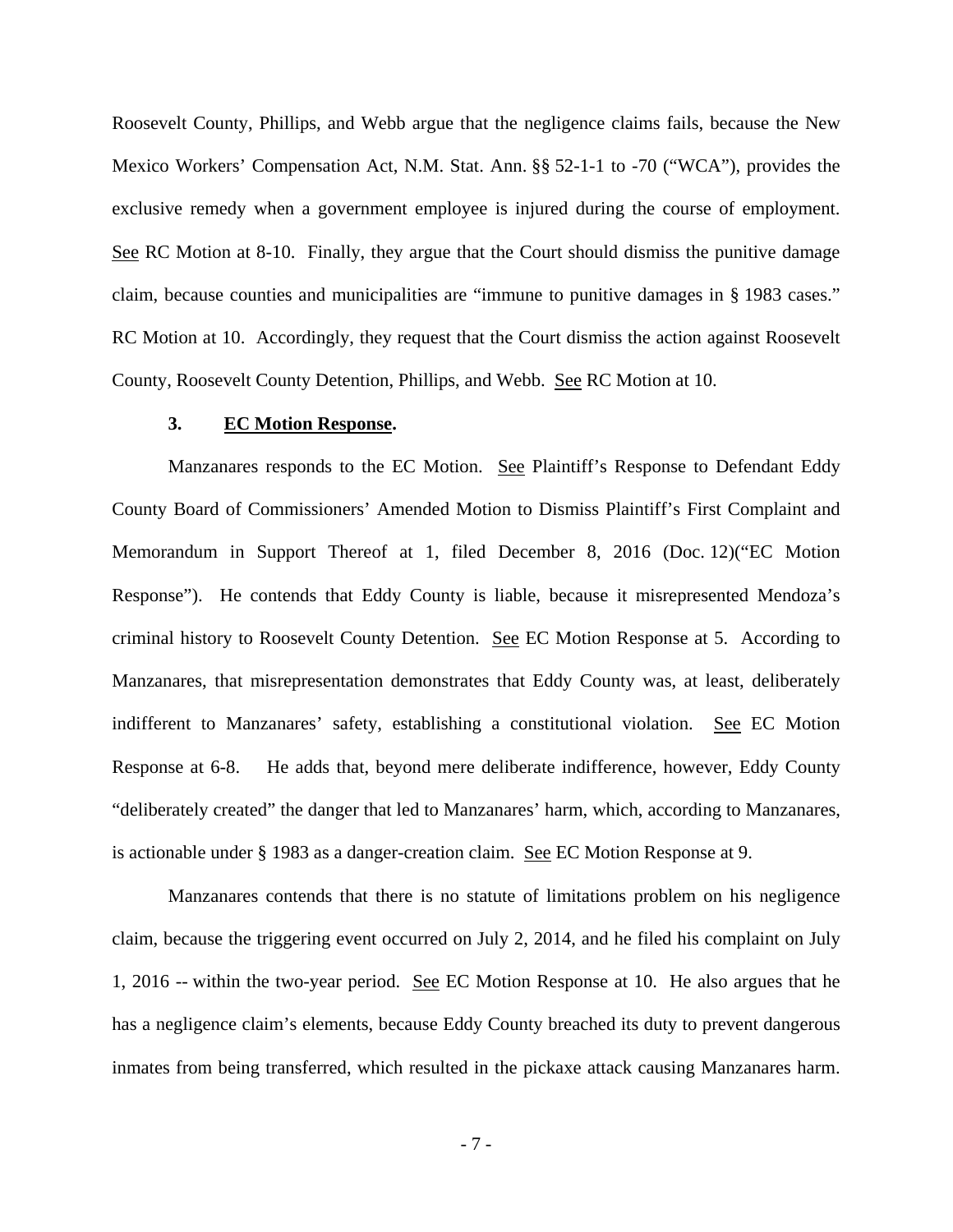See EC Motion Response at 10-11. Accordingly, Manzanares requests that the Court deny the EC Motion. See EC Motion Response at 11.

### **4. RC Motion Response.**

Manzanares responds to the RC Motion. See Plaintiff's Response to Defendant Board of Commissioners of the County of Roosevelt's Motion to Dismiss Plaintiff's First Amended Complaint at 1, filed December 8, 2016 (Doc. 12)("RC Motion Response"). Manzanares argues that, because Roosevelt County Detention failed to screen a violent inmate from working in the community, it violated Manzanares' due process rights. See RC Motion Response at 4. He adds that Roosevelt County's failure to train its employees to properly screen inmates demonstrates deliberate indifference to a potential constitutional violation, creating liability. See RC Motion Response at 5.

Manzanares argues that his state claim meets the WCA standards, because Roosevelt County Detention staff recklessly disregarded Mendoza's danger to the public, which was expected to result and resulted in an injury. See RC Motion Response at 7-8. He contends, accordingly, that the WCA does not provide immunity from his tort claim. See RC Motion Response at 8. Manzanares concludes by asking the Court to deny the RC Motion. See RC Motion Response at 8-9.

## **5. EC Reply.**

Eddy County replies. See Defendant Board of Commissioners of the County of Eddy's Reply Memorandum for its Motion to Dismiss Plaintiff's First Amended Complaint at 1, filed December 14, 2016 (Doc. 15)("EC Reply"). It asserts that Manzanares fails to establish a constitutional violation, because "[t]here is no alleged policy, no alleged practice, no alleged failure to train or supervise, and no alleged decision by any final decision-maker." EC Reply at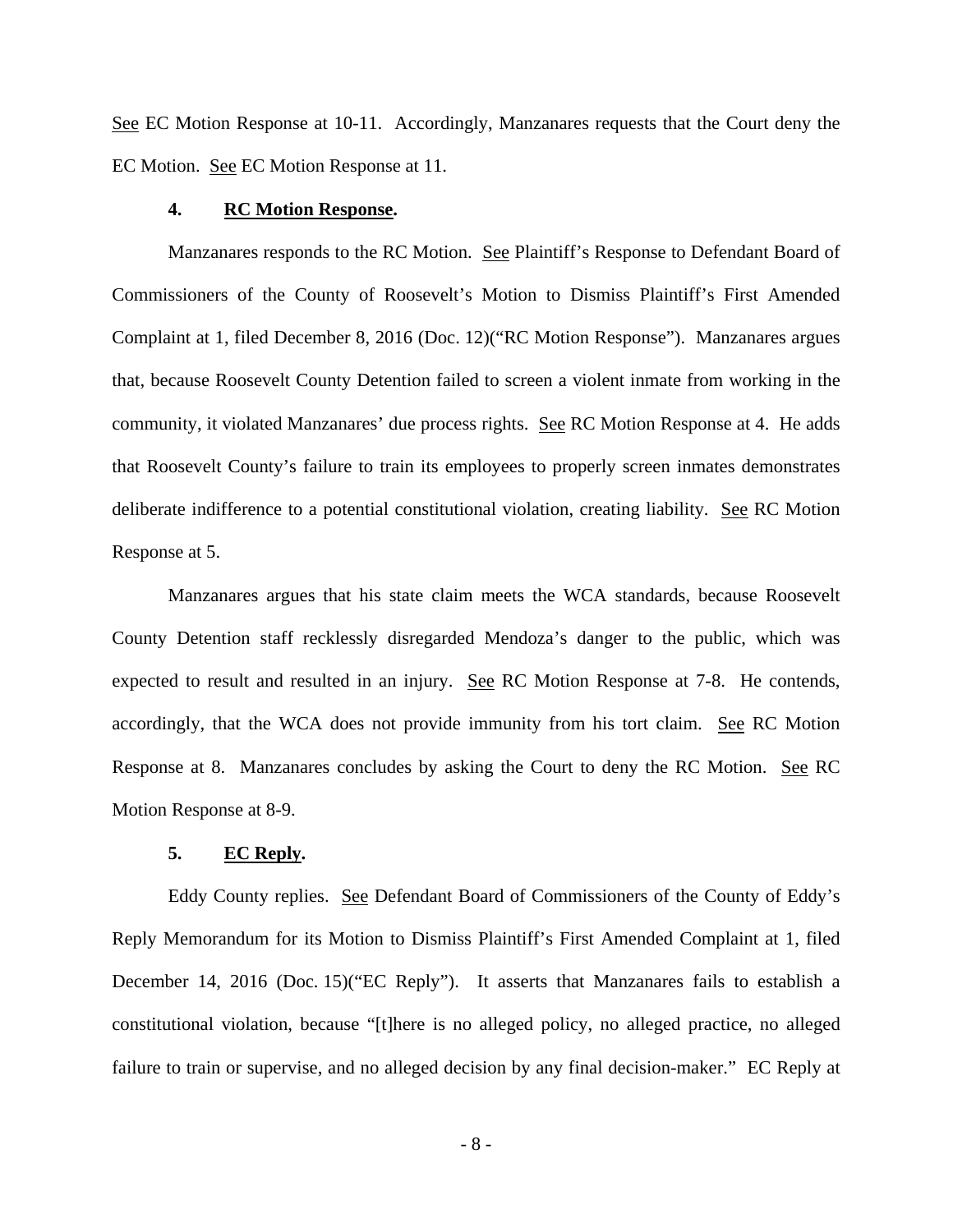6. Eddy County contends that Manzanares has not alleged a danger-creation claim, as he "fails to identify the alleged state actor or their purported actions." EC Reply at 7. Eddy County also argues that, even if some of the elements of a danger-creation claim are met, he has not alleged conduct that would "shock the conscience." EC Reply at 8. According to Eddy County, negligence is not conduct that would shock the conscience. See EC Reply at 8 (citing Glover v. Gartman, 899 F. Supp. 2d 1115, 1135-36 (D.N.M. 2012)(Browning, J.)). Eddy County avers that Manzanares has not even argued, let alone established, that the state waived its sovereign immunity for his tort claim. See EC Reply at 8.

### **6. RC Reply.**

Roosevelt County, Phillips, and Webb reply. See Defendants' Reply Memorandum in Support of Their Motion to Dismiss Plaintiff's Amended Complaint at 1, filed January 6, 2017 (Doc. 20)("RC Reply"). They argue that Manzanares has not stated a plausible claim, because "[t]here is no reference in the allegations to any specific written policy promulgated by Roosevelt County which directly led to the damages claimed." RC Reply at 8. Roosevelt County, Phillips, and Webb contend that, "[a]t best," Manzanares "alleges a one-time occurrence" without any indication about "what training and supervision should have been carried out" and "by whom." RC Reply at 9. Roosevelt County, Phillips, and Webb aver that the Court should dismiss the claims against Phillips and Webb, because Manzanares' lone allegation against them that "they have final responsibility for training, supervision, and policy implementation" does not trigger § 1983 liability. RC Reply at 12 ("There is no allegation against these individuals of personal involvement in the alleged wrongdoing."). Finally, Roosevelt County, Phillips, and Webb contend that the Court should dismiss the negligence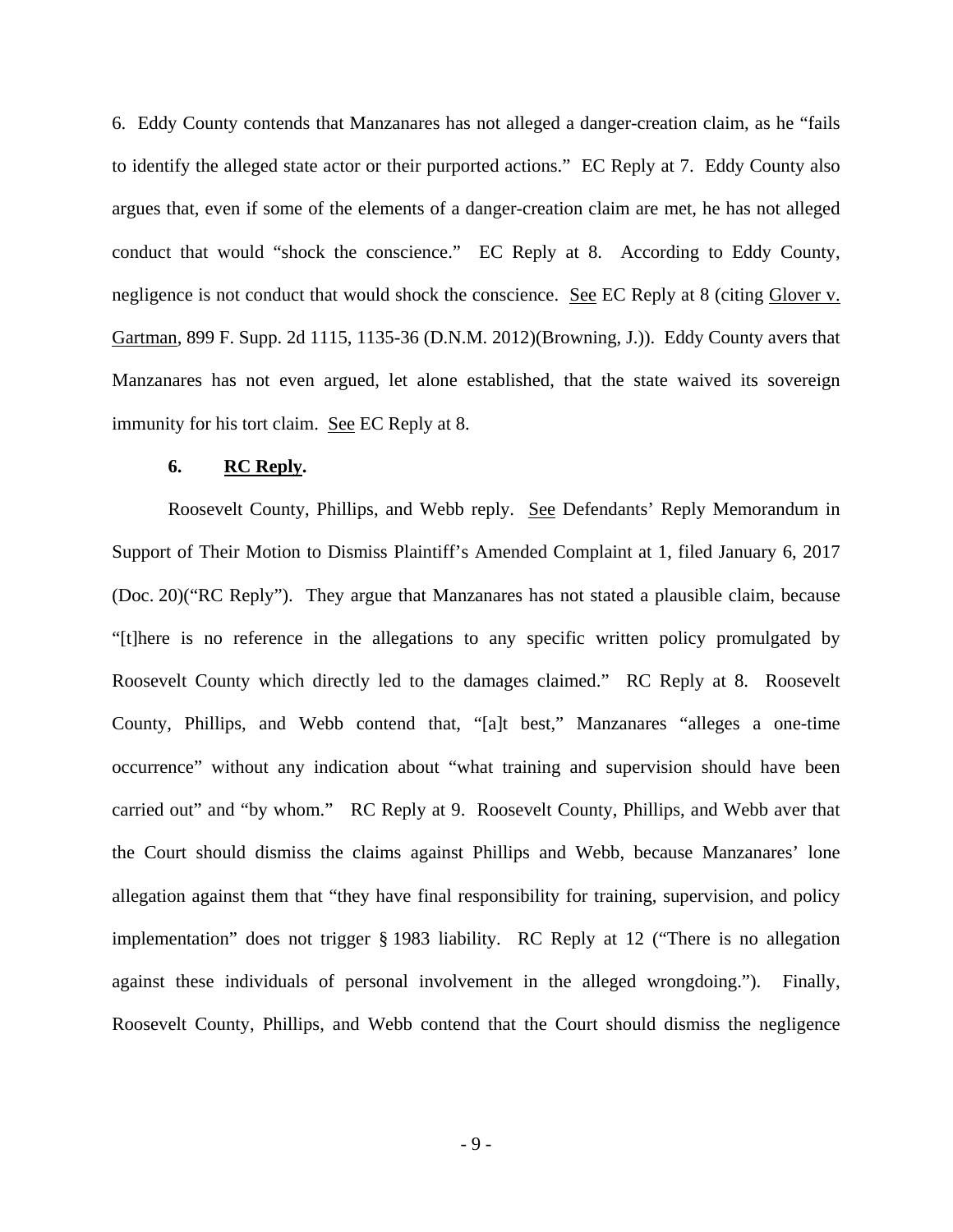claim, because, under the WCA, the plaintiff must allege an intentional act, but, here, Manzanares alleges "deliberate indifference and/or reckless disregard." RC Reply at 13.

### **7. Massingill Motion.**

Massingill moves to dismiss, arguing that he is entitled to qualified immunity. See Massingill Motion at 1. Massingill contends that he is entitled to qualified immunity, because he did not cause any constitutional harm. See Massingill Motion at 7 ("[T]he Plaintiff has failed to allege that Defendant Massingill authorized or approved the alleged misconduct."); id. at 11 ("Defendant Massingill submits that there is no well plead factual allegation that he personally violated Plaintiff's constitutional rights."). He argues that Manzanares, at best, asserts conclusory allegations about "inadequate supervision and training," which, according to Massingill, do not amount to a § 1983 violation. Massingill Motion at 7. Accordingly, he requests that the Court dismiss the claims in the FAC against him. See Massingill Motion at 11.

#### **8. Massingill Motion Response.**

Manzanares responds to the Massingill Motion. See Plaintiff's Response to Defendant Massingill's Motion to Dismiss Plaintiff's Complaint and Memorandum in Support Thereof [Doc 24] at 1, filed May 5, 2017 (Doc. 32)("Massingill Motion Response"). Manzanares contends that, as Eddy County Detention's warden, Massingill is "directly responsible" for overseeing "ECDC's involvement in all contractual arrangements, detention officer training, and proper classification of inmates." Massingill Motion Response at 4. Thus, according to Manzanares, Massingill's failure to take measures to prevent Mendoza's transfer or notify Roosevelt County Detention about Mendoza's violent history amounts to a constitutional violation. See Massingill Motion Response at 4; id. at 6-7 ("The fact that Defendant Massingill allowed for such a violent individual to be transferred with no warning is absolutely shocking to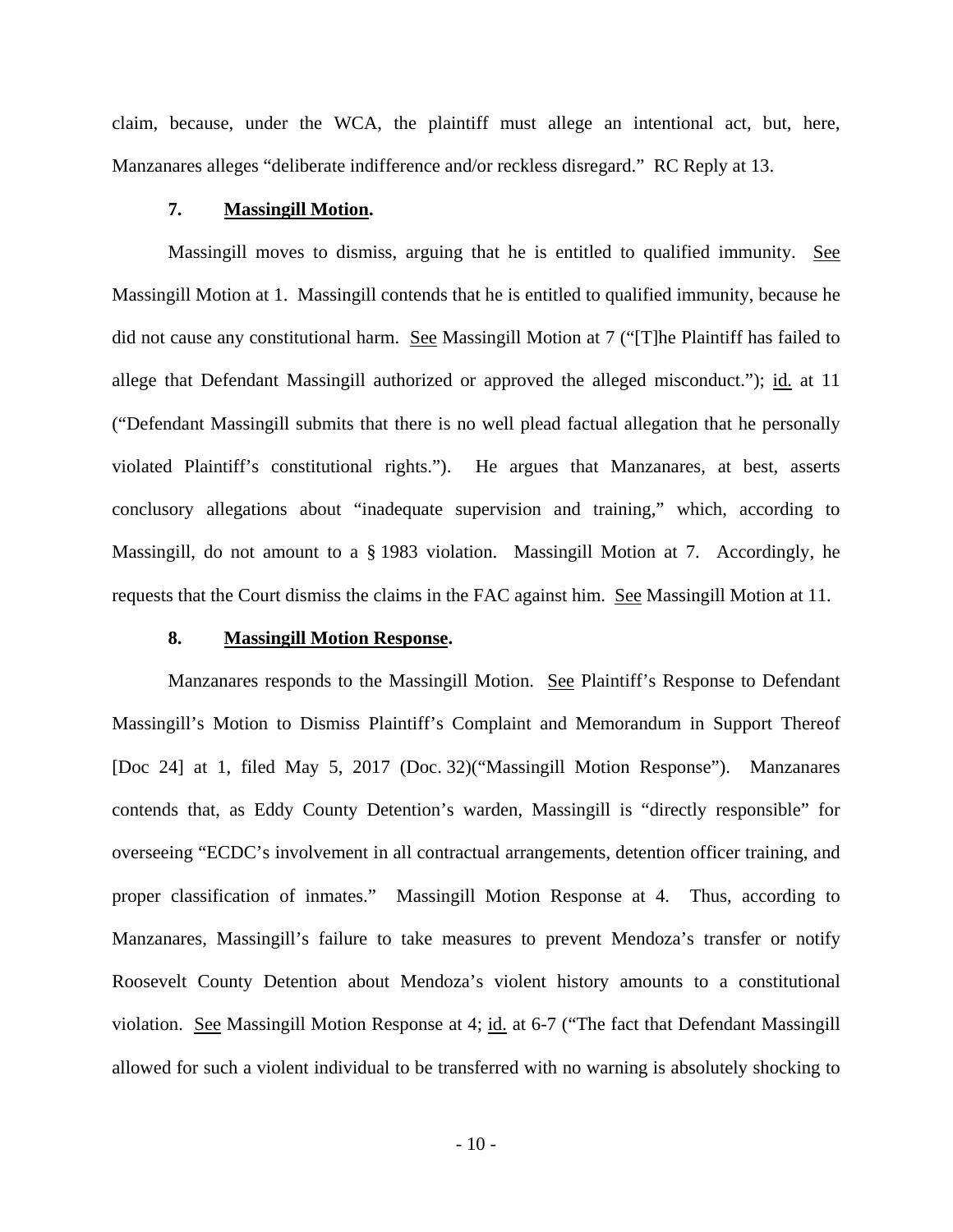the conscious and was certainly committed with deliberate indifference."). Manzanares contends that Massingill is not entitled to qualified immunity, because the Supreme Court has clearly established the right that there is a due process violation when "state's affirmative actions either create or increase risk of private violence." Massingill Motion Response at 9-10 (citing Deshaney v. Winnebago County Dep't of Soc. Servs., 489 U.S. 189, 197 (1989)). Accordingly, Manzanares requests that the Court deny the Massingill Motion. See Massingill Motion Response at 13.

### **9. Amended RC Motion.**

Roosevelt County, Phillips, and Webb file the Amended RC Motion to raise one additional ground to dismiss Manzanares' negligence claim. See Amended RC Motion at  $1<sup>2</sup>$ They argue that the Court must dismiss the negligence claim, because the New Mexico Tort Claims Act, N.M. Stat. Ann. §§ 41-4-1- to -30 ("NMTCA"), provides the exclusive remedy for tort claims against public officials and governmental entities, and Manzanares does not identify a waiver of immunity in his Amended Complaint. See Amended RC Motion at 10. Accordingly, they request that the Court dismiss the negligence claim on those grounds. See Amended RC Motion at 10.

#### **10. Massingill Motion Reply.**

 $\overline{a}$ 

Massingill replies. See Defendant Warden Massingill's Reply Memorandum for his Motion to Dismiss Count I of Plaintiff's First Amended Complaint and for Qualified Immunity at 1, filed May 15, 2017 (Doc. 34)("Massingill Motion Reply"). Massingill contends that the Court should dismiss the § 1983 claim against him, because the Amended Complaint contains

<sup>&</sup>lt;sup>2</sup>The rest of the Amended RC Motion repeats arguments from the RC Motion. See Amended RC Motion at 1-9; id. at 11. The Court, accordingly, details only the new argument in this section.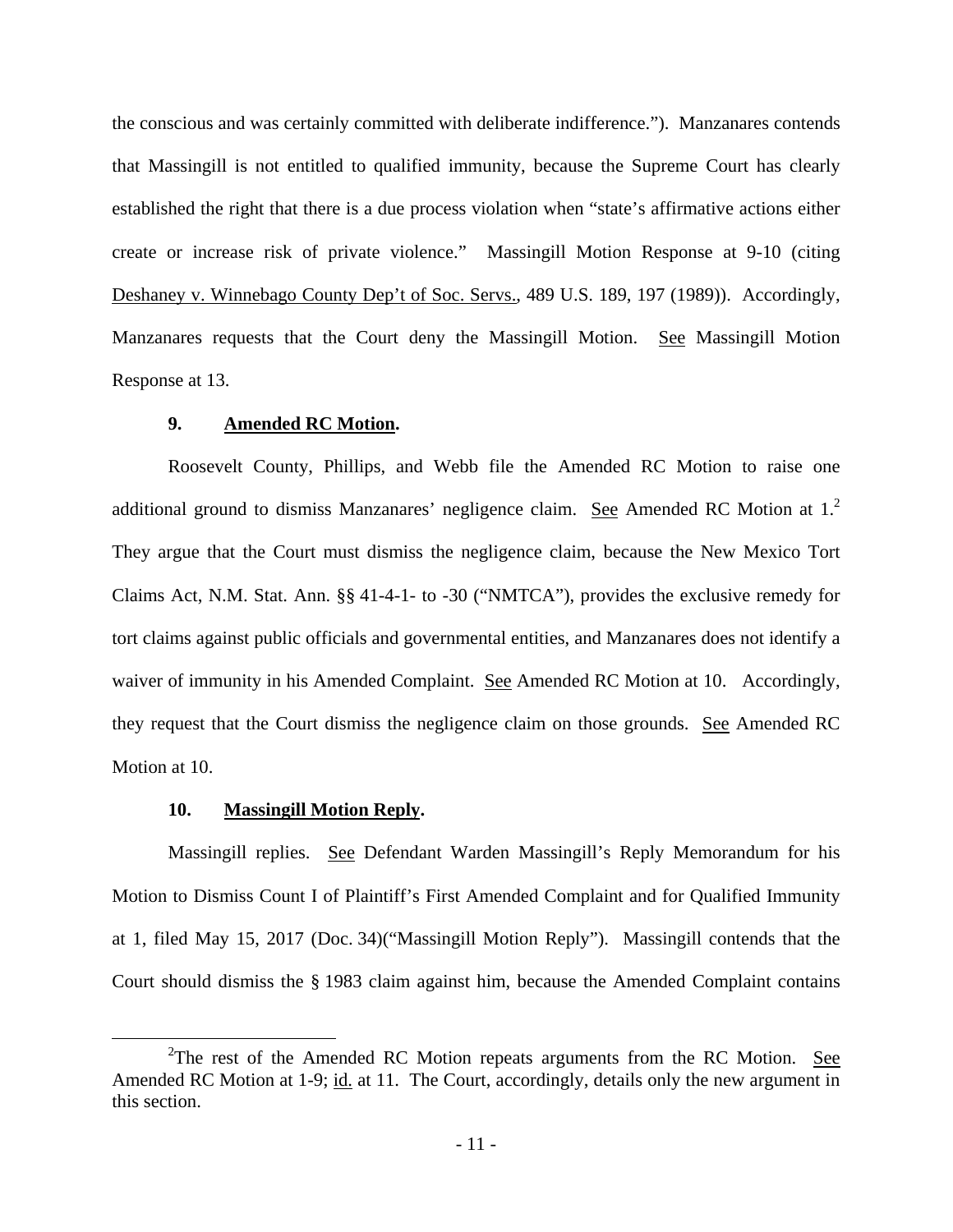only "vague" allegations about Massingill's conduct, which does not meet the Twombly standard. Massingill Motion Reply at 4. See id at 5 ("There is simply not one fact in the amended pleading -- not one -- which could support imposition of individual liability in this context.")(emphasis omitted). Massingill also asserts that he is entitled to qualified immunity, because Manzanares "has not even attempted to assert that there is any Supreme Court or Tenth Circuit authority" on point to satisfy qualified immunity's clearly established prong. Massingill Motion Reply at 6. Accordingly, Massingill requests that the Court to dismiss the § 1983 claims against him. See Massingill Motion Reply at 7.

### **11. Amended RC Motion Response.**

Manzanares responds to the Amended RC Motion. See Response to Defendant Roosevelt's Amend Motion to Dismiss Plaintiff's First Amended Complaint On behalf of Commissioners of Roosevelt County, Larry Phillips and Charlene Webb at 1, filed May 26, 2017 (Doc. 37)("Amended RC Motion Response"). For the first time, Manzanares argues that, under rule 17(b) of the Federal Rules of Civil Procedure, Roosevelt County Detention is the proper party to be sued -- at least for a claim under the NMTCA. See Amended RC Motion Response at 3 (citing Villa v. Dona Ana Cty., 2010 WL 16619163, at \*5 (D.N.M. Sept. 14, 2010)(Black, J.)). Manzanares contends that Phillips and Webb are liable under 42 U.S.C. § 1983, because they set in motion a chain of events leading to the pickaxe attack, namely that they "simply ignor[ed] the classification of inmates upon booking into the RCDC facility." Amended RC Motion Response at 8 (citing FAC ¶¶ 42-43, at 8-9). Manzanares asserts that his negligence claim is still viable, because, as an employee of Roosevelt County Fairgrounds, the WCA exclusion does not apply. See Amended RC Motion Response at 10. He also argues that the NMTCA does not preclude his § 1983 claim. See Amended RC Motion Response at 12.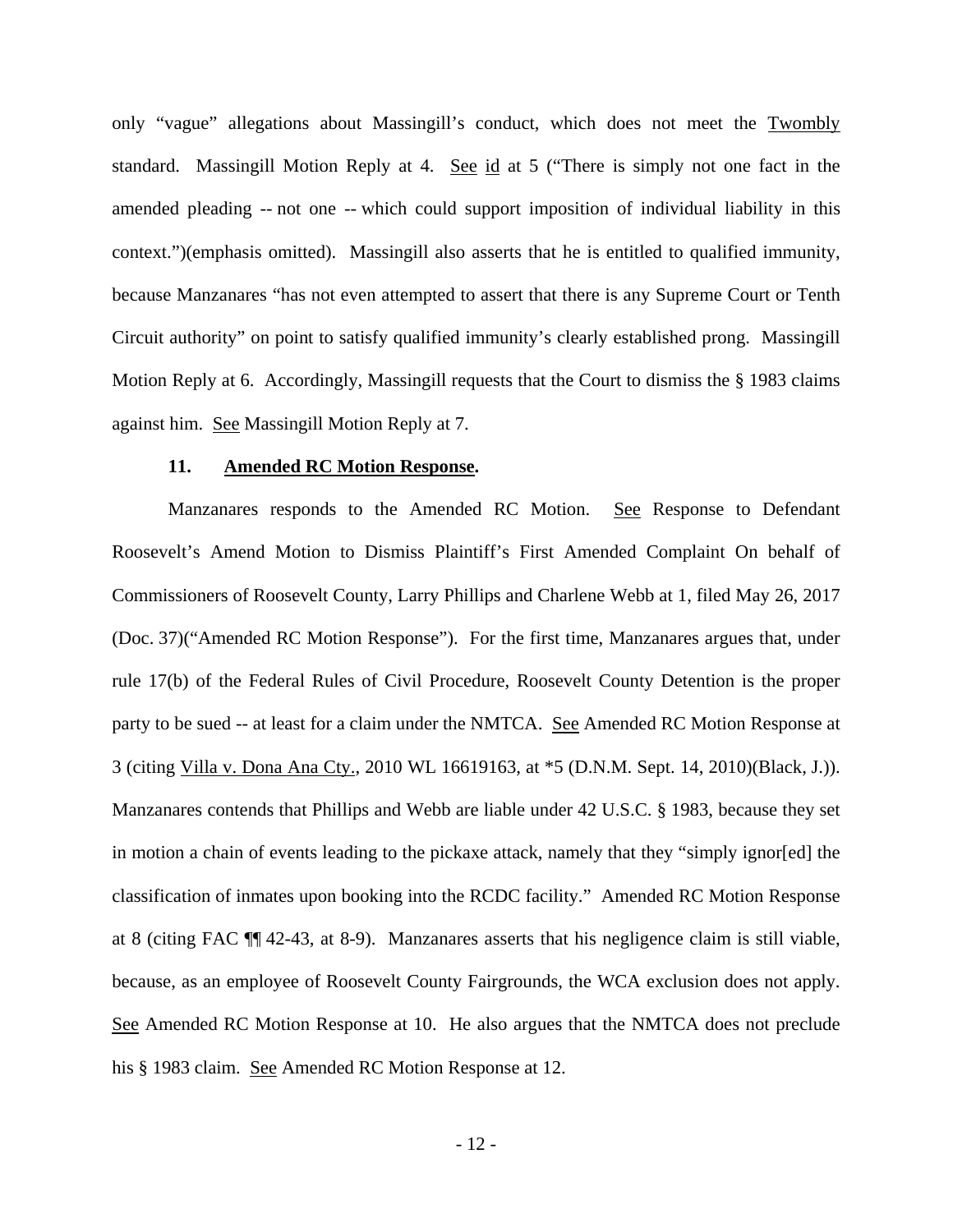## **12. Amended RC Reply.**

Roosevelt County, Phillips, and Webb reply in support of the RC Amended Motion. See Reply Memorandum of Roosevelt County Defendants in Support of Their Amended Motion to Dismiss Plaintiff's Amended Complaint at 1, filed June 14, 2017 (Doc. 41)("RC Amended Motion Reply").<sup>3</sup> They argue that, although NMTCA does not preclude  $\S$  1983 claims, it precludes negligence claims. See RC Amended Motion Reply at 14. According to Roosevelt County, Phillips, and Webb, the Court should dismiss Manzanares' negligence claim, because the NMTCA precludes it. See RC Amended Motion Reply at 14.

### **13. The Hearing.**

 $\overline{a}$ 

The Court held a hearing. See Draft Transcript of Motion Proceedings at 1:1 (taken September 22, 2017)(Court)("Tr.").<sup>4</sup> The Court began by noting that a plaintiff cannot sue detention centers under § 1983, so it is inclined to dismiss both Eddy County Detention and Roosevelt County Detention as parties. See Tr. at 5:11-6:1 (Court). Eddy County and Massingill argued that the Court should dismiss the § 1983 claims, because Manzanares has not alleged a constitutional violation, nor had he alleged a policy or practice that resulted in any constitutional violation. See Tr. at 7:13-16 (Martinez). They contend that Manzanares' allegation that Eddy County failed to tell Roosevelt County about Mendoza's classification cannot amount to a policy or practice leading to a constitutional violation, because "there is no allegation that this has ever occurred before or since." Tr. at 9:16-19 (Martinez). Eddy County

<sup>&</sup>lt;sup>3</sup>In the RC Amended Motion Reply, Roosevelt County, Phillips, and Webb assert new arguments only with respect to the NMTCA waiver issue. See RC Amended Motion Reply at 2. The Court details only their new arguments.

<sup>&</sup>lt;sup>4</sup>The Court's citations to the hearing transcript refer to the court reporter's original, unedited version. If a final transcript is made, it may contain slightly different page and/or line numbers.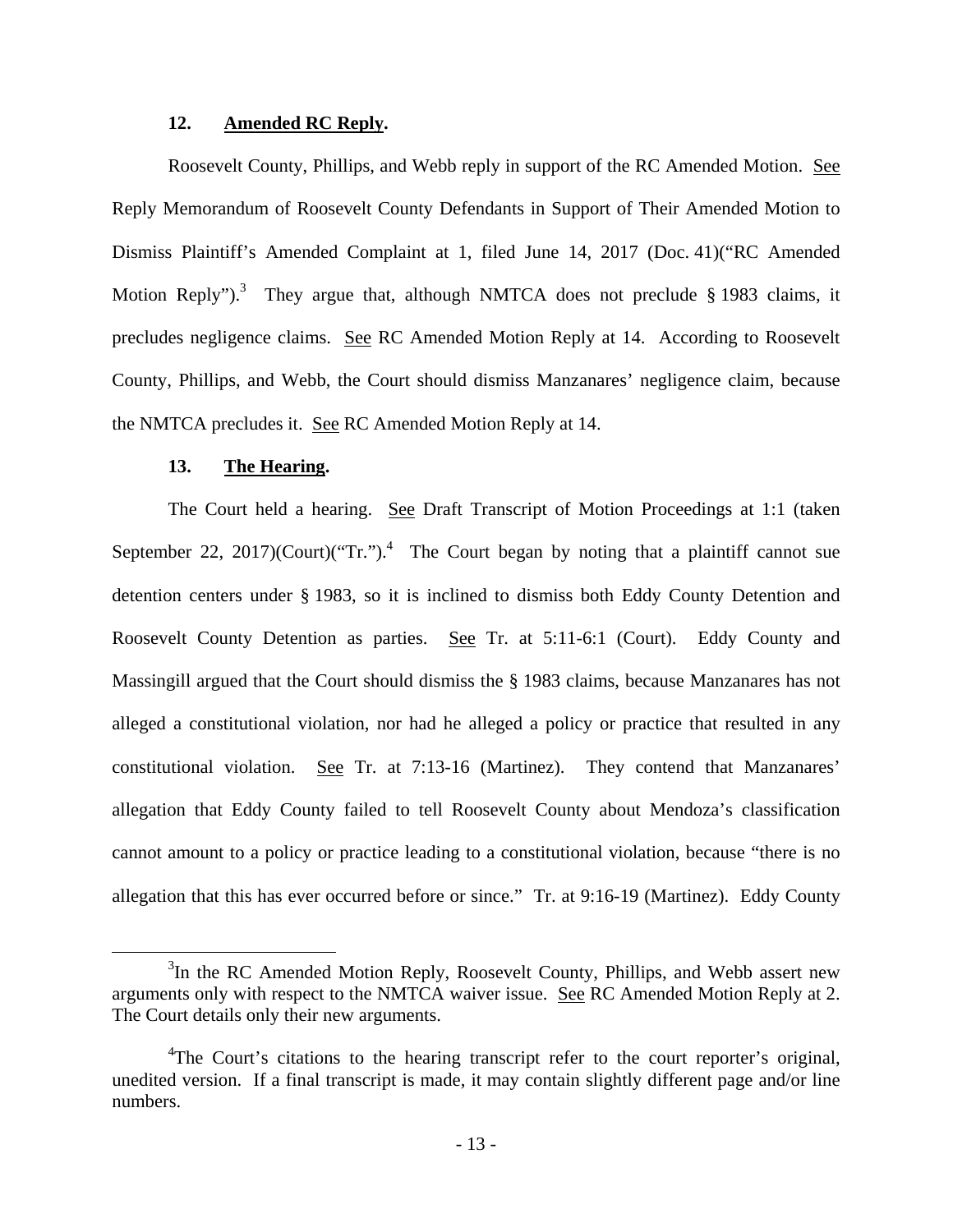and Massingill assert that, rather than arguing that Eddy County's policy violates the Constitution of the United States of America, Manzanares has alleged that Eddy County violated its policy, which led to the harm. See Tr. at 10:6-8 (Martinez)(citing FAC ¶ 69, at 13).

The Court posited that the FAC could be read to say that it is Eddy County's policy to dump dangerous inmates without a warning on Roosevelt County. See Tr. at 10:13-17 (Court). Eddy County and Massingill responded that the FAC lacks any such allegations. See Tr. at 10:18-24 (Martinez). They add that the only plausible claim in the complaint is possibly negligence, but negligence does not amount to a substantive due process claim. See Tr. at 11:1- 13 (Martinez).

Manzanares responded that he is asserting that there was a custom or practice, which resulted in a substantive due process violation. See Tr. at 13:5 (Zebas). He conceded that he could not, without discovery, establish that there was a formal policy. See Tr. at 12:25-13:1 (Zebas). He asserts that the custom or practice in Eddy County is that, "in the event of overcrowding at one of their facilities, nonviolent offenders would be transferred." Tr. at 13:12- 16 (Zebas). See id. at 14:7-23 (Court, Zebas)(identifying FAC ¶¶ 25-26, at 5-6, as the allegations that establish the custom or practice that he is asserting). Upon the Court's questioning, Manzanares conceded that the custom identified "doesn't violate the United States Constitution" and it does not "shock the conscience." Tr. at 14:14-15:4 (Court, Zebas). See id. at 15:2-3 (Court)("That's probably just prudent management between two facilities, right?"). Manzanares also admitted that he was alleging that some individual employed with Eddy or Roosevelt County violated their policies. See Tr. at 16:17-20 (Court, Zebas).

Manzanares then pivoted to argue that Eddy County and Roosevelt County did not train their staffs on the proper policies. See Tr. at 18:5-9 (Zebas). He also argued that Eddy County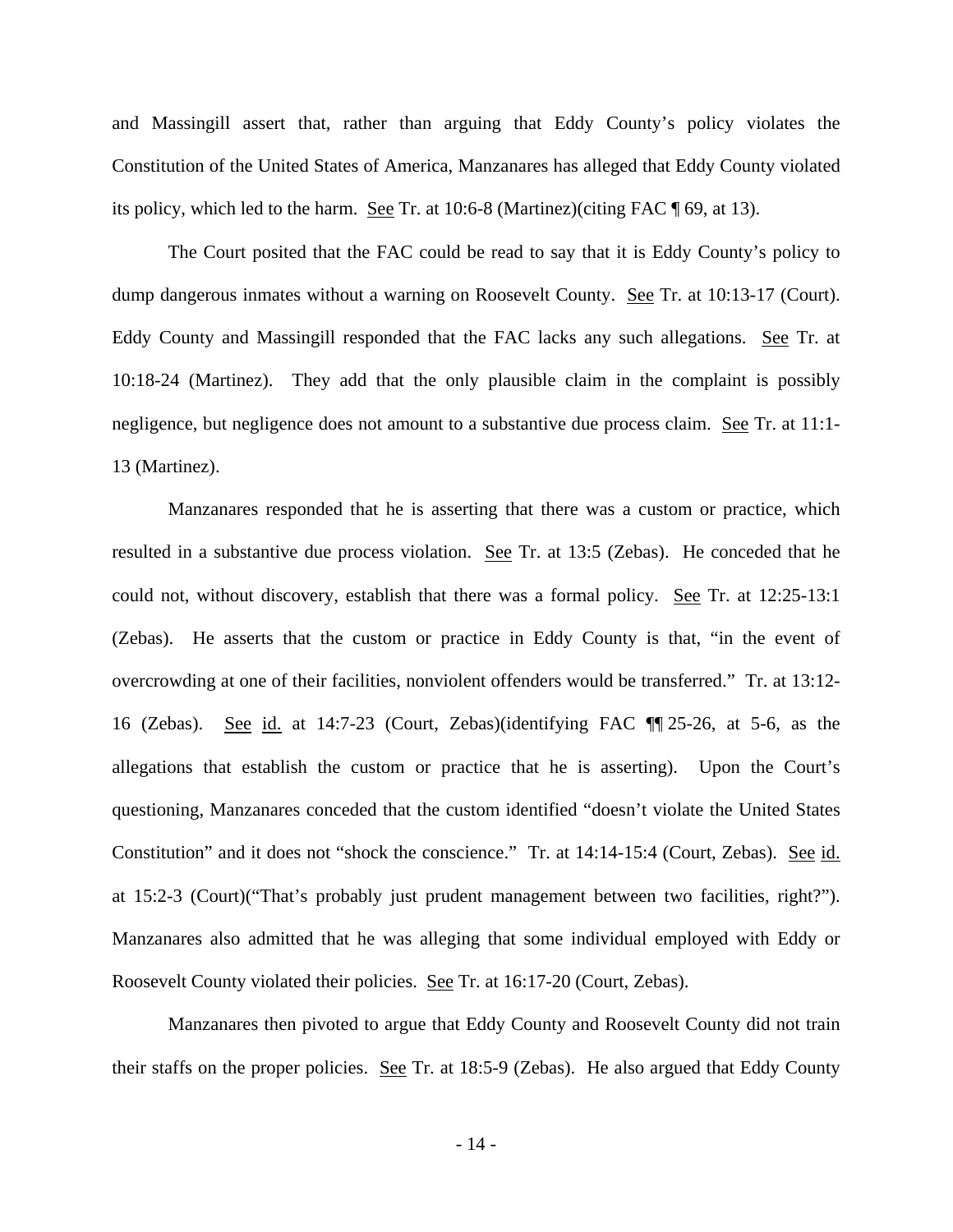acted with deliberate indifference to others' safety by transferring Mendoza "who has a pattern and practice of violent offenses." Tr. at 19:23-20:2 (Zebas). He concluded that "it really is shocking to the conscience that Mr. Mendoza fell through the system and was transferred to Roosevelt County in violation of an agreement that only nonviolent offenders would be transferred." Tr. at 21:7-11 (Zebas).

 Eddy County and Massingill responded that Manzanares' claim amounts to a respondeat superior theory, which cannot lead to liability under § 1983. See Tr. at 22:3-11 (Martinez). They added that, even if someone "at the frontline level ... made a mistake," there is no 42 U.S.C. § 1983 liability, because they would be entitled to qualified immunity. Tr. at 22:12-21 (Court, Martinez). Eddy County and Massingill contended that anyone failing to do a background check on a transferred inmate is, at best, negligent, so does not rise to the requisite conduct that "shocks the conscience." Tr. at 22:22-23:9 (Martinez). They added that, even if an employee "intentionally transported" a violent inmate, which is not alleged, such conduct does not "shock the conscience," because there are "so many procedural safeguards at Roosevelt County" to prevent harm that something else had to happen to lead to injury. Tr. at 24:1-16 (Martinez). See id. at 24:25-25:5 (Martinez).

 Roosevelt County, Phillips, and Webb argued that the Court should dismiss the § 1983 claim against Roosevelt County, because "[t]here is no policy alleged." Tr. at 35:6 (Hatcher). They contended that the allegations here are that Roosevelt County was deliberately indifferent to Mendoza's violent/non-violent classification, which does not amount to liability under Monell v. Department of Social Services of City of New York, 436 U.S. 658 (1978)("Monell"). See Tr. at 35:6-22 (Hatcher). They also contended that there are failure-to-train, supervise, and failureto-protect Manzanares allegations, but such allegations are conclusory, merely tracking the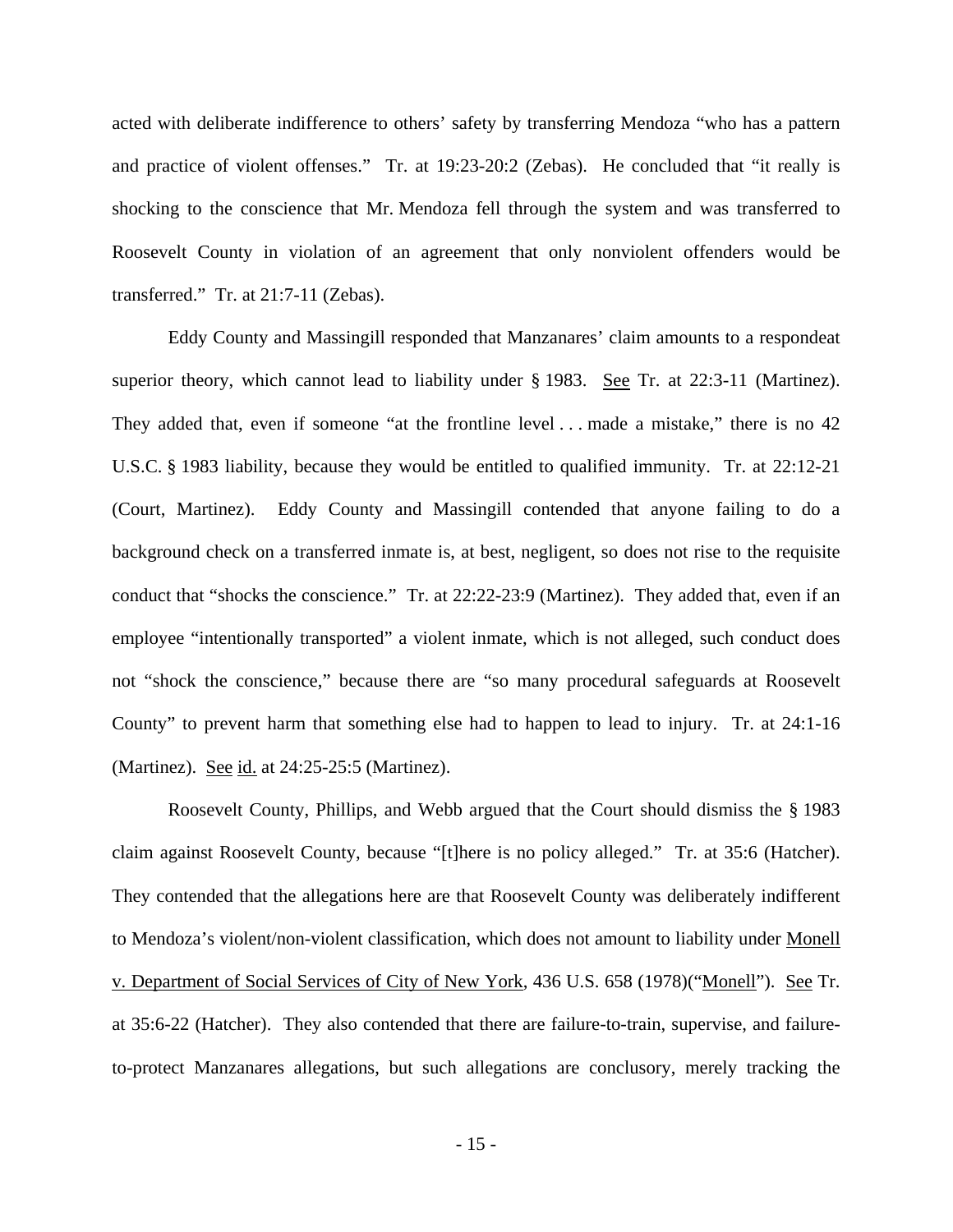Monell language. See Tr. at 36:1-22 (Court, Hatcher). Roosevelt County, Phillips, and Webb argue that Manzanares' constitutional claim is ultimately a respondeat superior theory, which does not give rise to liability. See Tr. 38:1-14 (Hatcher).

 Manzanares argued that Roosevelt County never reclassified Mendoza as they accepted him into Roosevelt County Detention, which, according to Manzanares, demonstrates a failure to train, supervise, or adequately screen. See Tr. at 41:12-16 (Zebas); id. at 44:19-45:2 (Zebas). Manzanares concedes, however, that he has no discovery concerning Roosevelt County's training and supervision policies. See Tr. at 47:14-21 (Zebas). Roosevelt County, Phillips, and Webb countered that the only allegation against Phillips and Webb is a conclusory assertion that they had "the final responsibility for training and supervision" at Roosevelt County Detention, which, according to Roosevelt County, Phillips, and Webb, cannot create liability. Tr. at 52:1-16 (Hatcher)(citing FAC ¶ 78, at 15).

 Eddy County and Massingill argued that Massingill is entitled to qualified immunity. See Tr. at 63:2 (Martinez). They contended that the only allegations against Massingill are conclusory assertions that, as Eddy County Detention's warden, he had "final responsibility for the training, supervision, management, and policy implementation" of Eddy County Detention. Tr. at 63:11-21 (Martinez). It follows, according to Eddy County and Massingill, that such bare allegations, with no factual meat, do not survive the Twombly standard. See Tr. at 63:22-64:1 (Martinez). Eddy County and Massingill also contended that there is no case law on point demonstrating that the law was clearly established, even if there is a constitutional violation. See Tr. at 65:6-13 (Martinez). Manzanares contended, to the contrary, that Massingill "had personal involvement," and that he caused harm to Manzanares, violating Manzanares' substantive due process right. Tr. at 68:19-69:1 (Zebas). He also argued that there is a case on point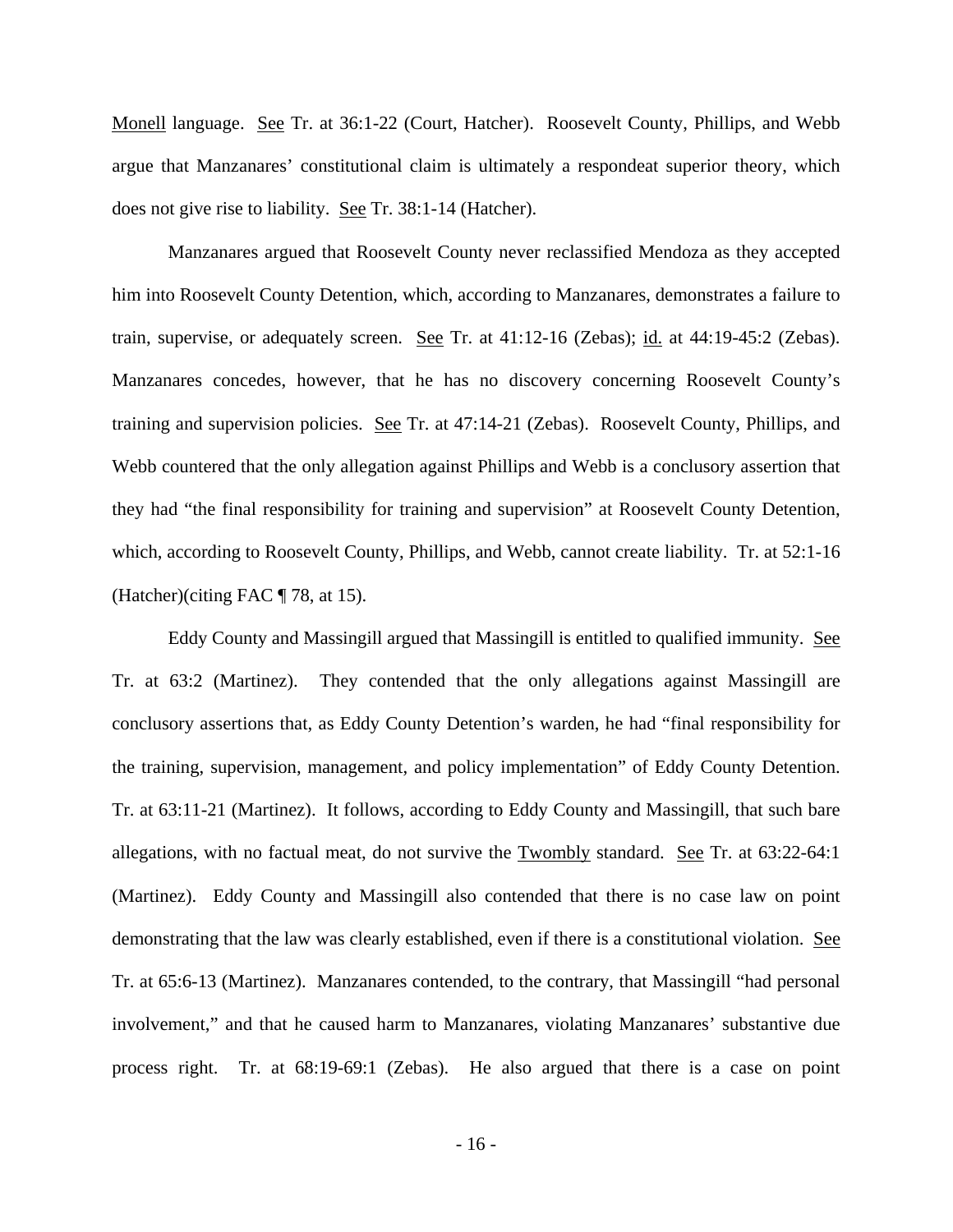demonstrating that the law is clearly established. See Tr. at 73:6-8 (Zebas)(citing Yvonne v. New Mexico Dep't of Human Servs., 959 F.2d 883, 884 (10th Cir. 1992)). According to Manzanares, in that case, the United States Court of Appeals for the Tenth Circuit ruled that, should there be a special relationship between the state and private citizens, there is a viable substantive due process claim. See Tr. at 73:16-24 (Zebas). The Court ended by stating its inclination that it would dismiss all of the federal claims and then dismiss the state claims without prejudice by declining to exercise supplemental jurisdiction. See Tr. at 96:6-12 (Court).

### **LAW REGARDING RULE 12(b)(6)**

 Rule 12(b)(6) authorizes a court to dismiss a complaint for "failure to state a claim upon which relief can be granted." Fed. R. Civ. P. 12(b)(6). "The nature of a Rule 12(b)(6) motion tests the sufficiency of the allegations within the four corners of the complaint after taking those allegations as true." Mobley v. McCormick, 40 F.3d 337, 340 (10th Cir. 1994). The complaint's sufficiency is a question of law, and, when considering a rule  $12(b)(6)$  motion, a court must accept as true all well-pled factual allegations in the complaint, view those allegations in the light most favorable to the nonmoving party, and draw all reasonable inferences in the plaintiff's favor. See Tellabs, Inc. v. Makor Issues & Rights, Ltd., 551 U.S. 308, 322 (2007)("[O]nly if a reasonable person could not draw . . . an inference [of plausibility] from the alleged facts would the defendant prevail on a motion to dismiss."); Smith v. United States, 561 F.3d 1090, 1098 (10th Cir. 2009)("[F]or purposes of resolving a Rule 12(b)(6) motion, we accept as true all wellpled factual allegations in a complaint and view these allegations in the light most favorable to the plaintiff.")(citing Moore v. Guthrie, 438 F.3d 1036, 1039 (10th Cir. 2006)).

A complaint need not set forth detailed factual allegations, yet a "pleading that offers labels and conclusions or a formulaic recitation of the elements of a cause of action" is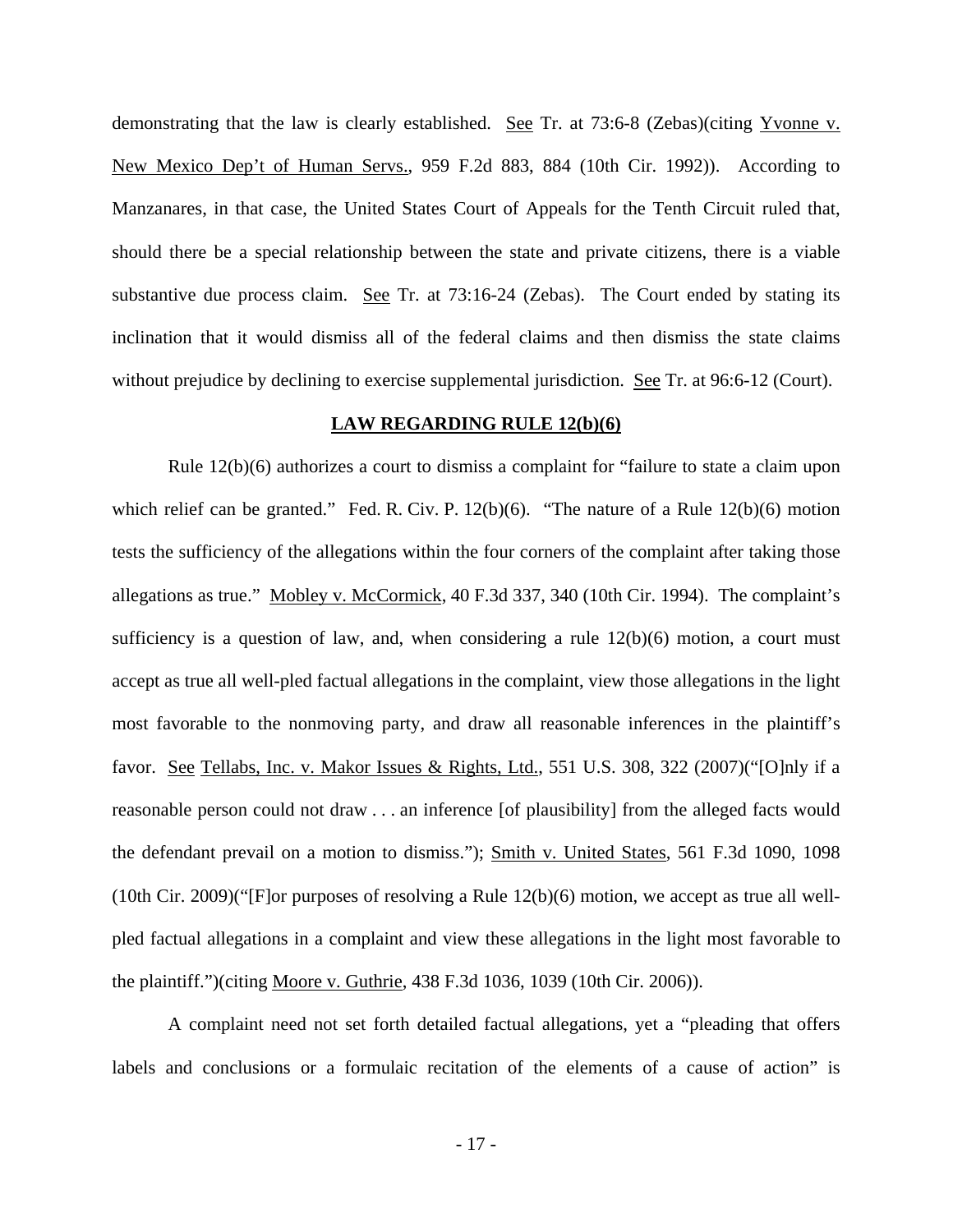insufficient. Ashcroft v. Iqbal, 556 U.S. at 678 (2009)(citing Twombly, 550 U.S. at 555). "Threadbare recitals of the elements of a cause of action, supported by mere conclusory statements, do not suffice." Ashcroft v. Iqbal, 556 U.S. at 678. "Factual allegations must be enough to raise a right to relief above the speculative level, on the assumption that all the allegations in the complaint are true (even if doubtful in fact)." Twombly, 550 U.S. at 555.

To survive a motion to dismiss, a plaintiff's complaint must contain sufficient facts that, if assumed to be true, state a claim to relief that is plausible on its face. See Twombly, 550 U.S. at 570; Mink v. Knox, 613 F.3d 995, 1000 (10th Cir. 2010). "A claim has facial plausibility when the pleaded factual content allows the court to draw the reasonable inference that the defendant is liable for the misconduct alleged." Ashcroft v. Iqbal, 556 U.S. at 678 (citing Twombly, 550 U.S. at 556). "Thus, the mere metaphysical possibility that some plaintiff could prove some set of facts in support of the pleaded claims is insufficient; the complainant must give the court reason to believe that this plaintiff has a reasonable likelihood of mustering factual support for these claims." Ridge at Red Hawk, LLC v. Schneider, 493 F.3d 1174, 1177 (10th Cir. 2007)(emphasis omitted). The Tenth Circuit has stated:

"[P]lausibility" in this context must refer to the scope of the allegations in a complaint: if they are so general that they encompass a wide swath of conduct, much of it innocent, then the plaintiffs "have not nudged their claims across the line from conceivable to plausible." The allegations must be enough that, if assumed to be true, the plaintiff plausibly (not just speculatively) has a claim for relief.

Robbins v. Oklahoma, 519 F.3d 1242, 1247 (10th Cir. 2008)(citations omitted)(quoting Bell Atl. Corp. v. Twombly, 550 U.S. at 570). See Gallegos v. Bernalillo Cty. Board of Cty. Comm'rs, 278 F. Supp. 3d 1245, 1258-59 (D.N.M. 2017)(Browning, J.).

 "When a party presents matters outside of the pleadings for consideration, as a general rule 'the court must either exclude the material or treat the motion as one for summary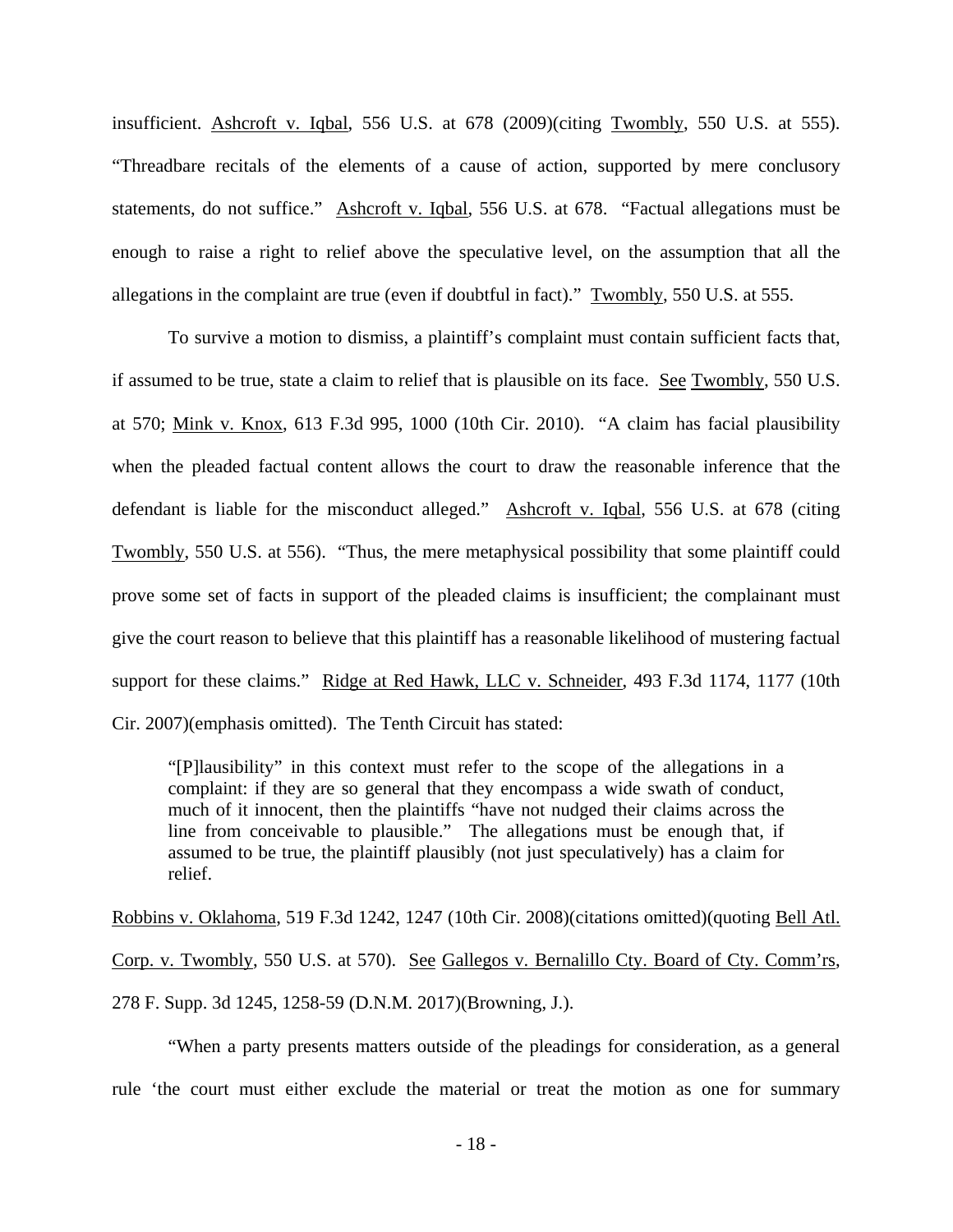judgment.'" Brokers' Choice of America, Inc. v. NBC Universal, Inc., 861 F.3d 1081, 1103 (10th Cir. 2017)(quoting Alexander v. Oklahoma, 382 F.3d 1206, 1214 (10th Cir. 2004)). There are three limited exceptions to this general principle: (i) documents that the complaint incorporates by reference, see Tellabs, Inc. v. Makor Issues & Rights, Ltd., 551 U.S. 308, 322 (2007); (ii) "documents referred to in the complaint if the documents are central to the plaintiff's claim and the parties do not dispute the documents' authenticity," Jacobsen v. Deseret Book Co., 287 F.3d at 941; and (iii) "matters of which a court may take judicial notice," Tellabs, Inc. v. Makor Issues & Rights, Ltd., 551 U.S. at 322. See Brokers' Choice of America, Inc. v. NBC Universal, Inc., 861 F.3d 1081, 1103 (10th Cir. 2017)(holding that the district court did not err by reviewing a seminar recording and a television episode on a rule 12(b)(6) motion, which were "attached to or referenced in the amended complaint," central to the plaintiff's claim, and "undisputed as to their accuracy and authenticity"). "[T]he court is permitted to take judicial notice of its own files and records, as well as facts which are a matter of public record." Van Woudenberg v. Gibson, 211 F.3d 560, 568 (10th Cir. 2000), abrogated on other grounds by McGregor v. Gibson, 248 F.3d 946, 955 (10th Cir. 2001).

In Gee v. Pacheco, 627 F.3d 1178 (10th Cir. 2010), the defendants "supported their motion with numerous documents, and the district court cited portions of those motions in granting the [motion to dismiss]." 627 F.3d at 1186. The Tenth Circuit held that "[s]uch reliance was improper" and that, even if "the district court did not err initially in reviewing the materials, the court improperly relied on them to refute Mr. Gee's factual assertions and effectively convert the motion to one for summary judgment." 627 F.3d at 1186-87. In other cases, the Tenth Circuit has emphasized that, "[b]ecause the district court considered facts outside of the complaint, however, it is clear that the district court dismissed the claim under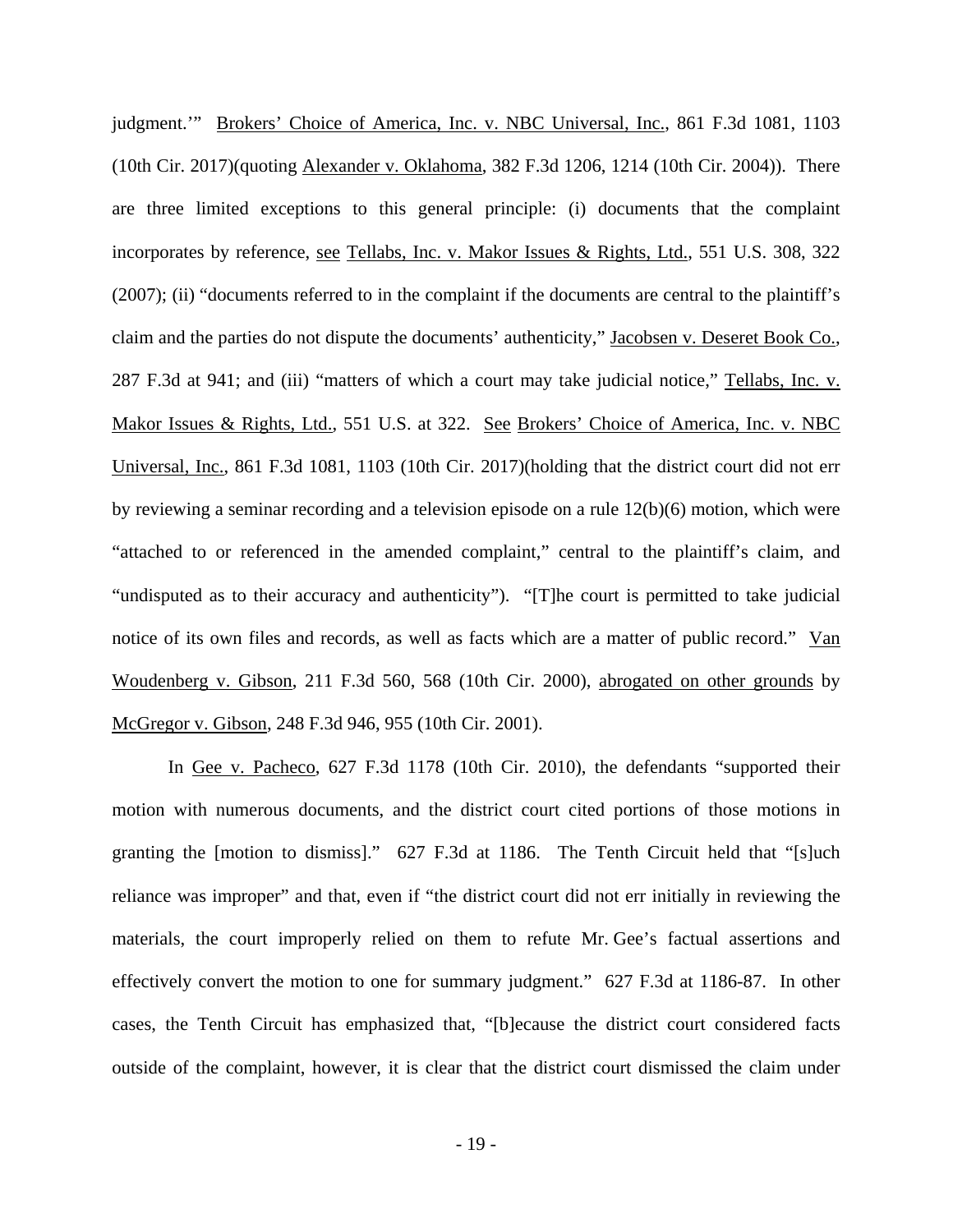Rule 56(c) and not Rule 12(b)(6)." Nard v. City of Okla. City, 153 F. App'x 529, 534 n.4 (10th Cir. 2005)(unpublished). In Douglas v. Norton, 167 F. App'x 698 (10th Cir. 2006)(unpublished), the Tenth Circuit addressed an untimely filed charge with the Equal Employment Opportunity Commission -- which the Tenth Circuit analogized to a statute of limitations -- and concluded that, because the requirement is not jurisdictional, the district court should have analyzed the question under rule 12(b)(6), and "because the district court considered evidentiary materials outside of Douglas' complaint, it should have treated Norton's motion as a motion for summary judgment." 167 F. App'x at 704-05.

The Court has previously ruled that, when a plaintiff references and summarizes the defendants' statements in a complaint, the Court cannot rely on documents containing those statements that the Defendant's attach in their briefing. See Mocek v. City of Albuquerque, 2013 WL 312881, at \*50-51 (D.N.M. Jan. 14, 2013)(Browning, J.). The Court reasoned that the statements were neither incorporated by reference nor central to the plaintiff's allegations in the complaint, because the plaintiff cited the statements only to attack the Defendant's reliability and truthfulness. See 2013 WL 312881, at \*50-51. The Court has also previously ruled that, when determining whether to toll a statute of limitations in an action alleging fraud and seeking subrogation from a defendant, the Court may not use interviews and letters attached to a motion to dismiss, which show that a plaintiff was aware of the defendant's alleged fraud before the statutory period expired. See Great Am. Co. v. Crabtree, 2012 WL 3656500, at \*3, \*22-23 (D.N.M. Aug. 23, 2012)(Browning, J.)("Crabtree"). The Court, in Crabtree, determined that the documents did not fall within any of the Tenth Circuit's exceptions to the general rule that a complaint must rest on the sufficiency of its contents alone, as the complaint did not incorporate the documents by reference or refer to the documents. See 2012 WL 3656500, at \*22-23; Mocek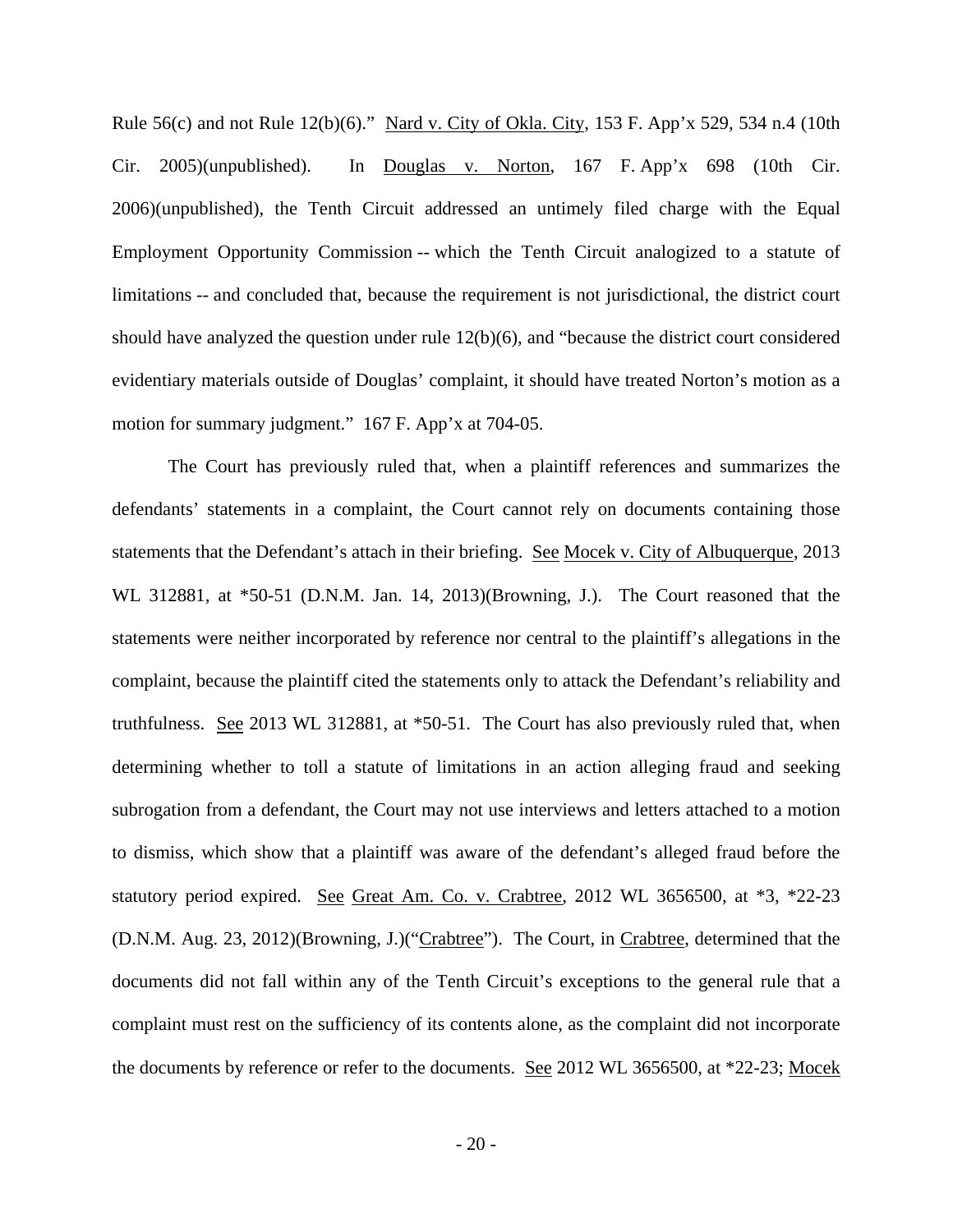v. City of Albuquerque, 2013 WL 312881, at \*50 (refusing to consider statements that were not "central to [the plaintiff's] claims").

On the other hand, in a securities class action, the Court has ruled that a defendant's operating certification, to which plaintiffs refer to in their complaint, and which was central to whether the plaintiffs adequately alleged a loss, falls within an exception to the general rule, so the Court may consider the operating certification when ruling on the defendant's motion to dismiss without converting the motion into one for summary judgment. See Genesee Cty. Emps.' Retirement Sys. v. Thornburg Mortg. Secs. Trust 2006-3, 825 F. Supp. 2d 1082, 1150-51 (D.N.M. 2011)(Browning, J.); Mata v. Anderson, 760 F. Supp. 2d 1068, 1101 (D.N.M. 2009)(Browning, J.)(relying on documents outside of the complaint because they were "documents that a court can appropriately view as either part of the public record, or as documents upon which the Complaint relies, and the authenticity of which is not in dispute"); S.E.C. v. Goldstone, 952 F. Supp. 2d 1060, 1217-18 (D.N.M. 2013)(Browning, J.)(considering, on a motion to dismiss, electronic mail transmissions referenced in the complaint as "documents referred to in the complaint," which are "central to the plaintiff's claim" and whose authenticity the plaintiff did not challenge).

### **LAW REGARDING 42 U.S.C. § 1983 LIABILITY**

Section 1983 of Title 42 of the United States Code provides:

Every person who, under color of any statute, ordinance, regulation, custom, or usage, of any State or Territory or the District of Columbia, subjects, or causes to be subjected, any citizen of the United States or other person within the jurisdiction thereof to the deprivation of any rights, privileges, or immunities secured by the Constitution and laws, shall be liable to the party injured in an action at law, suit in equity, or other proper proceeding for redress, except that in any action brought against a judicial officer for an act or omission taken in such officer's judicial capacity, injunctive relief shall not be granted unless a declaratory decree was violated or declaratory relief was unavailable. For the purposes of this section, any Act of Congress applicable exclusively to the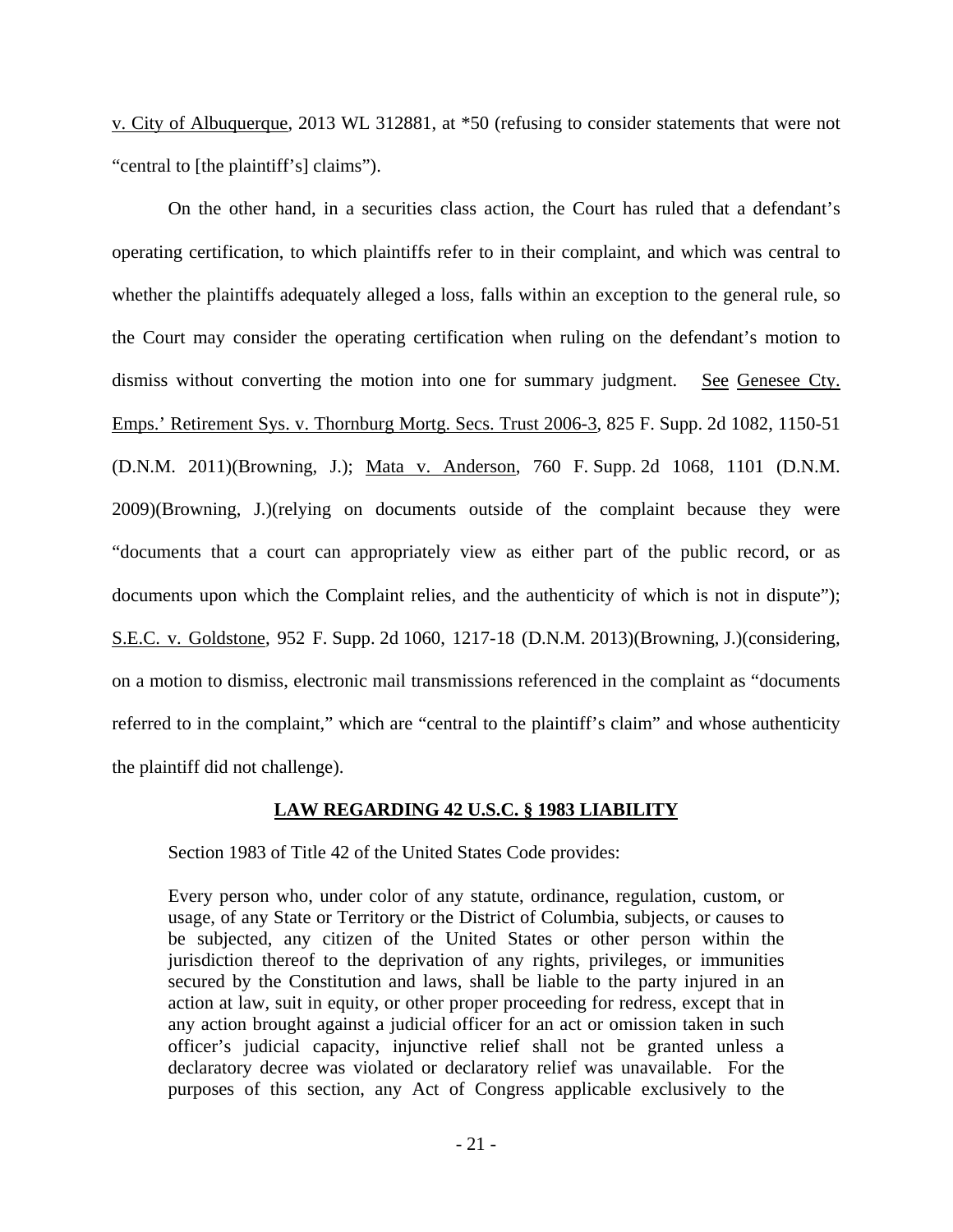District of Columbia shall be considered to be a statute of the District of Columbia.

42 U.S.C. § 1983. "To state a claim under § 1983, a plaintiff must allege the violation of a right secured by the Constitution and laws of the United States, and must show that the alleged deprivation was committed by a person acting under color of state law." West v. Atkins, 487 U.S. 42, 48 (1988). Individual, non-supervisory defendants may be liable if they knew or reasonably should have known that their conduct would lead to the deprivation of a plaintiff's constitutional rights by others, and an unforeseeable intervening act has not terminated their liability. See Martinez v. Carson, 697 F.3d 1252, 1255 (10th Cir. 2012)("The requisite causal connection is satisfied if [the defendants] set in motion a series of events that [the defendants] knew or reasonably should have known would cause others to deprive [the plaintiffs] of [their] constitutional rights.")(quoting Trask v. Franco, 446 F.3d 1036, 1046 (10th Cir. 2006)). The Supreme Court of the United States of America has stated that there is no respondeat superior liability under 42 U.S.C. § 1983. See Ashcroft v. Iqbal, 556 U.S. 662, 675 (2009)("Because vicarious liability is inapplicable to *Bivens*[ v. Six Unknown Fed. Narcotics Agents, 403 U.S. 388 (1971)(" $Bivens$ ")<sup>5</sup>] and § 1983 suits, a plaintiff must plead that each Government-official defendant, through the official's own individual actions, has violated the Constitution."); Bd. of Cty. Comm'rs v. Brown, 520 U.S. 397, 403 (1997). "An entity cannot be held liable solely on the basis of the existence of an employer-employee relationship with an alleged tortfeasor." Garcia v. Casuas, 2011 WL 7444745, at \*25 (D.N.M. Dec. 8, 2011)(Browning, J.)(citing Monell, 436 U.S. at 689). Supervisors can be held liable only for their own unconstitutional or illegal

<sup>&</sup>lt;sup>5</sup>In <u>Bivens</u>, the Supreme Court held that a violation of the Fourth Amendment of the Constitution of the United States of America "by a federal agent acting under color of his authority gives rise to a cause of action for damages consequent upon his unconstitutional conduct." 403 U.S. at 389.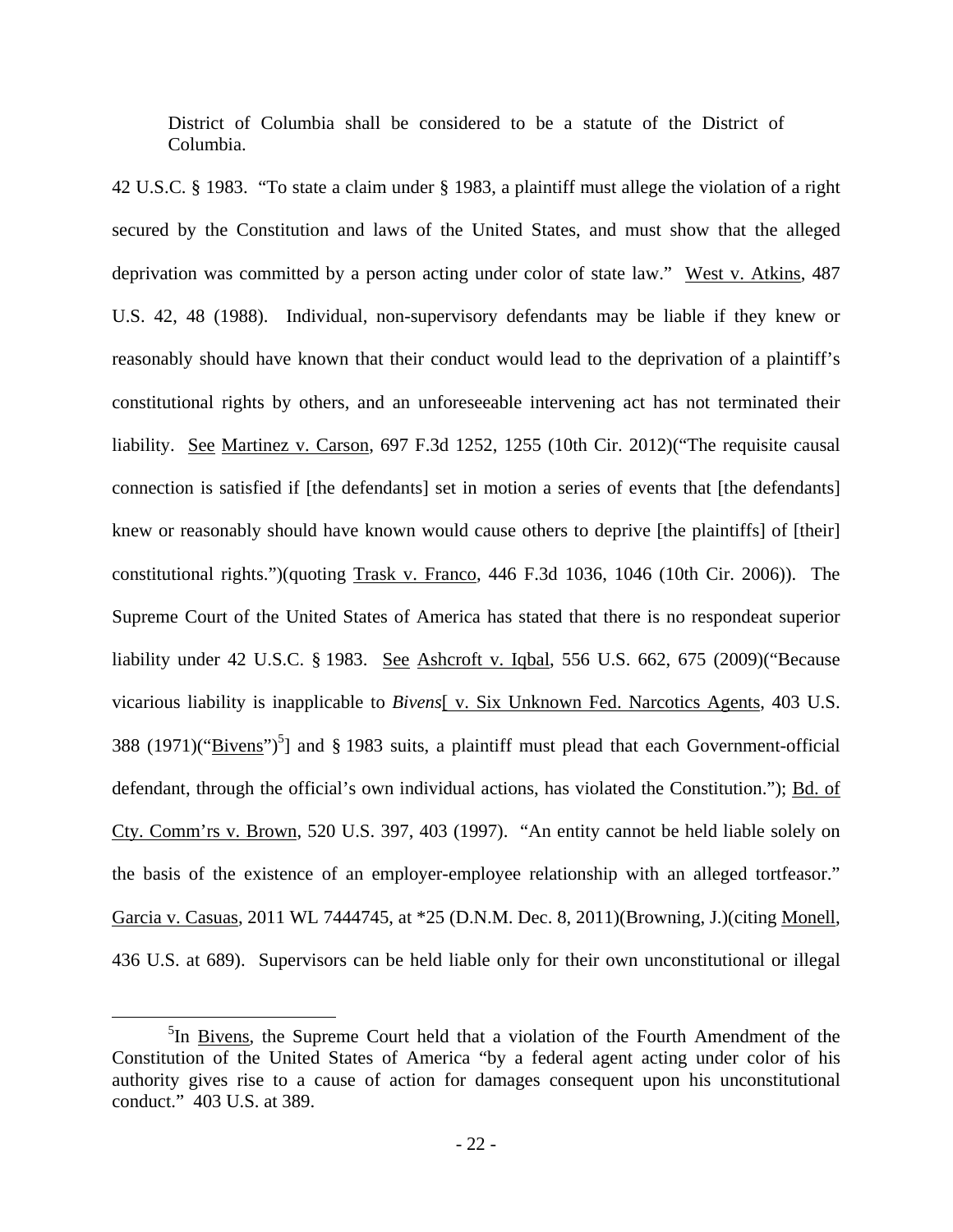policies, and not for the employees' tortious acts. See Barney v. Pulsipher, 143 F.3d 1299, 1307- 08 (10th Cir. 1998).

### **1. Color of State Law.**

"Under Section 1983, liability attaches only to conduct occurring 'under color of law.'" Gallagher v. Neil Young Freedom Concert, 49 F.3d 1442, 1447 (10th Cir. 1995). The undercolor-of-state-law requirement is a "jurisdictional requisite for a § 1983 action, which . . . furthers the fundamental goals of preserving an area of individual freedom by limiting the reach of federal law . . . and avoiding imposing on the state, its agencies or officials, responsibility for conduct for which they cannot fairly be blamed." Jojola v. Chavez, 55 F.3d 488, 492 (10th Cir. 1995). "The traditional definition of acting under color of state law requires that the defendant in a § 1983 action have exercised power 'possessed by virtue of state law and made possible only because the wrongdoer is clothed with the authority of state law.'" West v. Atkins, 487 U.S. at 49 (quoting United States v. Classic, 313 U.S. 299, 326 (1941)). "The authority with which the defendant is allegedly 'clothed' may be either actual or apparent." Jojola v. Chavez, 55 F.3d at 493. Accordingly, at a base level, to find that an action was taken under color of state law, the court must find that "'the conduct allegedly causing the deprivation of a federal right' must be 'fairly attributable to the State.'" Gallagher v. Neil Young Freedom Concert, 49 F.3d at 1447 (quoting Lugar v. Edmonson Oil Co., 457 U.S. 922, 937 (1982)).

In the public employee context, the Tenth Circuit has directed that, while "'state employment is generally sufficient to render the defendant a state actor . . . [,]' at the same time, it is 'well settled that an otherwise private tort is not committed under color of law simply because the tortfeasor is an employee of the state.'" Jojola v. Chavez, 55 F.3d at 493 (quoting Lugar v. Edmonson Oil Co., 457 U.S. at 935-36 n.18; Mark v. Borough of Hatboro, 51 F.3d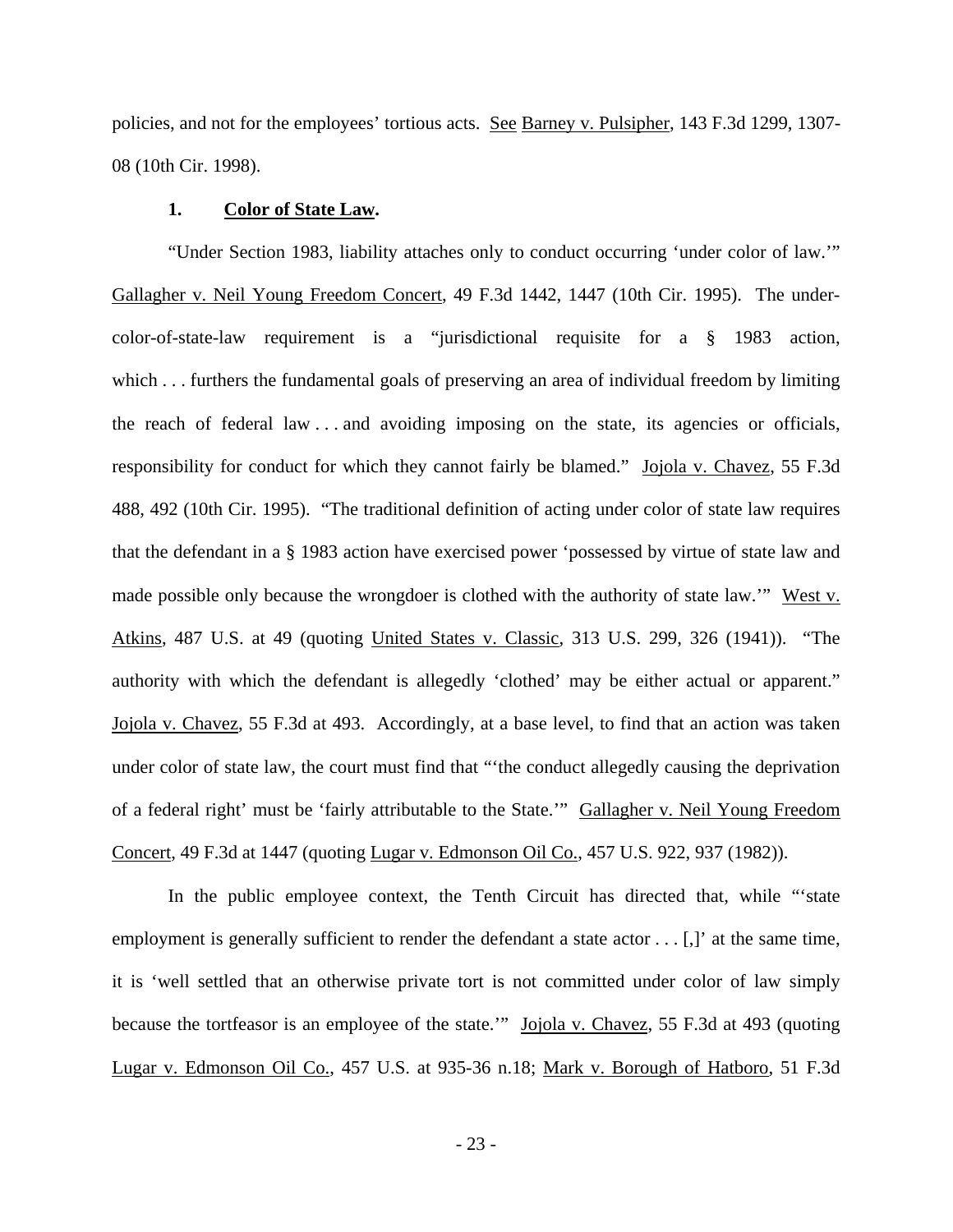1137, 1150 (3d Cir. 1995)). Thus, "before conduct may be fairly attributed to the state because it constitutes action 'under color of state law,' there must be 'a real nexus' between the employee's use or misuse of their authority as a public employee, and the violation allegedly committed by the defendant." Jojola v. Chavez, 55 F.3d at 493. What constitutes the required real nexus, however, is not completely clear. As the Tenth Circuit has stated, whether there is a real nexus in a particular case depends on the circumstances:

The under color of law determination rarely depends on a single, easily identifiable fact, such as the officer's attire, the location of the act, or whether or not the officer acts in accordance with his or her duty. Instead one must examine "the nature and circumstances of the officer's conduct and the relationship of that conduct to the performance of his official duties."

David v. City & Cty. of Denver, 101 F.3d 1344, 1353 (10th Cir. 1996)(internal citations omitted)(quoting Martinez v. Colon, 54 F.3d 980, 986 (1st Cir. 1995)).

## **2. Individual Liability.**

Government actors may be liable for the constitutional violations that another committed, if the actors "set in motion a series of events that the defendant knew or reasonably should have known would cause others to deprive the plaintiff of her constitutional rights," thus establishing the "requisite causal connection" between the government actor's conduct and a plaintiff's constitutional deprivations. Trask v. Franco, 446 F.3d 1036, 1046 (10th Cir. 2006). The Tenth Circuit has explained that § 1983 liability should be "'read against the background of tort liability that makes a man responsible for the natural consequences of his actions." Martinez v. Carson, 697 F.3d at 1255 (quoting Monroe v. Pape, 365 U.S. 167, 187 (1961), overruled in part by Monell, 436 U.S. at 663). "Thus, Defendants are liable for the harm proximately caused by their conduct." Martinez v. Carson, 697 F.3d at 1255 (citing Trask v. Franco, 446 F.3d at 1046). As the Court has previously concluded, "a plaintiff who establishes liability for deprivations of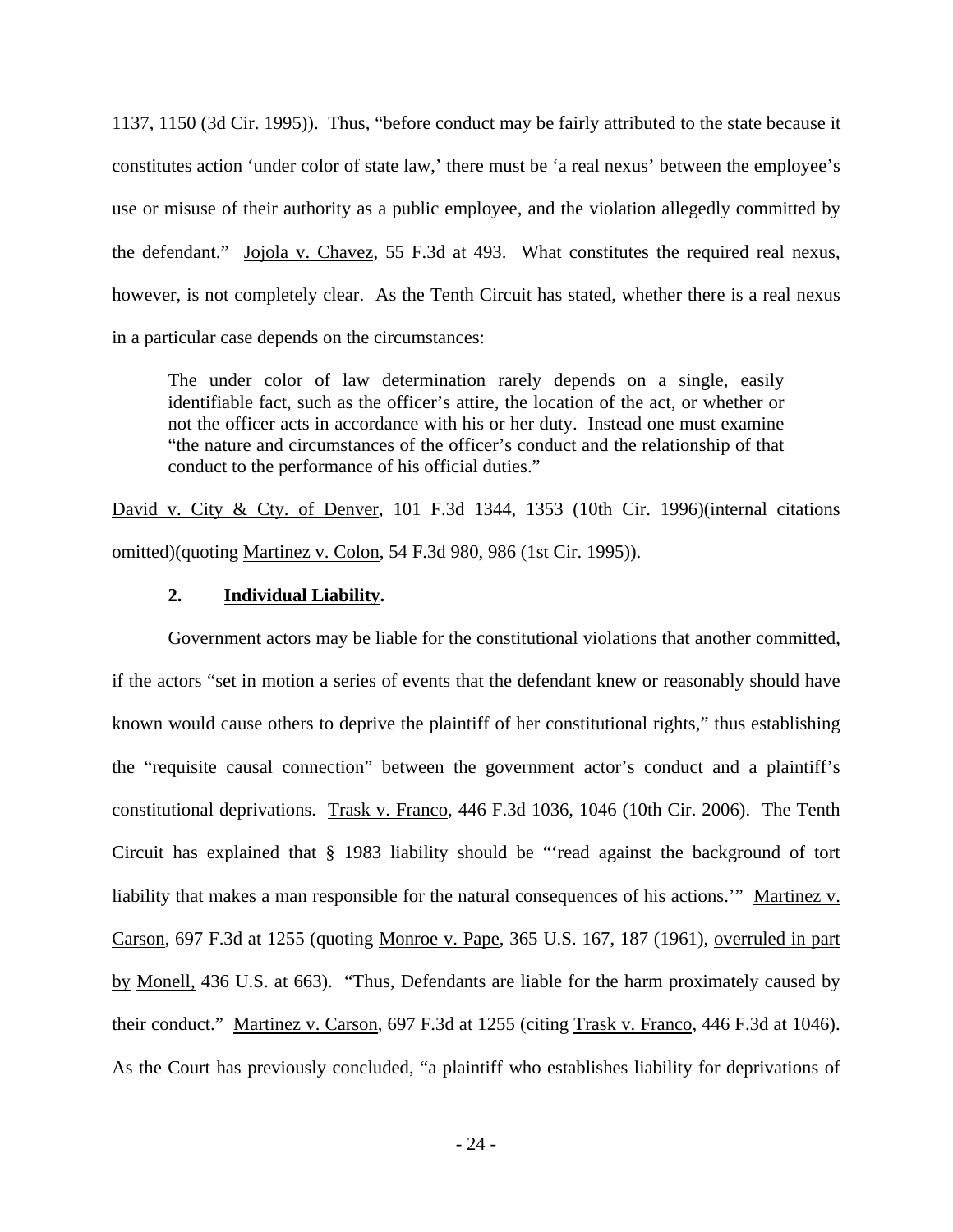constitutional rights actionable under 42 U.S.C. § 1983 is entitled to recover compensatory damages for all injuries suffered as a consequence of those deprivations. The recovery should be guided by common-law tort principles -- including principles of causation . . . ." Train v. City of Albuquerque, 629 F. Supp. 2d 1243, 1251 (D.N.M. 2009)(Browning, J.).<sup>6</sup>

The Tenth Circuit has found liability for those defendants who proximately caused an injury alleged under § 1983 and stated that the fact that the "conduct of other people may have concurrently caused the harm does not change the outcome as to [the defendant]," so long as there is not a superseding-intervening cause of a plaintiff's harm. Lippoldt v. Cole, 468 F.3d 1204, 1220 (10th Cir. 2006).

Even if a factfinder concludes that the residential search was unlawful, the officers only "would be liable for the harm 'proximately' or 'legally' caused by their tortious conduct." Bodine v. Warwick, 72 F.3d 393, 400 (3d Cir. 1995). "They would not, however, necessarily be liable for all of the harm caused in the 'philosophic' or but-for sense by the illegal entry." Id. In civil rights cases, a superseding cause, as we traditionally understand it in tort law, relieves a defendant of liability. See, e.g., Warner v. Orange Cnty. Dep't of Prob., 115 F.3d 1068, 1071 (2d Cir. 1997); Springer v. Seaman, 821 F.2d 871, 877 (1st Cir. 1987), abrogated on other grounds by Jett v. Dallas Indep. Sch. Dist., 491 U.S.  $701...$  (1989).

Trask v. Franco, 446 F.3d at 1046. Thus, in the context of a claim under the Fourth Amendment of the Constitution of the United States of America, the Tenth Circuit has held that government actors "may be held liable if the further unlawful detention and arrest would not have occurred but for their conduct and if there were no unforeseeable intervening acts superseding their liability." Martinez v. Carson, 697 F.3d at 1255. The Tenth Circuit gave an example of a

<sup>&</sup>lt;sup>6</sup>The Court clarified in Herrera v. Santa Fe Public Schools, 41 F. Supp. 3d 1188 (D.N.M. Aug. 29, 2014)(Browning, J.), that common-law causation standards do not necessarily hold in the municipal-liability context, and, in fact, "the causation standard for municipal liability cases is unclear in the Tenth Circuit." 41 F. Supp. 3d at 1273. The Court applied a traditional proximate cause analysis, and left open the possibility that there might be some greater, undefined causation requirement. See 41 F. Supp. 3d at 1281.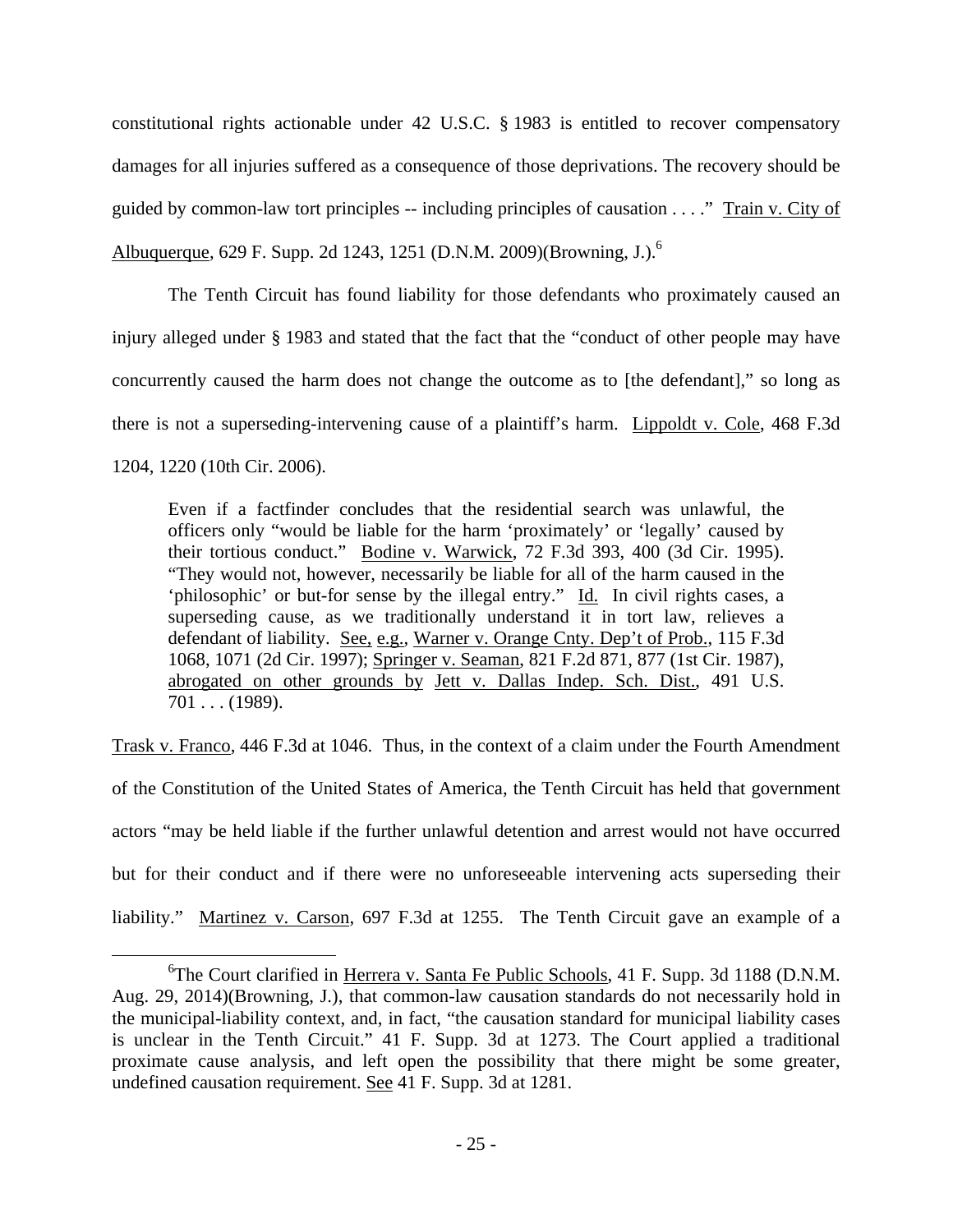superseding-intervening cause, quoting the Honorable Samuel J. Alito, then-United States Circuit Judge for the United States Court of Appeals for the Third Circuit, now-Associate Justice

for the Supreme Court:

Suppose that three police officers go to a suspect's house to execute an arrest warrant and that they improperly enter without knocking and announcing their presence. Once inside, they encounter the suspect, identify themselves, show him the warrant, and tell him that they are placing him under arrest. The suspect, however, breaks away, shoots and kills two of the officers, and is preparing to shoot the third officer when that officer disarms the suspect and in the process injures him. Is the third officer necessarily liable for the harm caused to the suspect on the theory that the illegal entry without knocking and announcing rendered any subsequent use of force unlawful? The obvious answer is "no." The suspect's conduct would constitute a "superseding" cause, see Restatement (Second) of Torts § 442 (1965), that would limit the officer's liability. See id. § 440.

Trask v. Franco, 446 F.3d at 1046 (quoting Bodine v. Warwick, 72 F.3d at 400). Additionally,

"[f]oreseeable intervening forces are within the scope of the original risk, and . . . will not

supersede the defendant's responsibility." Trask v. Franco, 446 F.3d at 1047 (quoting William

Lloyd Prosser et al., Prosser and Keeton on Torts § 44, at 303-04 (5th ed. 1984)). If

the reasonable foreseeability of an intervening act's occurrence is a factor in determining whether the intervening act relieves the actor from liability for his antecedent wrongful act, and under the undisputed facts there is room for reasonable difference of opinion as to whether such act was wrongful or foreseeable, the question should be left for the jury.

Trask v. Franco, 446 F.3d at 1047 (citing Restatement (Second) of Torts § 453 cmt. b (1965)).

## **3. Supervisory Liability.**

 The Tenth Circuit has held that supervisors are not liable under 42 U.S.C. § 1983 unless there is "'an affirmative link . . . between the constitutional deprivation and either the supervisor's personal participation, ... exercise of control or direction, or ... failure to supervise." Gallagher v. Shelton, 587 F.3d 1063, 1069 (10th Cir. 2009)(quoting Green v. Branson, 108 F.3d 1296, 1302 (10th Cir. 1997))(internal alterations omitted). Because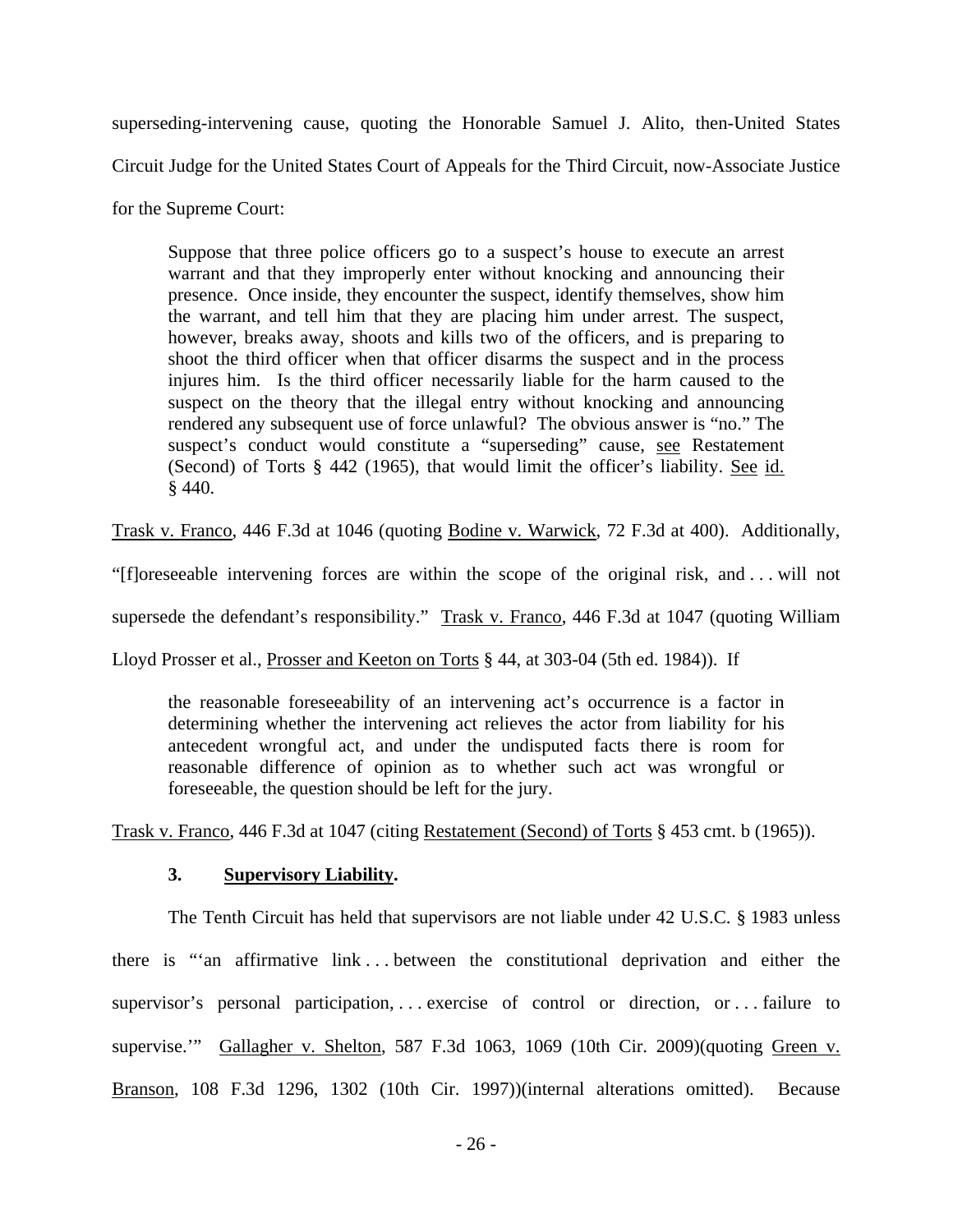supervisors can be held liable only for their own constitutional or illegal policies, and not for the torts that their employees commit, supervisory liability requires a showing that such policies were a "deliberate or conscious choice." Barney v. Pulsipher, 143 F.3d at 1307-08 (citations omitted)(internal quotation marks omitted). Cf. Bd. of Cty. Comm'rs v. Brown, 520 U.S. at 404 ("[I]t is not enough for a § 1983 plaintiff merely to identify conduct properly attributable to the municipality. The plaintiff must also demonstrate that, through its deliberate conduct, the municipality was the 'moving force' behind the injury alleged." (emphasis in original)).

 The Tenth Circuit has recognized that Ashcroft v. Iqbal limited, but did not eliminate, supervisory liability for government officials based on an employee's or subordinate's constitutional violations. See Garcia v. Casuas, 2011 WL 7444745, at \*25-26 (citing Dodds v. Richardson, 614 F.3d 1185 (10th Cir. 2010)). The language that may have altered the landscape for supervisory liability in **Ashcroft v. Iqbal** is: "Because vicarious liability is inapplicable to Bivens and § 1983 suits, a plaintiff must plead that each Government-official defendant, through the official's own individual actions, has violated the Constitution." Ashcroft v. Iqbal, 556 U.S. at 676. The Tenth Circuit in Dodds v. Richardson held:

Whatever else can be said about Iqbal, and certainly much can be said, we conclude the following basis of § 1983 liability survived it and ultimately resolves this case: § 1983 allows a plaintiff to impose liability upon a defendant-supervisor who creates, promulgates, implements, or in some other way possesses responsibility for the continued operation of a policy the enforcement (by the defendant-supervisor or her subordinates) of which "subjects, or causes to be subjected" that plaintiff "to the deprivation of any rights . . . secured by the Constitution  $\ldots$  .

614 F.3d at 1199. The Tenth Circuit noted that Ashcroft v. Iqbal "does not purport to overrule existing Supreme Court precedent," but stated that "Igbal may very well have abrogated § 1983 supervisory liability as we previously understood it in this circuit in ways we do not need to address to resolve this case." Dodds v. Richardson, 614 F.3d at 1200. It concluded that Ashcroft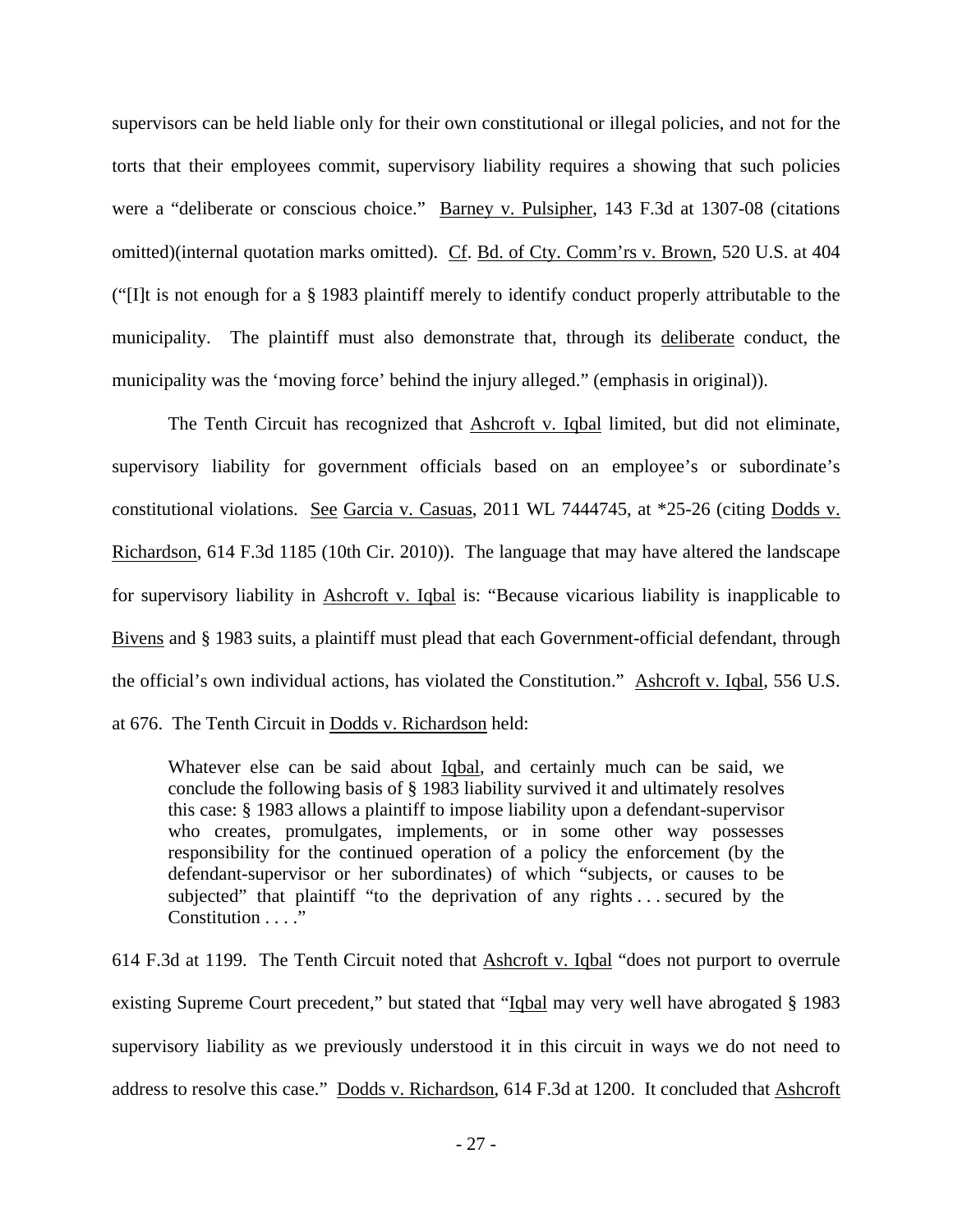v. Iqbal does not alter "the Supreme Court's previously enunciated § 1983 causation and personal involvement analysis." Dodds v. Richardson, 614 F.3d at 1200. The Tenth Circuit, based on this conclusion, set forth a test for supervisory liability under § 1983 after Ashcroft v. Iqbal:

A plaintiff may . . . succeed in a § 1983 suit against a defendant-supervisor by demonstrating: (1) the defendant promulgated, created, implemented or possessed responsibility for the continued operation of a policy that (2) caused the complained of constitutional harm, and (3) acted with the state of mind required to establish the alleged constitutional deprivation.

Dodds v. Richardson, 614 F.3d at 1199-1200 (citing Summum v. City of Ogden, 297 F.3d 995,

1000 (10th Cir. 2002)). The Tenth Circuit noted, however: "We do not mean to imply that these

are distinct analytical prongs, never to be intertwined." Dodds v. Richardson, 614 F.3d at 1200

n.8. Relying on the Supreme Court's opinion in Board of County Commissioners v. Brown, 520

U.S. 397 (1997), the Tenth Circuit reasoned that two of the prongs often, if not always, are

sufficient proof that the third prong has been met also:

Where a plaintiff claims that a particular municipal action itself violates federal law, or directs an employee to do so, resolving these issues of fault and causation is straightforward. Section 1983 itself contains no state-of-mind requirement independent of that necessary to state a violation of the underlying federal right. In any § 1983 suit, however, the plaintiff must establish the state of mind required to prove the underlying violation. Accordingly, proof that a municipality's legislative body or authorized decisionmaker has intentionally deprived a plaintiff of a federally protected right necessarily establishes that the municipality acted culpably. Similarly, the conclusion that the action taken or directed by the municipality or its authorized decisionmaker itself violates federal law will also determine that the municipal action was the moving force behind the injury of which the plaintiff complains.

Dodds v. Richardson, 614 F.3d at 1200 n.8 (quoting Bd. of Cty. Comm'rs v. Brown, 520 U.S. at

404-05)(internal quotation marks omitted). The Tenth Circuit noted that "[w]e think the same logic applies when the plaintiff sues a defendant-supervisor who promulgated, created, implemented or possessed responsibility for the continued operation of a policy that itself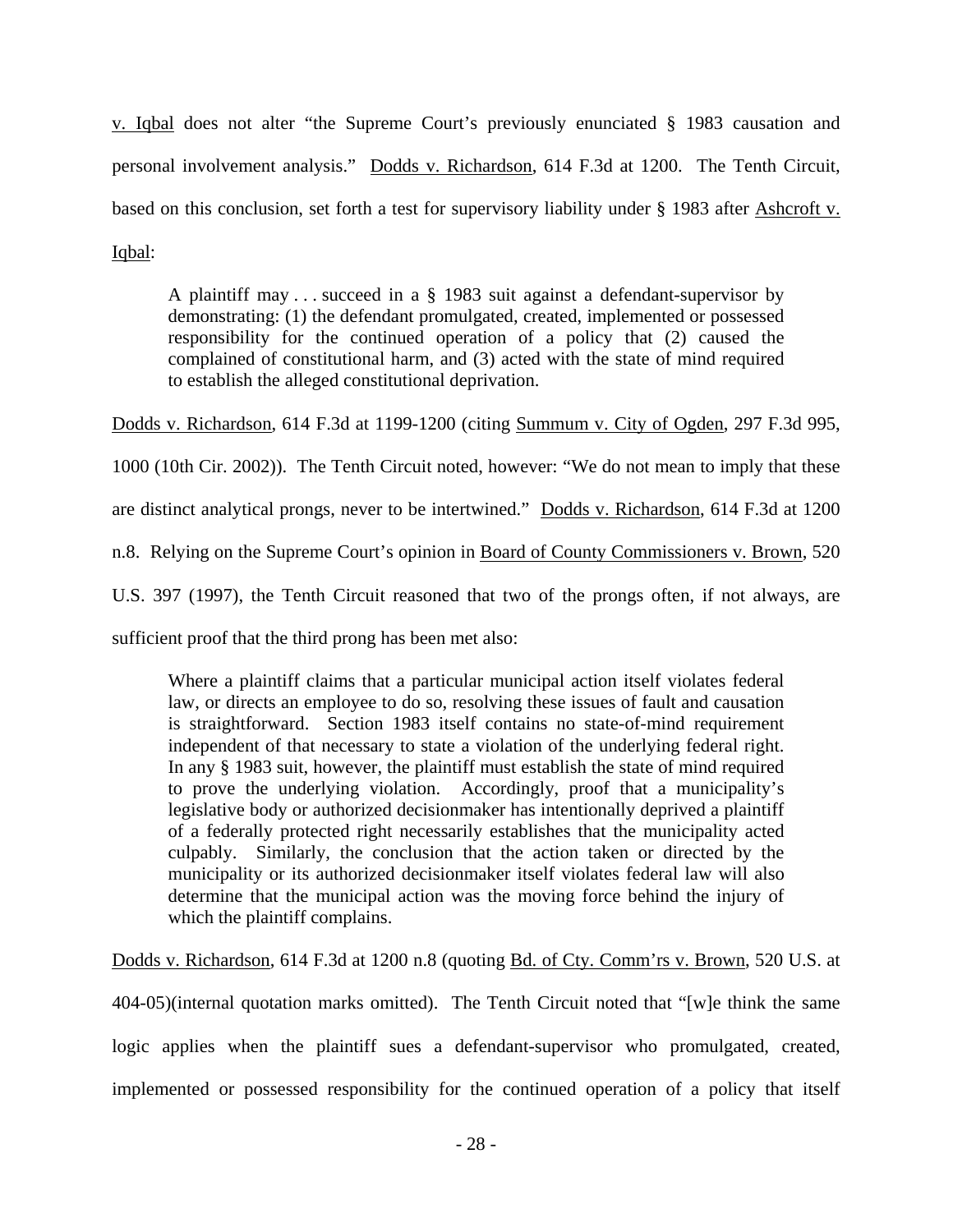violates federal law." Dodds v. Richardson, 614 F.3d at 1200 n.8. Thus, the Tenth Circuit reduced the test to what can be seen as a two-part test for supervisor liability, requiring the plaintiff to prove "an 'affirmative' link . . . between the unconstitutional acts by their subordinates and their 'adoption of any plan or policy . . . -- express or otherwise -- showing their authorization or approval of such misconduct.'" Dodds v. Richardson, 614 F.3d at 1200-01 (quoting Rizzo v. Goode, 423 U.S. 362, 371 (1976)).

### **4. Municipal Liability.**

 A municipality will not be held liable under § 1983 solely because its officers inflicted injury. See Graves v. Thomas, 450 F.3d 1215, 1218 (10th Cir. 2006). Rather, to establish municipal liability under § 1983, a plaintiff must demonstrate: (i) that an officer committed an underlying constitutional violation; (ii) that a municipal policy or custom exists; and (iii) that there is a direct causal link between the policy or custom, and the injury alleged. See Graves v. Thomas, 450 F.3d at 1218. When a claim is brought against a municipality for failing to train its officers adequately, the plaintiff must show that the municipality's inaction was the result of deliberate indifference to the rights of its inhabitants. See Graves v. Thomas, 450 F.3d at 1218.

#### **LAW REGARDING QUALIFIED IMMUNITY**

Qualified immunity recognizes the "need to protect officials who are required to exercise their discretion and the related public interest in encouraging the vigorous exercise of official authority." Harlow v. Fitzgerald, 457 U.S. 800, 807 (1982). "Qualified immunity protects federal and state officials from liability for discretionary functions, and from 'the unwarranted demands customarily imposed upon those defending a long drawn-out lawsuit.'" Roybal v. City of Albuquerque, 2009 WL 1329834, at \*10 (D.N.M. April 28, 2009)(Browning, J.)(quoting Siegert v. Gilley, 500 U.S. 226, 232 (1991)). The Supreme Court deems it "untenable to draw a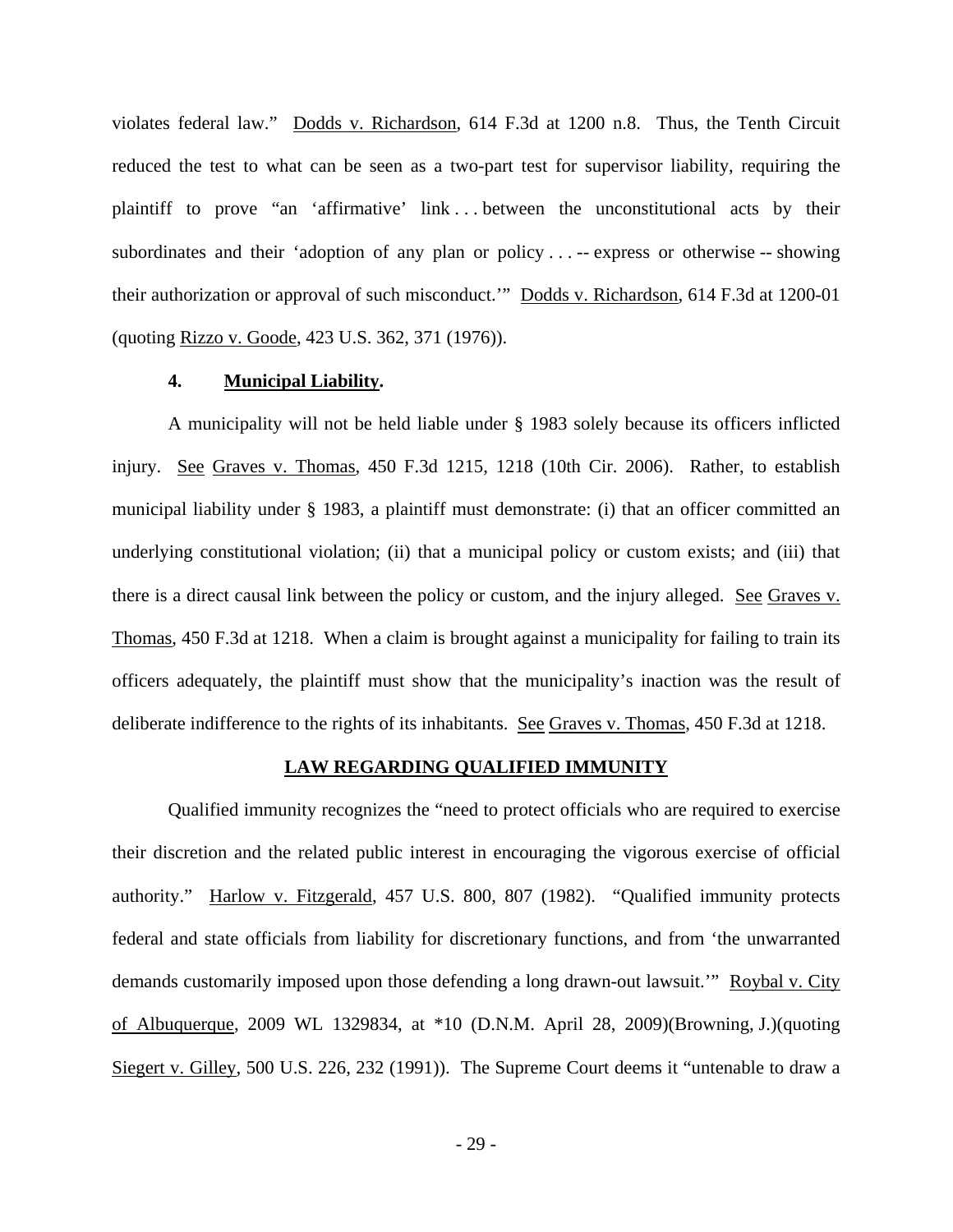distinction for purposes of immunity law between suits brought against state officials under § 1983 and suits brought directly under the Constitution against federal officials." Butz v. Economou, 438 U.S. 478, 504 (1978). See Bivens, 403 U.S. at 392. "The qualified immunity analysis is the same whether the claims are brought under *Bivens* or pursuant to the post-Civil War Civil Rights Acts." Breidenbach v. Bolish, 126 F.3d 1288, 1291 (10th Cir. 1997), overruled on other grounds as recognized by Currier v. Doran, 242 F.3d 905 (10th Cir. 2001).

Under § 1983 and Bivens, a plaintiff may seek money damages from government officials who have violated his or her constitutional or statutory rights. To ensure, however, that fear of liability will not "unduly inhibit officials in the discharge of their duties," Anderson v. Creighton, 483 U.S. 635, 638 (1987), the officials may claim qualified immunity; so long as they have not violated a "clearly established" right, the officials are shielded from personal liability, Harlow v. Fitzgerald, 457 U.S. 800, 818 (1982).

That means a court can often avoid ruling on the plaintiff's claim that a particular right exists. If prior case law has not clearly settled the right, and so given officials fair notice of it, the court can simply dismiss the claim for money damages. The court need never decide whether the plaintiff's claim, even though novel or otherwise unsettled, in fact has merit.

#### Camreta v. Greene, 563 U.S. 692, 705 (2011).

Qualified immunity shields government officials from liability where "their conduct does not violate clearly established statutory or constitutional rights of which a reasonable person would have known." Pearson v. Callahan, 555 U.S. at 231 (quoting Harlow v. Fitzgerald, 457 U.S. at 818). Qualified immunity also shields officers who have "reasonable, but mistaken beliefs," and operates to protect officers from the sometimes "hazy border[s]" of the law. Saucier v. Katz, 533 U.S. 194, 205 (2001). When a defendant asserts qualified immunity, the plaintiff must demonstrate: (i) that the defendant's actions violated his or her constitutional or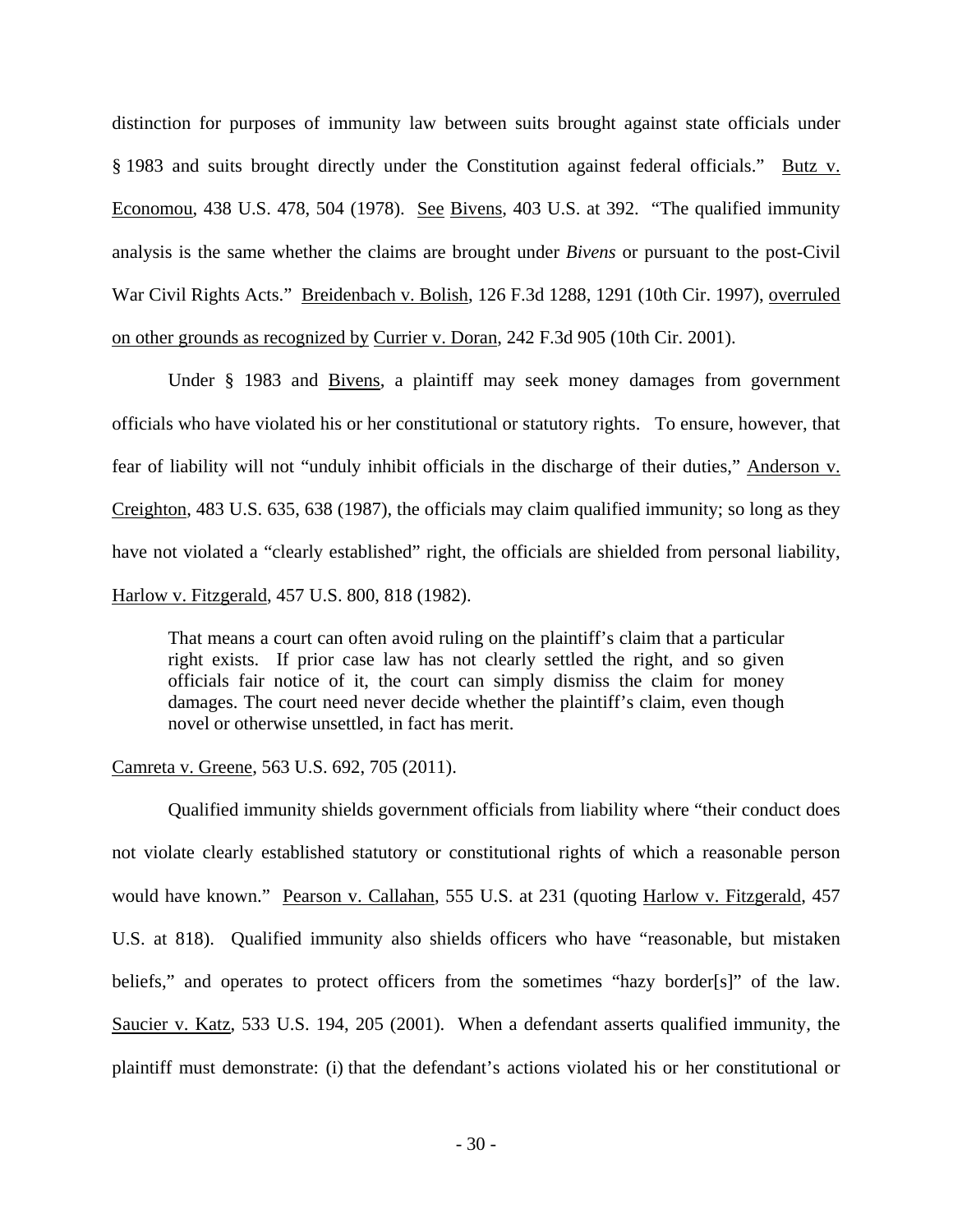statutory rights; and (ii) that the right was clearly established at the time of the alleged misconduct. See Riggins v. Goodman, 572 F.3d 1101, 1107 (10th Cir. 2009); see also Pueblo of Pojoaque v. New Mexico, 214 F. Supp. 3d 1028, 1079 (D.N.M. 2016)(Browning, J.).

### **1. Procedural Approach to Qualified Immunity.**

The Supreme Court recently revisited the proper procedure for lower courts to evaluate a qualified immunity defense. In Pearson v. Callahan, the Supreme Court held that lower courts "should be permitted to exercise their sound discretion in deciding which of the two prongs of the qualified immunity analysis should be addressed first in light of the circumstances of the particular case at hand." 555 U.S. at 236. The Supreme Court also noted that, while no longer mandatory, Saucier v. Katz' protocol -- by which a court first decides if the defendant's actions violated the Constitution, and then the court determines if the right violated was clearly established -- will often be beneficial. See Pearson v. Callahan, 555 U.S. at 241. In rejecting the prior mandatory approach, the Supreme Court recognizes that "[t]here are cases in which it is plain that a constitutional right is not clearly established but far from obvious whether in fact there is such a right," and that such an approach burdens district courts and courts of appeals with "what may seem to be an essentially academic exercise." 555 U.S. at 237. The Supreme Court also recognizes that the prior mandatory approach "departs from the general rule of constitutional avoidance and runs counter to the older, wiser judicial counsel not to pass on questions of constitutionality unless such adjudication is unavoidable." 555 U.S. at 241 (alterations omitted). See Reichle v. Howards, 566 U.S. 658, 664 (2012)(affirming Pearson v. Callahan's procedure and noting that deciding qualified immunity issues on the basis of a right being not "clearly established" by prior case law "comports with our usual reluctance to decide constitutional questions unnecessarily").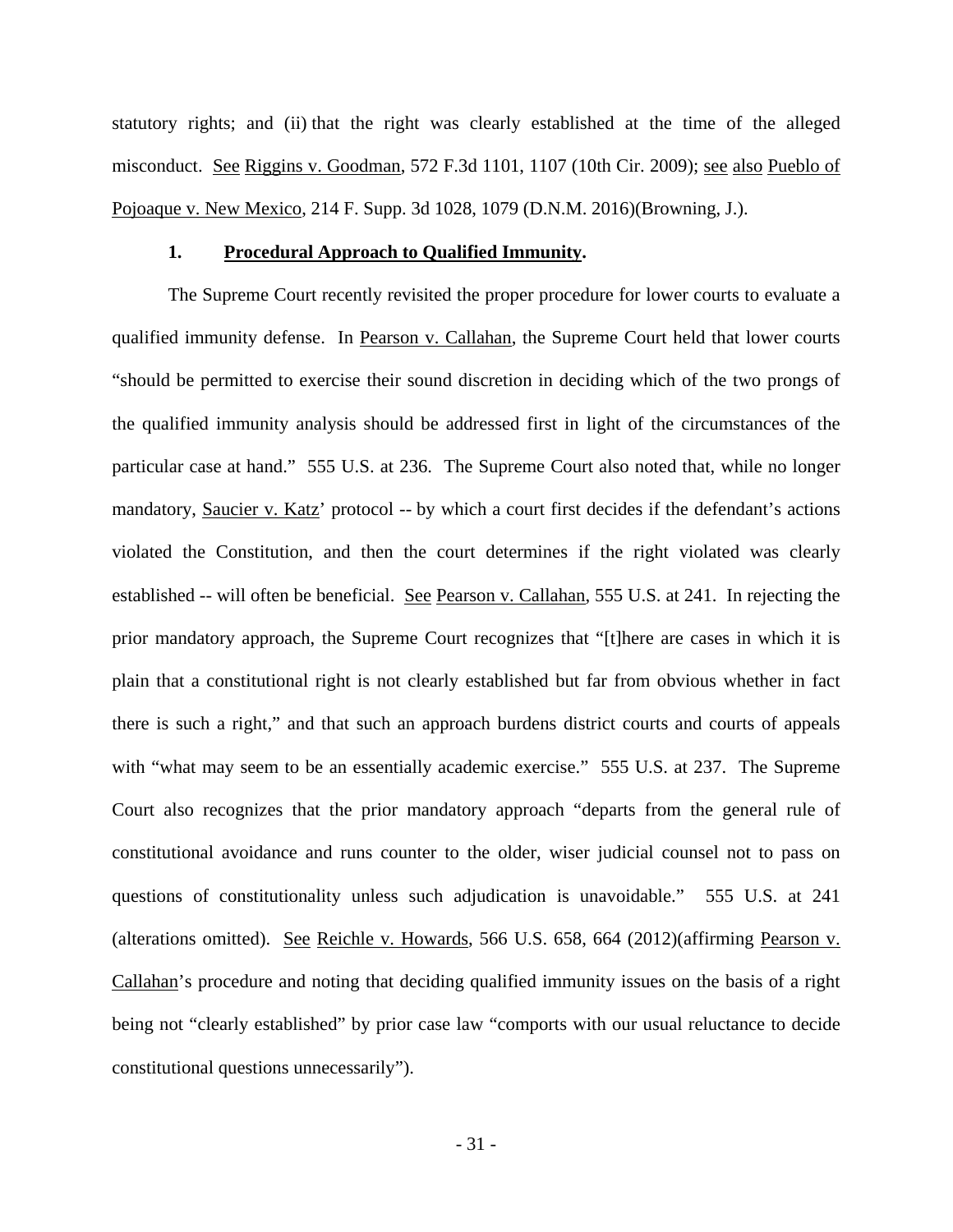The Supreme Court recognizes seven circumstances where district courts "should address only"<sup>7</sup> the clearly established prong of the qualified immunity analysis: when (i) the first, constitutional violation question "is so factbound that the decision provides little guidance for future cases"; (ii) "it appears that the question will soon be decided by a higher court"; (iii) deciding the constitutional question requires "an uncertain interpretation of state law"; (iv) "qualified immunity is asserted at the pleading stage," and "the precise factual basis for the . . . claim . . . may be hard to identify"; (v) tackling the first element "may create a risk of bad decisionmaking," because of inadequate briefing; (vi) discussing both elements risks "bad decisionmaking," because the court is firmly convinced that the law is not clearly established and is thus inclined to give little thought to the existence of the constitutional right; or (vii) the doctrine of "constitutional avoidance" suggests the wisdom of passing on the first constitutional question when "it is plain that a constitutional right is not clearly established but far from obvious whether in fact there is such a right." Kerns v. Bader, 663 F.3d 1173, 1180-81 (10th Cir. 2011)(quoting Pearson v. Callahan, 555 U.S. at 236-42). Regarding the last of these seven circumstances, the Supreme Court has clarified that courts may "avoid avoidance" and address the first prong before the second prong in cases involving a recurring fact pattern, where guidance on the constitutionality of the challenged conduct is necessary, and the conduct is likely

<sup>&</sup>lt;sup>7</sup>In Camreta v. Greene, the Supreme Court, somewhat confusingly, states that there are seven circumstances in which the district courts "should address only" the clearly established prong, but, in the same sentence, notes that deciding the violation prong is left "to the discretion of the lower courts." Camreta v. Greene, 563 U.S. at 707. In Kerns v. Bader, the Tenth Circuit interpreted Camreta v. Greene to mean that district courts are restricted from considering the violation prong in seven particular circumstances. See Kerns v. Bader, 663 F.3d 1173, 1180-81 (10th Cir. 2011). The Supreme Court, however, has not stressed the seven circumstances as mandatory. Instead, it has recently reaffirmed only that lower courts "should think hard, and then think hard again before addressing both qualified immunity and the merits of an underlying constitutional claim." District of Columbia v. Wesby, 138 S. Ct. 577, 589 n.7 (2018). This language suggests that the inquiry is still discretionary, although the Court's discretion should be exercised carefully.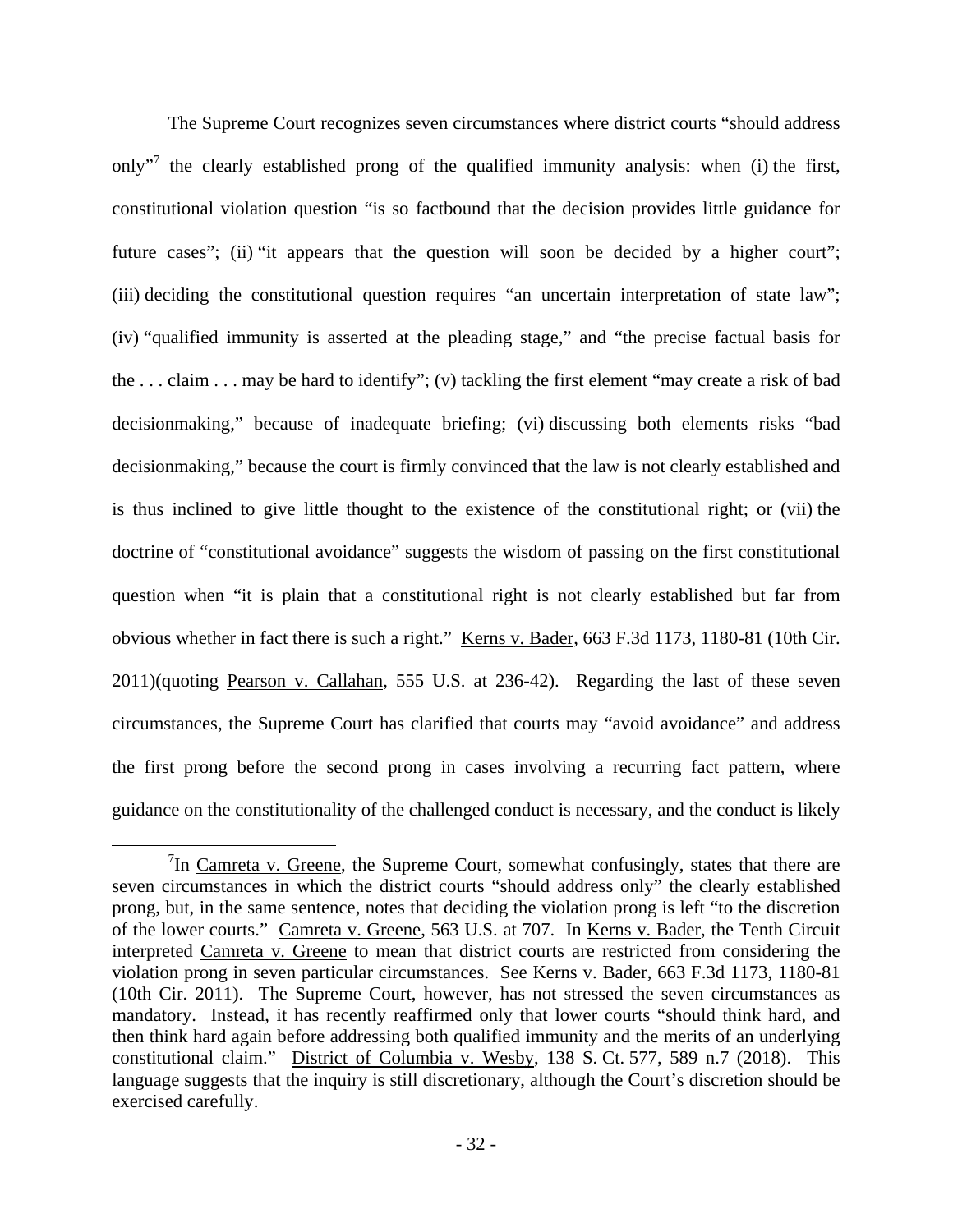to face challenges only in the qualified immunity context. Camreta v. Greene, 563 U.S. at 706- 707. See Kerns v. Bader, 663 F.3d at 1181.<sup>8</sup> "Courts should think carefully before expending

Because we agree with Sheriff White on the latter (clearly established law) question, we reverse without addressing the former (constitutional violation) question. And we pursue this course because doing so allows us to avoid rendering a decision on important and contentious questions of constitutional law with the attendant needless (entirely avoidable) risk of reaching an improvident decision on these vital questions.

663 F.3d at 1183-84. The Tenth Circuit did not analyze whether the officer violated the plaintiff's constitutional rights and stated that guidance on the particular constitutional issue would be more appropriate in a case not involving qualified immunity: "Neither do we doubt that the scope of the Constitution's protection for a patient's hospital records can be adequately decided in future cases where the qualified immunity overlay isn't in play (e.g., through motions to suppress wrongly seized records or claims for injunctive or declaratory relief)." 663 F.3d at 1187 n.5. On remand, the Court stated:

While the Court must faithfully follow the Tenth Circuit's decisions and opinions, the Court is troubled by this statement and the recent trend of the Supreme Court's hesitancy in § 1983 actions to address constitutional violations. A Reconstruction Congress, after the Civil War, passed § 1983 to provide a civil remedy for constitutional violations. See Mitchum v. Foster, 407 U.S. 225, 238- 39 (1972). In Mitchum v. Foster, the Supreme Court explained:

Section 1983 was originally § 1 of the Civil Rights Act of 1871 . . . and was enacted for the express purpose of "enforc(ing) the Provisions of the Fourteenth Amendment." The predecessor of § 1983 was thus an important part of the basic alteration in our federal system wrought in the Reconstruction era through federal legislation and constitutional amendment.

407 U.S. at 238-39. Congress did not say it would remedy only violations of "clearly established" law, but that

[e]very person who, under color of any statute, ordinance, regulation, custom, or usage, of any State or Territory or the District of Columbia, subjects, or causes to be subjected, any citizen of the United States or other person within the jurisdiction

 $\overline{a}$ <sup>8</sup>In <u>Kerns v. Bader,</u> the Tenth Circuit reversed the Court's decision that an officer was not entitled to qualified immunity, noting that the Court "analyzed both aspects of the qualified immunity test before agreeing" with the plaintiff that the qualified immunity defense did not protect the officer. 663 F.3d at 1183. In reversing, the Tenth Circuit stated: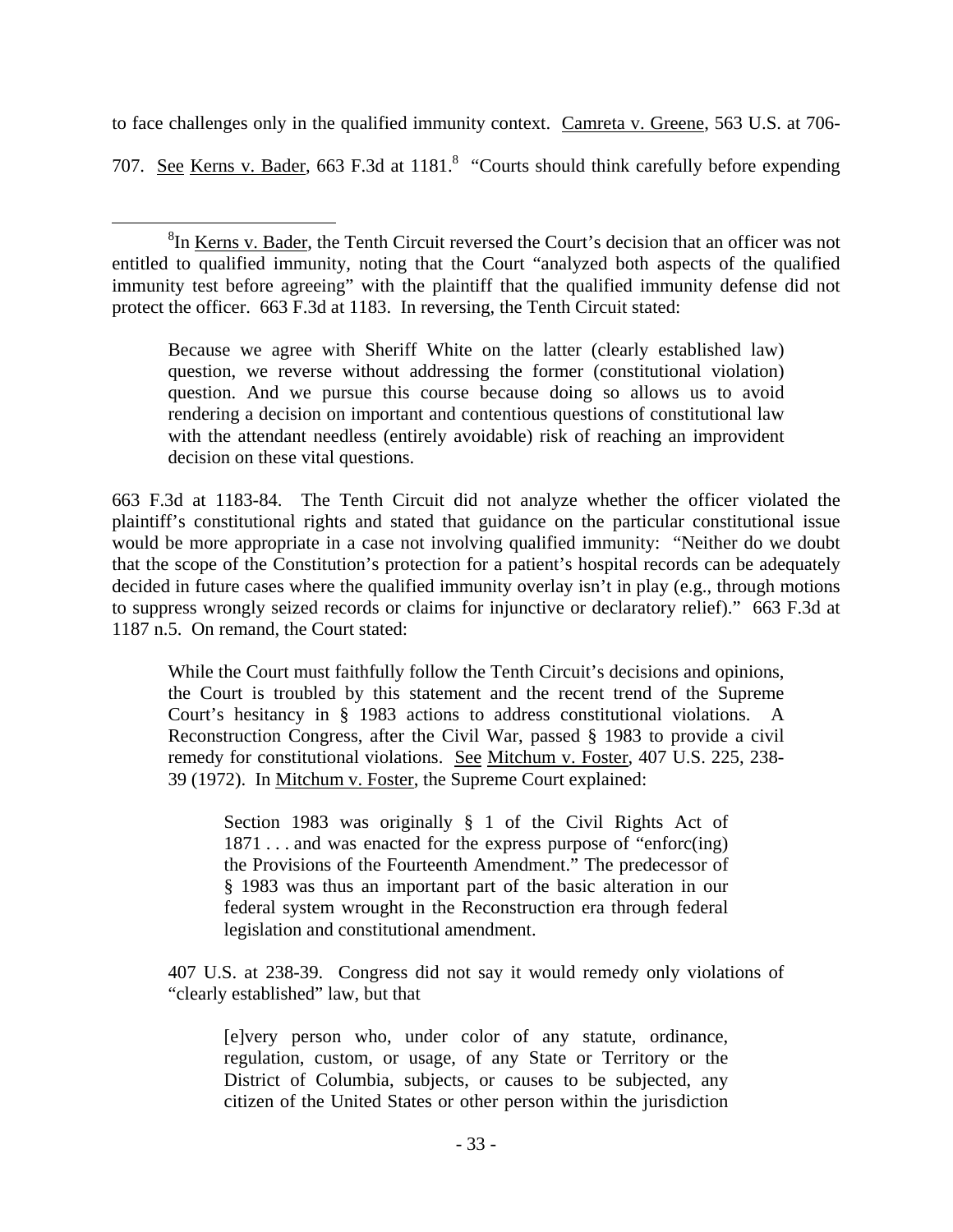thereof to the deprivation of any rights, privileges, or immunities secured by the Constitution and laws, shall be liable to the party injured in an action at law, suit in equity, or other proper proceeding for redress, except that in any action brought against a judicial officer for an act or omission taken in such officer's judicial capacity, injunctive relief shall not be granted unless a declaratory decree was violated or declaratory relief was unavailable.

 $\overline{a}$ 

42 U.S.C. § 1983. The Supreme Court established the qualified immunity defense in Pierson v. Ray, 386 U.S. 547 (1967), and held that officials were not liable for constitutional violations where they reasonably believed that their conduct was constitutional. See E. Clarke, Safford Unified Sch. Dist. No. 1 v. Redding: Why Qualified Immunity is a Poor Fit in Fourth Amendment School Search Cases, 24 B.Y.U. J. Pub. L. 313, 329 (2010). The Supreme Court first introduced the "clearly established" prong in reference to an officer's good faith and held that a compensatory award would only be appropriate if an officer "acted with such an impermissible motivation or with such disregard of the [individual's] clearly established constitutional rights that his action cannot reasonably be characterized as being in good faith." Wood v. Strickland, 420 U.S. 308, 322 (1975). In Harlow v. Fitzgerald, when the Supreme Court moved to an objective test, the clearly established prong became a part of the qualified immunity test. See 457 U.S. at 818 ("We therefore hold that government officials performing discretionary functions generally are shielded from liability for civil damages insofar as their conduct does not violate clearly established statutory or constitutional rights."). It seems ironic that the federal courts would restrict a congressionally mandated remedy for constitutional violations -- presumably the rights of innocent people -- and discourage case law development on the civil side -- and restrict case law development to motions to suppress, which reward only the guilty and is a judicially created, rather than legislatively created, remedy. Commentators have noted that, "[o]ver the past three decades, the Supreme Court has drastically limited the availability of remedies for constitutional violations in" exclusionary rule litigation in a criminal case, habeas corpus challenges, and civil litigation under § 1983. J. Marceau, The Fourth Amendment at a Three-Way Stop, 62 Ala. L. Rev. 687, 687 (2011). Some commentators have also encouraged the courts to drop the suppression remedy and the legislature to provide more -- not less -- civil remedies for constitutional violations. See Christopher Slobogin, Why Liberals Should Chuck the Exclusionary Rule, 1999 U. Ill. L. Rev. 363, 390-91 (1999)("Behavioral theory suggests that the exclusionary rule is not very effective in scaring police into behaving. . . . These theories also suggest that a judicially administered damages regime . . . would fare significantly better at changing behavior at an officer level."); Hon. Malcolm R. Wilkey, Constitutional Alternatives to the Exclusionary Rule, 23 S. Tex. L.J. 531, 539 (1982)(criticizing the exclusionary rule and recommending alternatives). In Hudson v. Michigan, 547 U.S. 586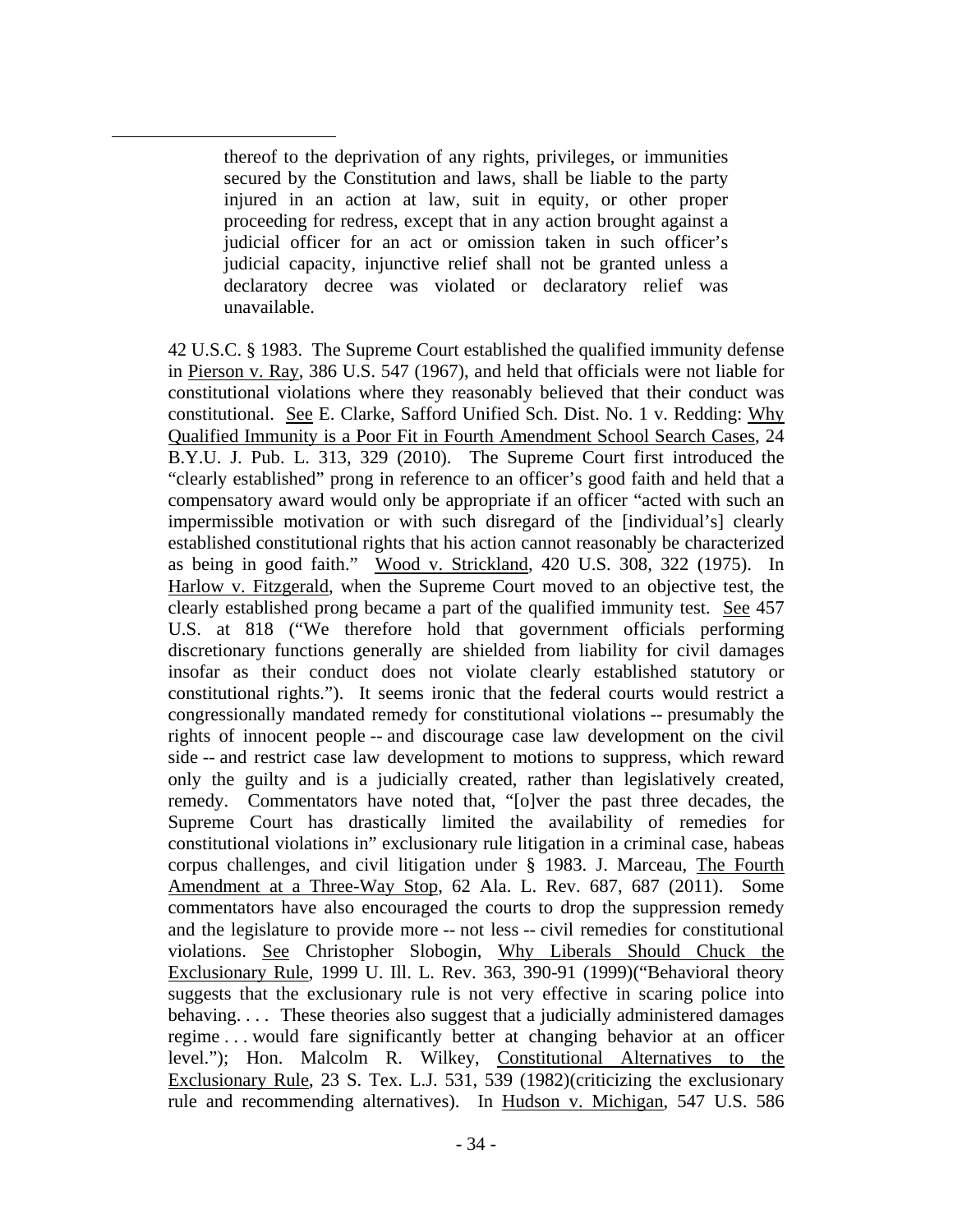'scarce judicial resources' to resolve difficult and novel questions of constitutional or statutory interpretation that will 'have no effect on the outcome of the case.'" Ashcroft v. al-Kidd, 563 U.S. 731, 735 (2011)(quoting Pearson v. Callahan, 555 U.S. at 236-37).<sup>9</sup> See Camreta v. Greene, 563 U.S. at 707 ("In general, courts should think hard, and then think hard again, before turning small cases into large ones."). The Tenth Circuit will remand a case to the district court for further consideration when the district court has given only cursory treatment to qualified immunity's clearly established prong. See Kerns v. Bader, 663 F.3d at 1182. See also Pueblo of Pojoaque v. New Mexico, 214 F. Supp. 3d at 1082-83.

 $\overline{a}$ 

Kerns v. Bd. of Comm'rs, 888 F. Supp. 2d 1176, 1224 n.36 (D.N.M. 2012)(Browning, J.), abrogated on other grounds as recognized by Ysasi v. Brown, No. 13-0183, 2014 WL 936835, at \*9 n.24 (D.N.M. Feb. 28, 2014)(Browning, J.). See Richard E. Myers, Fourth Amendment Small Claims Court, 10 Ohio St. J. Crim. L. 571, 590-97 (2013)(arguing that municipalities should establish small-claims courts to adjudicate police officers' Fourth Amendment violations and award monetary judgments).

<sup>9</sup>The appellate courts have little appreciation for how hard it is to do a clearly established prong review first without looking -- closely and thoroughly -- at whether there is a constitutional right and whether there is a violation. It is difficult to review the facts, rights, and alleged violations in the comparative cases without looking at the facts, rights, and alleged violations on the merits in the case before the Court. Pearson v. Callahan sounds like a good idea in theory, but it does not work well in practice. The clearly established prong is a comparison between the case before the Court and previous cases, and Pearson v. Callahan suggests that the Court can compare before the Court fully understands what it is comparing. In practice, Saucier v. Katz worked better.

<sup>(2006),</sup> the Supreme Court noted that civil remedies were a viable alternative to a motion to suppress when it held that the exclusionary rule was inapplicable to cases in which police officers violate the Fourth Amendment when they fail to knock and announce their presence before entering. See 547 U.S. at 596-97. Rather than being a poor or discouraged means of developing constitutional law, § 1983 seems the better and preferable alternative to a motion to suppress. It is interesting that the current Supreme Court and Tenth Circuit appear more willing to suppress evidence and let criminal defendants go free, than have police pay damages for violations of innocent citizens' civil rights. It is odd that the Supreme Court has not adopted a clearly established prong for suppression claims; it seems strange to punish society for police violating unclear law in criminal cases, but protect municipalities from damages in § 1983 cases.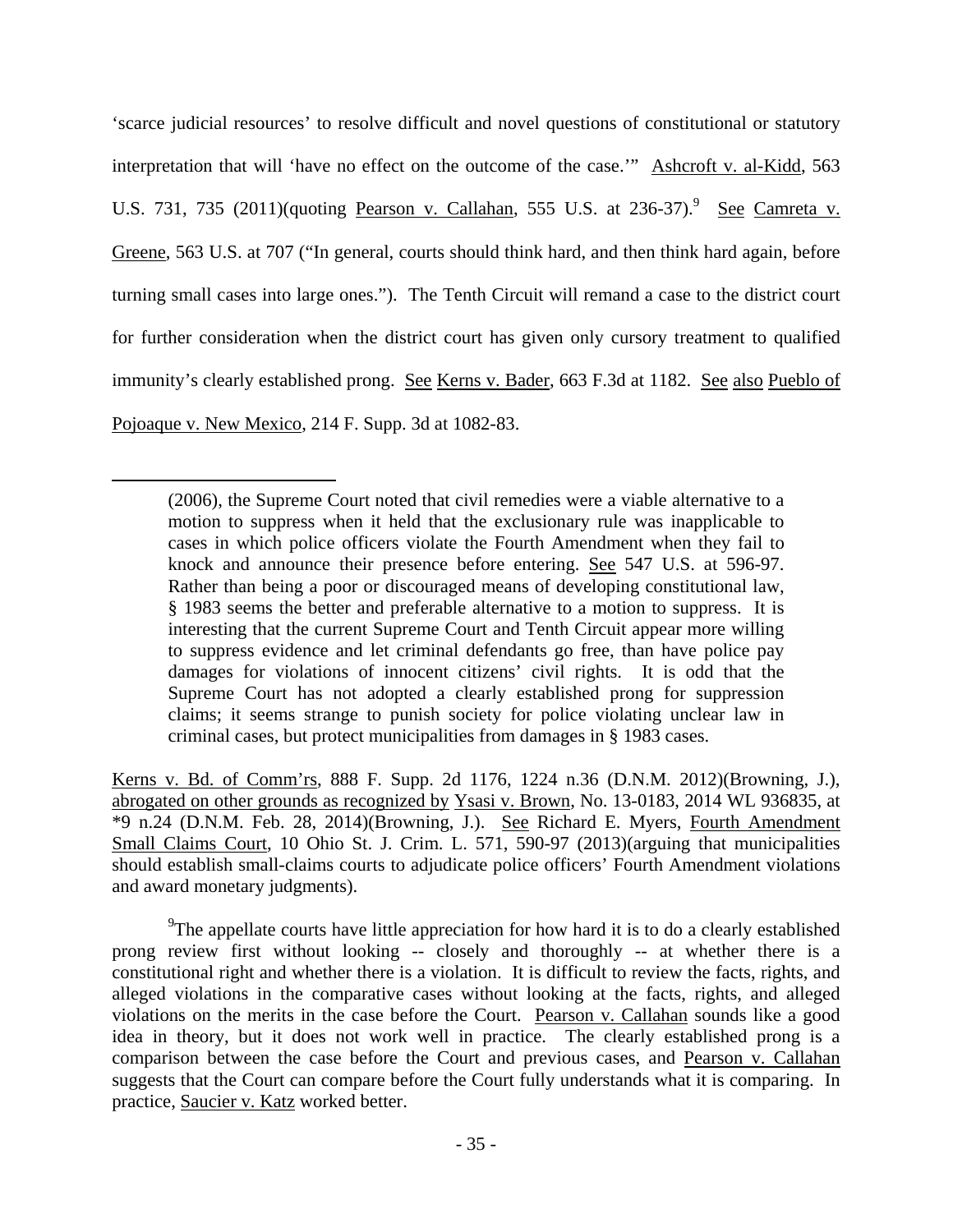## **2. Clearly Established Rights.**

To determine whether a right was clearly established, a court must consider whether the right was sufficiently clear that a reasonable government employee would understand that what he or she did violated a right. See Casey v. W. Las Vegas Indep. Sch. Dist., 473 F.3d 1323, 1327 (10th Cir. 2007). "A clearly established right is generally defined as a right so thoroughly developed and consistently recognized under the law of the jurisdiction as to be 'indisputable' and 'unquestioned.'" Lobozzo v. Colo. Dep't of Corr., 429 F. App'x 707, 710 (10th Cir. 2011)(unpublished)(quoting Zweibon v. Mitchell, 720 F.2d 162, 172-73 (D.C. Cir. 1983)).

"Ordinarily, in order for the law to be clearly established, there must be a Supreme Court or Tenth Circuit decision on point, or the clearly established weight of authority from other courts must have found the law to be as the plaintiff maintains." Currier v. Doran, 242 F.3d at 923. "In determining whether the right was 'clearly established,' the court assesses the objective legal reasonableness of the action at the time of the alleged violation and asks whether 'the contours of the right [were] sufficiently clear that a reasonable official would understand that what he is doing violates that right." Holland ex rel. Overdorff v. Harrington, 268 F.3d at 1186 (alteration in original)(quoting Saucier v. Katz, 533 U.S. at 202). A court should inquire "whether the law put officials on fair notice that the described conduct was unconstitutional" rather than engage in "a scavenger hunt for cases with precisely the same facts." Pierce v. Gilchrist, 359 F.3d 1279, 1298 (10th Cir. 2004).

The Supreme Court has clarified that qualified immunity's clearly established prong is a very high burden for the plaintiff: "A Government official's conduct violates clearly established law when, at the time of the challenged conduct, the contours of a right are sufficiently clear that every reasonable official would have understood that what he is doing violates that right."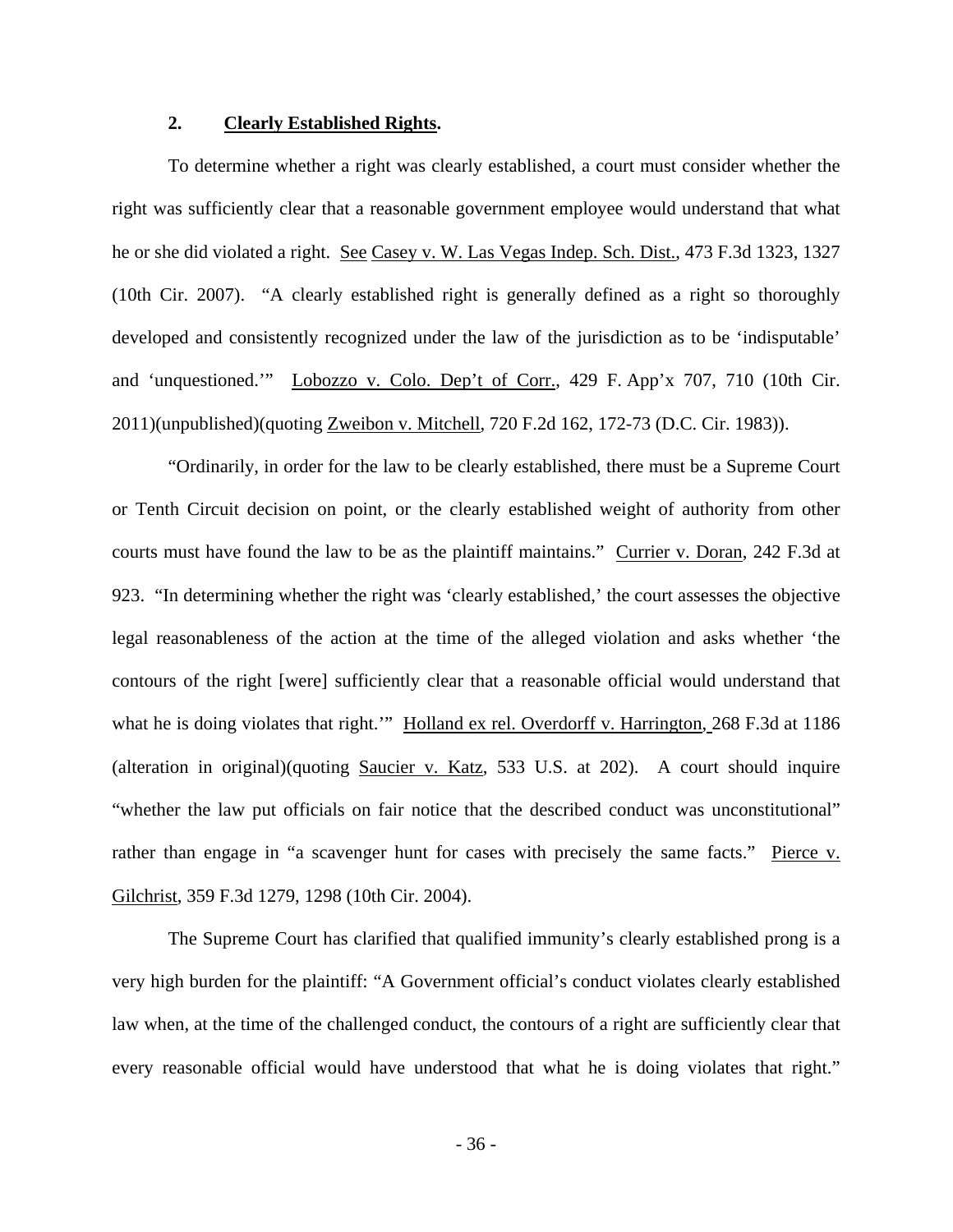Ashcroft v. al-Kidd, 563 U.S. at 741. "In other words, 'existing precedent must have placed the statutory or constitutional question beyond debate.'" Reichle v. Howards, 132 S. Ct. at 2093 (quoting Ashcroft v. al-Kidd, 563 U.S. at 741). "The operation of this standard, however, depends substantially upon the level of generality at which the relevant 'legal rule' is to be identified." Anderson v. Creighton, 483 U.S. at 639. "The general proposition, for example, that an unreasonable search or seizure violates the Fourth Amendment is of little help in determining whether the violative nature of particular conduct is clearly established." Ashcroft v. al-Kidd, 563 U.S. at 742. The level of generality at which the legal rule is defined is important, because qualified immunity shields officers who have "reasonable, but mistaken beliefs" as to the application of law to facts and operates to protect officers from the sometimes "hazy border[s]" of the law. Saucier v. Katz, 533 U.S. at 205.

"[A] case on point isn't required if the impropriety of the defendant's conduct is clear from existing case law," but the law is not clearly established where "a distinction might make a constitutional difference." Kerns v. Bader, 663 F.3d at 1188. In Kerns v. Bader, dealing with the search of a home, the Tenth Circuit explained that the relevant question "wasn't whether we all have some general privacy interest in our home," but "whether it was beyond debate in 2005 that the officers' entry and search lacked legal justification." 663 F.3d at 1183 (emphasis added). Furthermore, "general statements of the law are not inherently incapable of giving fair and clear warning." Hope v. Pelzer, 536 U.S. 730, 741 (2002).

Although the Tenth Circuit has recognized a sliding scale for qualified immunity's clearly established inquiry, see Casey v. City of Federal Heights, 509 F.3d 1278, 1284 (10th Cir. 2007)("We have therefore adopted a sliding scale to determine when law is clearly established."), the Tenth Circuit may have since walked back its holding that a sliding-scale is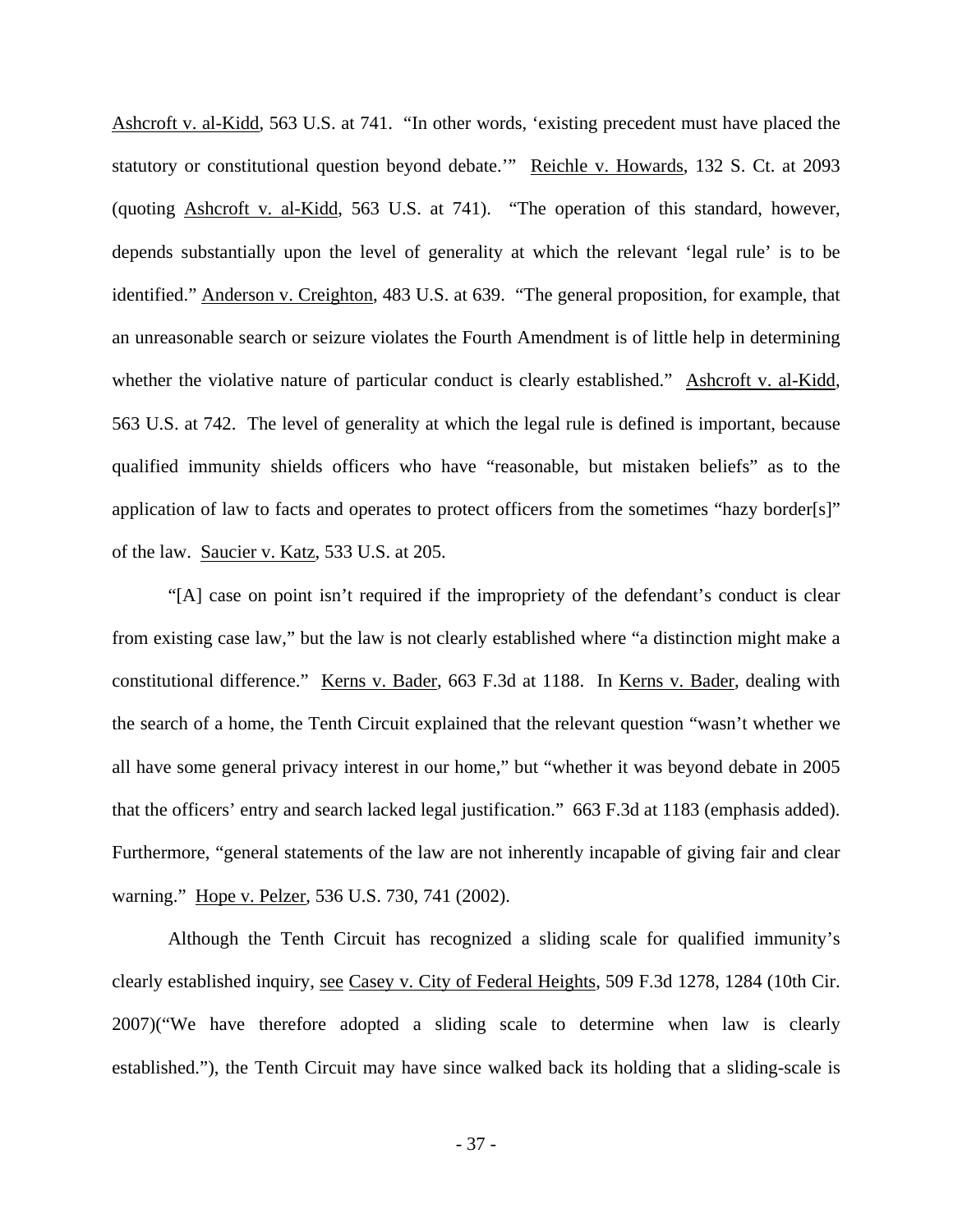the appropriate analysis, see Aldaba v. Pickens, 844 F.3d 870, 876 (10th Cir. 2016)("Aldaba II"). In Aldaba II, the Tenth Circuit reconsidered its ruling from Aldaba v. Pickens, 777 F.3d 1148 (10th Cir. 2015)("Aldaba I") that officers were entitled to qualified immunity after the Supreme Court vacated its decision in light of Mullenix v. Luna, 136 S. Ct. 305 (2015)(per curiam). In concluding that they had previously erred in Aldaba I, the Tenth Circuit determined:

We erred . . . by relying on excessive-force cases markedly different from this one. Although we cited *Graham v. Connor*, 490 U.S. 386 (1989) to lead off our clearly-established-law discussion, we did not just repeat its general rule and conclude that the officers' conduct had violated it. Instead, we turned to our circuit's sliding-scale approach measuring degrees of egregiousness in affirming the denial of qualified immunity. We also relied on several cases resolving excessive-force claims. But none of those cases remotely involved a situation as here.

Aldaba II, 844 F.3d at 876. The Tenth Circuit further noted that its sliding-scale approach may

have fallen out of favor, because the sliding-scale test relies, in part, on Hope v. Pelzer, 536 U.S.

at 739-41, and the Supreme Court's most recent qualified immunity decisions do not invoke that

case. See Aldaba II, 844 F.3d at 874 n.1. See also Lowe v. Raemisch, 864 F.3d 1205, 1211 n.10

(10th Cir. 2017). The Tenth Circuit explained:

To show clearly established law, the *Hope* Court did not require earlier cases with "fundamentally similar" facts, noting that "officials can still be on notice that their conduct violates established law even in novel factual circumstances." *Id.* at 741[]. This calls to mind our sliding-scale approach measuring the egregiousness of conduct. *See Morris v. Noe*, 672 F.3d 1185, 1196 (10th Cir. 2012). But the Supreme Court has vacated our opinion here and remanded for us to reconsider our opinion in view of *Mullenix*, which reversed the Fifth Circuit after finding that the cases it relied on were "simply too factually distinct to speak clearly to the specific circumstances here." 136 S. Ct. at 312. We also note that the majority opinion in *Mullenix* does not cite *Hope v. Pelzer*, 536 U.S. 730, [] (2002). As can happen over time, the Supreme Court might be emphasizing different portions of its earlier decisions.

Aldaba II, 844 F.3d at 874 n.1. Since Aldaba II, the Supreme Court has reversed, per curiam,

another Tenth Circuit qualified immunity decision. See White v. Pauly, 137 S. Ct. 548, 551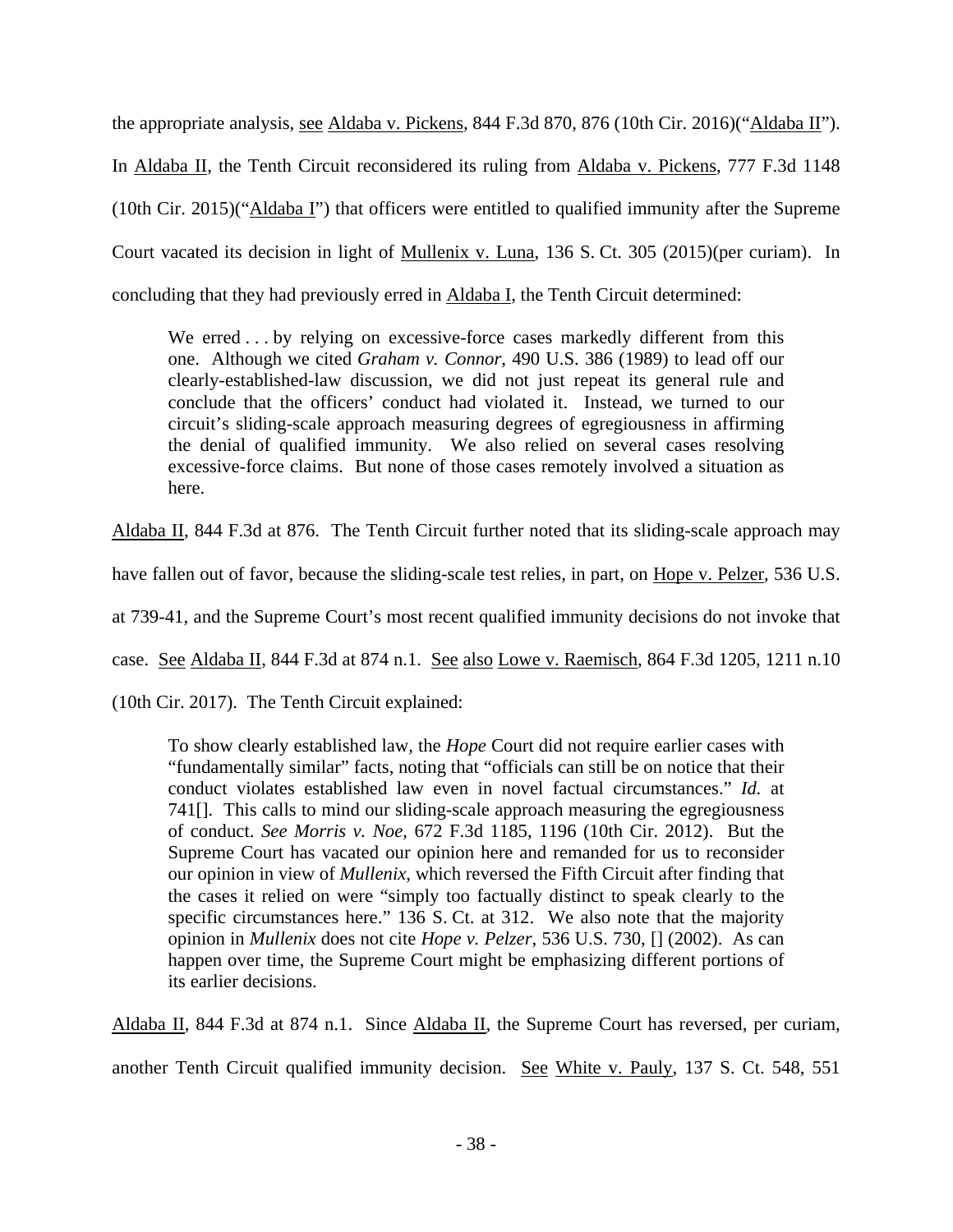(2017)(per curiam). In concluding that police officers were entitled to qualified immunity, the Supreme Court emphasized: "As this Court explained decades ago, the clearly established law must be 'particularized' to the facts of the case." White v. Pauly, 137 S. Ct. at 552 (quoting Anderson v. Creighton, 483 U.S. at 640). With that principle in mind, the Supreme Court explained that the Tenth Circuit "panel majority misunderstood the 'clearly established' analysis: It failed to identify a case where an officer acting under similar circumstances as Officer White was held to have violated the Fourth Amendment." White v. Pauly, 137 S. Ct. at 552. See District of Columbia v. Wesby, 138 S. Ct. at 591 ("Tellingly, neither the panel majority nor the partygoers have identified a single precedent -- much less a controlling case or robust consensus of cases -- finding a Fourth Amendment violation under similar circumstances."). Although the Supreme Court noted that "we have held that [Tennessee v.] *Garner*[, 471 U.S. 1 (1985)] and *Graham* do not by themselves create clearly established law outside 'an obvious case,'" it concluded "[t]his is not a case where it is obvious that there was a violation of clearly established law under *Garner* and *Graham*." 137 S. Ct. at 552.<sup>10</sup>

 $10$ If a district court in New Mexico is trying -- as it does diligently and faithfully -- to receive and read the unwritten signs of its superior courts, it would appear that the Supreme Court has signaled through its per curiam qualified immunity reversals that a nigh identical case must exist for the law to be clearly established. As former Tenth Circuit judge, and now Stanford law school professor, Michael McConnell, has noted, much of what lower courts do is read the implicit, unwritten signs that the superior courts send them through their opinions. *See*  Michael W. McConnell, Address at the Oliver Seth American Inn of Court: How Does the Supreme Court Communicate Its Intentions to the Lower Courts: Holdings, Hints and Missed Signals (Dec. 17, 2014). Although still stating that there might be an obvious case under Graham that would make the law clearly established without a Supreme Court or Circuit Court case on point, see White v. Pauly, 137 S. Ct. at 552, the Supreme Court has sent unwritten signals to the lower courts that a factually identical or a highly similar factual case is required for the law to be clearly established, and the Tenth Circuit is now sending those unwritten signals to the district courts, see Malone v. Board of County Comm'rs for County of Dona Ana, 2017 WL 3951706, at \*3 (10th Cir. Sept. 8, 2017)(unpublished)(reversing the Court's judgment that the case should proceed where a deceased plaintiff was backing away from the police and was not raising his gun when shot, because "the parties do not cite, nor could we find, any Supreme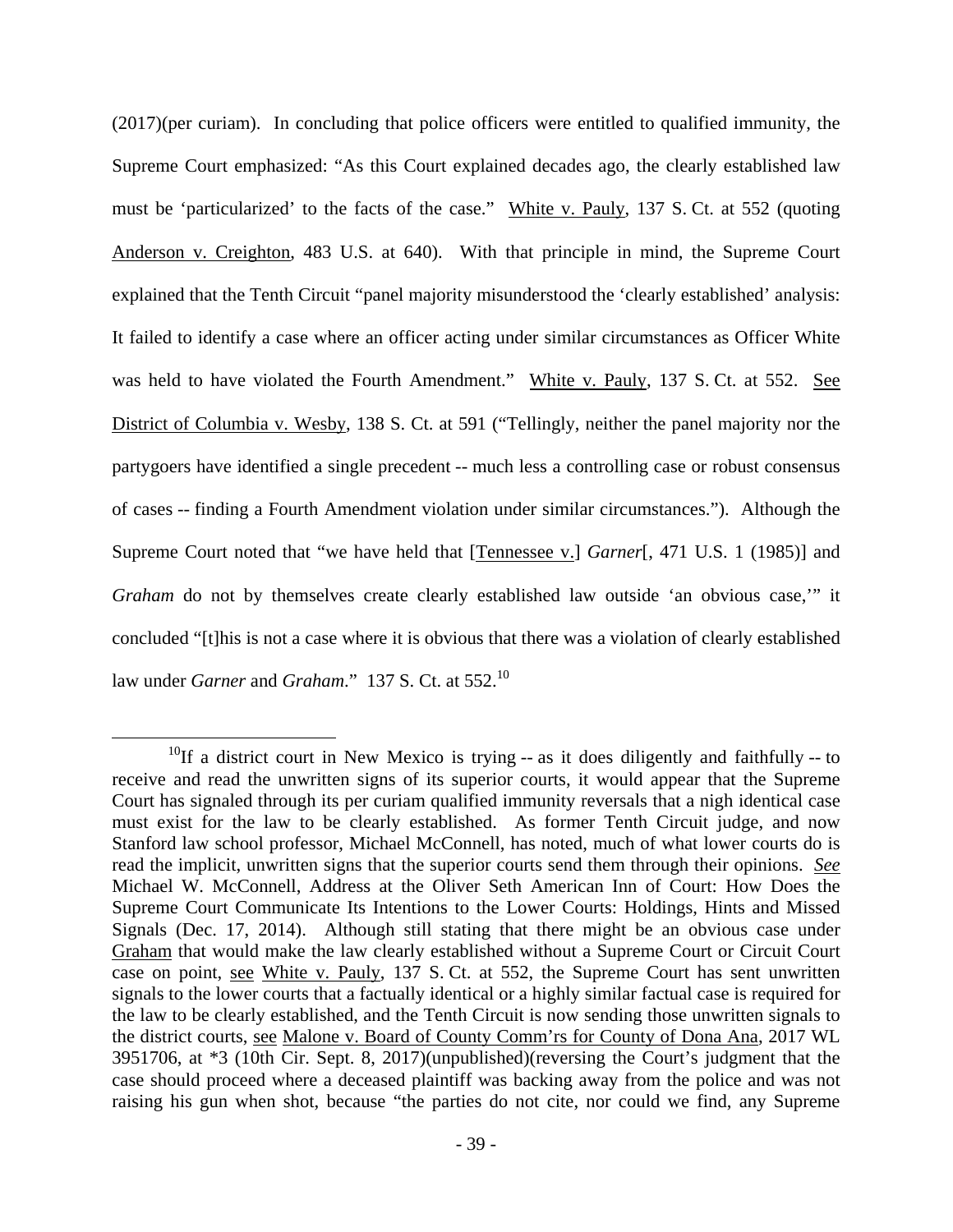Court or Tenth Circuit case that is sufficiently close factually to the circumstances presented here to establish clearly the Fourth Amendment law that applies").

 $\overline{a}$ 

Factually identical or highly similar factual cases are not, however, the way the real world works. Cases differ. Many cases have so many facts that are unlikely to ever occur again in a significantly similar way. See York v. City of Las Cruces, 523 F.3d 1205, 1212 (10th Cir. 2008)("However, [the clearly established prong] does not mean that there must be a published case involving identical facts; otherwise we would be required to find qualified immunity wherever we have a new fact pattern."). The Supreme Court's obsession with the clearly established prong assumes that officers are routinely reading Supreme Court and Tenth Circuit opinions in their spare time, carefully comparing the facts in these qualified immunity cases with the circumstances they confront in their day-to-day police work. It is hard enough for the federal judiciary to embark on such an exercise, let alone likely that police officers are endeavoring to parse opinions. It is far more likely that, in their training and continuing education, police officers are taught general principles, and, in the intense atmosphere of an arrest, police officers rely on these general principles, rather than engaging in a detailed comparison of their situation with a previous Supreme Court or published Tenth Circuit case. It strains credulity to believe that a reasonable officer, as he is approaching a suspect to arrest, is thinking to himself: "Are the facts here anything like the facts in York v. City of Las Cruces?" Thus, when the Supreme Court grounds its clearly-established jurisprudence in the language of what a reasonable officer or a "reasonable official" would know, Kisela v. Hughes, 138 S. Ct. 1148, 1153 (2018), yet still requires a highly factually analogous case, it has either lost sight of reasonable officer's experience or it is using that language to mask an intent to create "an absolute shield for law enforcement officers," Kisela v. Hughes, 138 S. Ct. at 1162 (Sotomayor, J. dissenting). The Court concludes that the Supreme Court is doing the latter, crafting its recent qualified immunity jurisprudence to effectively eliminate § 1983 claims against state actors in their individual capacities by requiring an indistinguishable case and by encouraging courts to go straight to the clearly established prong. See Saenz v. Lovington Mun. Sch. Dist., 105 F. Supp. 3d 1271, 1297 n.4 (D.N.M. 2015)(Browning, J.).

The Court disagrees with the Supreme Court's approach. The most conservative, principled decision is to minimize the expansion of the judicially created clearly established prong, so that it does not eclipse the congressionally enacted § 1983 remedy. As the Cato Institute noted in a recent amicus brief, "qualified immunity has increasingly diverged from the statutory and historical framework on which it is supposed to be based." Pauly v. White, No. 17- 1078 Brief of the Cato Institute as Amicus Curiae Supporting Petitioners at 2, (U.S. Supreme Court, filed Mar. 2, 2018)()("Cato Brief"). "The text of 42 U.S.C. § 1983 . . . makes no mention of immunity, and the common law of 1871 did not include any across-the-board defense for all public officials." Cato Brief at 2. "With limited exceptions, the baseline assumption at the founding and throughout the nineteenth century was that public officials were strictly liable for unconstitutional misconduct. Judges and scholars alike have thus increasingly arrived at the conclusion that the contemporary doctrine of qualified immunity is unmoored from any lawful justification." Cato Brief at 2. See generally William Baude, Is Qualified Immunity Unlawful?, 106 CAL. L. REV. 45 (2018)(arguing that the Supreme Court's justifications for qualified immunity are incorrect). Further, as Justice Clarence Thomas has argued, the Supreme Court's qualified immunity analysis "is no longer grounded in the common-law backdrop against which Congress enacted [§ 1983], we are no longer engaged in interpret[ing] the intent of Congress in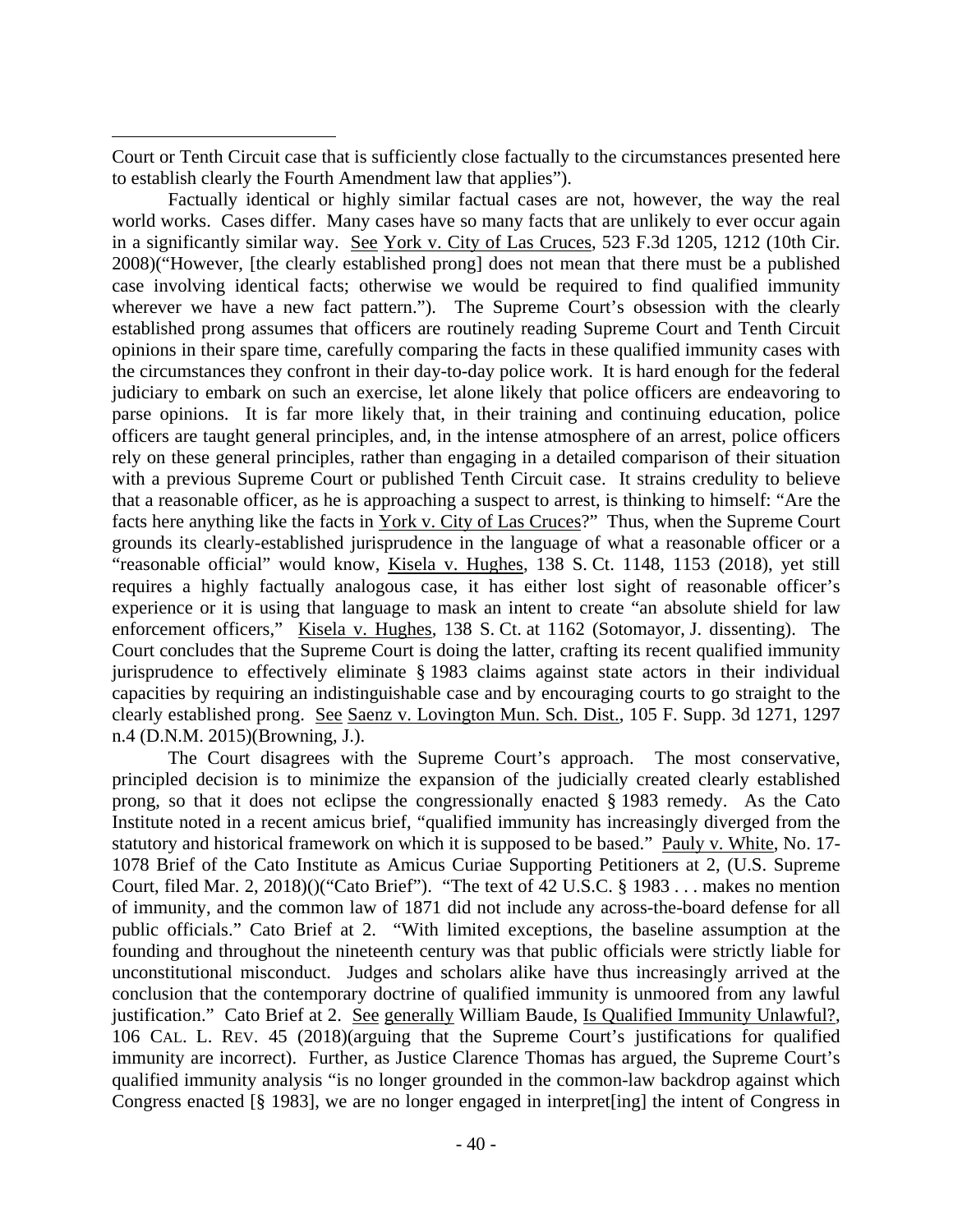## **LAW REGARDING SUBSTANTIVE DUE–PROCESS CLAIMS**

The Due Process Clause of the Fourteenth Amendment of the United States of America provides that "no State shall . . . deprive any person of life, liberty, or property without due process of law." U.S. Const. amend. XIV, § 1. In general, state actors may be held liable under § 1983 only for their own affirmative acts that violate a plaintiff's due process rights and not for third parties' acts. See Robbins v. Oklahoma, 519 F.3d at 1251 (citing DeShaney v. Winnebago Cty., 489 U.S. at 197). "[N]othing in the language of the Due Process Clause itself requires the State to protect the life, liberty and property of its citizens against invasion by private actors."

 $\overline{a}$ 

Moreover, in a day when police shootings and excessive force cases are in the news, there should be a remedy when there is a constitutional violation, and jury trials are the most democratic expression of what police action is reasonable and what action is excessive. If the citizens of New Mexico decide that state actors used excessive force or were deliberately indifferent, the verdict should stand, not be set aside because the parties could not find an indistinguishable Tenth Circuit or Supreme Court decision. Finally, to always decide the clearly established prong first and then to always say that the law is not clearly established could be stunting the development of constitutional law. See Aaron L. Nielson & Christopher J. Walker, The New Qualified Immunity, 89 S. Cal. L. Rev. 1, 6 (2015). And while the Tenth Circuit - with the exception of now-Justice Gorsuch, see Shannon M. Grammel, Justice Gorsuch on Qualified Immunity, Stan. L. Rev. Online (2017) -- seems to be in agreement with the Court, see, e.g., Casey, 509 F.3d at 1286, the Supreme Court's per curiam reversals appear to have the Tenth Circuit stepping lightly around qualified immunity's clearly established prong, see, e.g, Perry v. Durborow, 892 F.3d 1116, 1123-27 (10th Cir. 2018); Aldaba II, 844 F.3d at 874; Rife v. Jefferson, 2018 WL 3660248, at \*4-10 (10th Cir. 2018)(unpublished); Malone v. Board of County Comm'rs for County of Dona Ana, 2017 WL 3951706, at \*3; Brown v. The City of Colorado Springs, 2017 WL 4511355, at \*8, and willing to reverse district court decisions should the district court conclude that the law is clearly established, but see Matthews v. Bergdorf, 889 F.3d 1136, 1149-50 (10th Cir. 2018)(Baldock, J.)(holding that a child caseworker was not entitled to qualified immunity, because a caseworker would know that "child abuse and neglect allegations might give rise to constitutional liability under the special relationship exception"); McCoy v. Meyers, 887 F.3d 1034, 1052-53 (10th Cir. 2018)(Matheson, J.)(concluding that there was clearly established law even though the three decisions invoked to satisfy that prong were not "factually identical to this case," because those cases "nevertheless made it clear that the use of force on effectively subdued individuals violates the Fourth Amendment").

enacting the Act." Ziglar v. Abbasi, 137 S. Ct. 1843, 1871 (2017)(Thomas, J., concurring)(internal quotation marks omitted). "Our qualified immunity precedents instead represent precisely the sort of freewheeling policy choice[s] that we have previously disclaimed the power to make." Ziglar v. Abbasi, 137 S. Ct. at 1871 (Thomas, J., concurring)(internal quotation marks omitted). The judiciary should be true to § 1983 as Congress wrote it.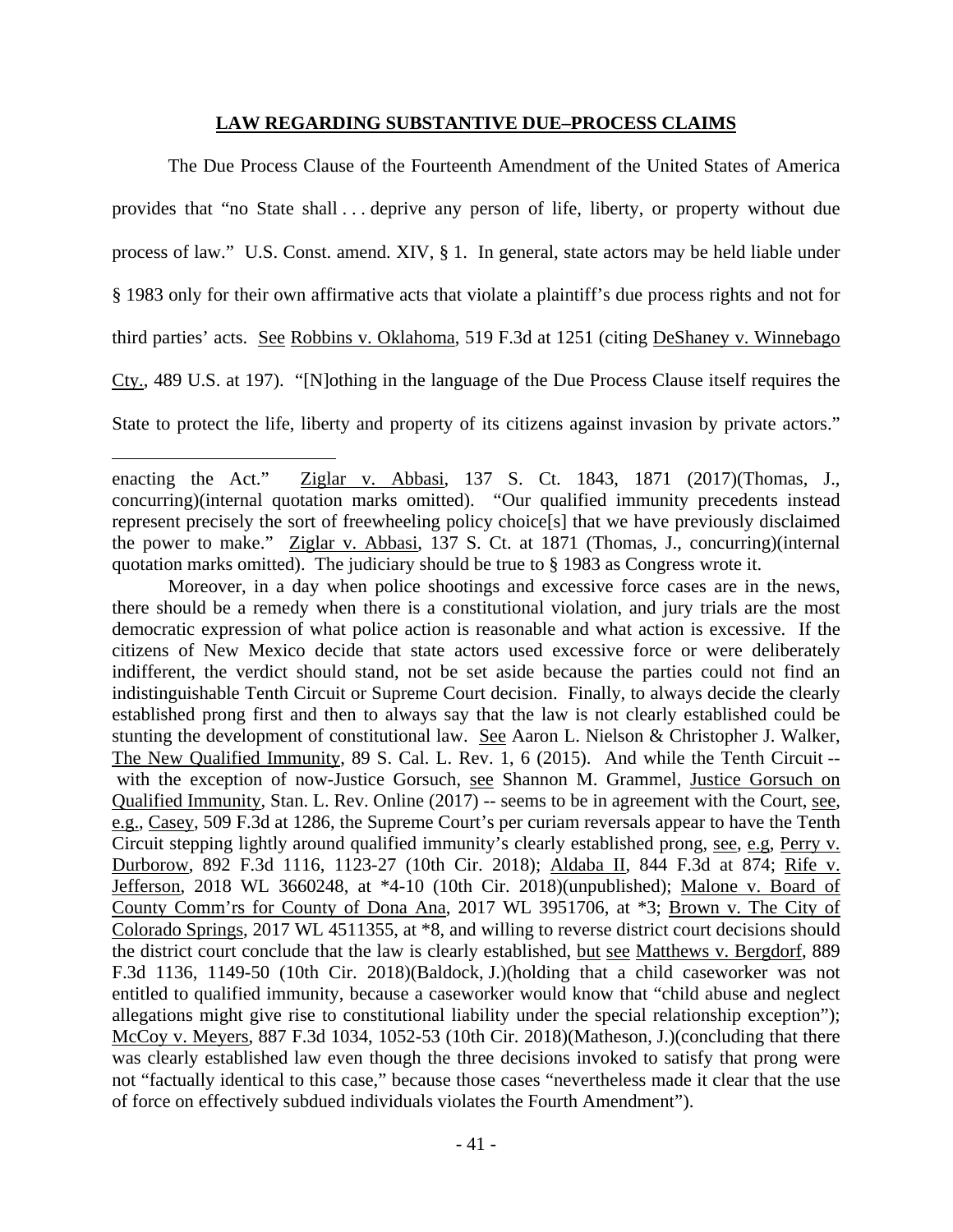DeShaney v. Winnebago Cty., 489 U.S. at 195. The Due Process Clause is not a guarantee of a minimal level of safety and security. See DeShaney v. Winnebago Cty., 489 U.S. at 195.

### **1. Exceptions to the General Rule.**

There are, however, two exceptions to the general rule. The first -- the specialrelationship exception -- arises when the state has a custodial relationship with the victim, which triggers an affirmative duty to provide protection to that individual. See Christiansen v. City of Tulsa, 332 F.3d 1270, 1280 (10th Cir. 2003); Graham v. Indep. Sch. Dist. No. 1-89, 22 F.3d 991, 994–95 (10th Cir. 1994). The second -- the danger-creation exception -- provides that a state may also be liable for an individual's safety "only when 'a state actor affirmatively acts to create, or increases a plaintiff's vulnerability to, or danger from private violence." Robbins v. Oklahoma, 519 F.3d at 1251 (quoting Currier v. Doran, 242 F.3d at 923). "If either the specialrelationship or danger-creation exception applies, the conduct of the state actor must go beyond negligence to the point of 'shocking the conscience.'" Glover v. Gartman, 899 F. Supp. 2d 1115, 1135 (D.N.M. 2012)(Browning, J.)(citing Johnson ex rel. Estate of Cano v. Holmes, 455 F.3d 1133, 1142 (10th Cir. 2006)). The Court's decision in Glover v. Gartman was also consistent with a previous Tenth Circuit decision -- Radecki v. Barela, 146 F.3d 1227 (10th Cir. 1998) -- in which the Tenth Circuit stated:

It is true, of course, that state actors are generally only liable under the Due Process Clause for their own acts and not private violence. There are, however, two exceptions to that rule. First, the state may be subject to constitutional liability if it does not perform a duty to provide protection to an individual with whom the state has a special relationship because it has assumed control over that individual, such as in a prison. Second, the state may be constitutionally liable if it creates a danger that results in harm to an individual, even if that harm is ultimately inflicted by a private party. The shocks the conscience standard applies to both types of suits.

Radecki v. Barela, 146 F.3d at 1230.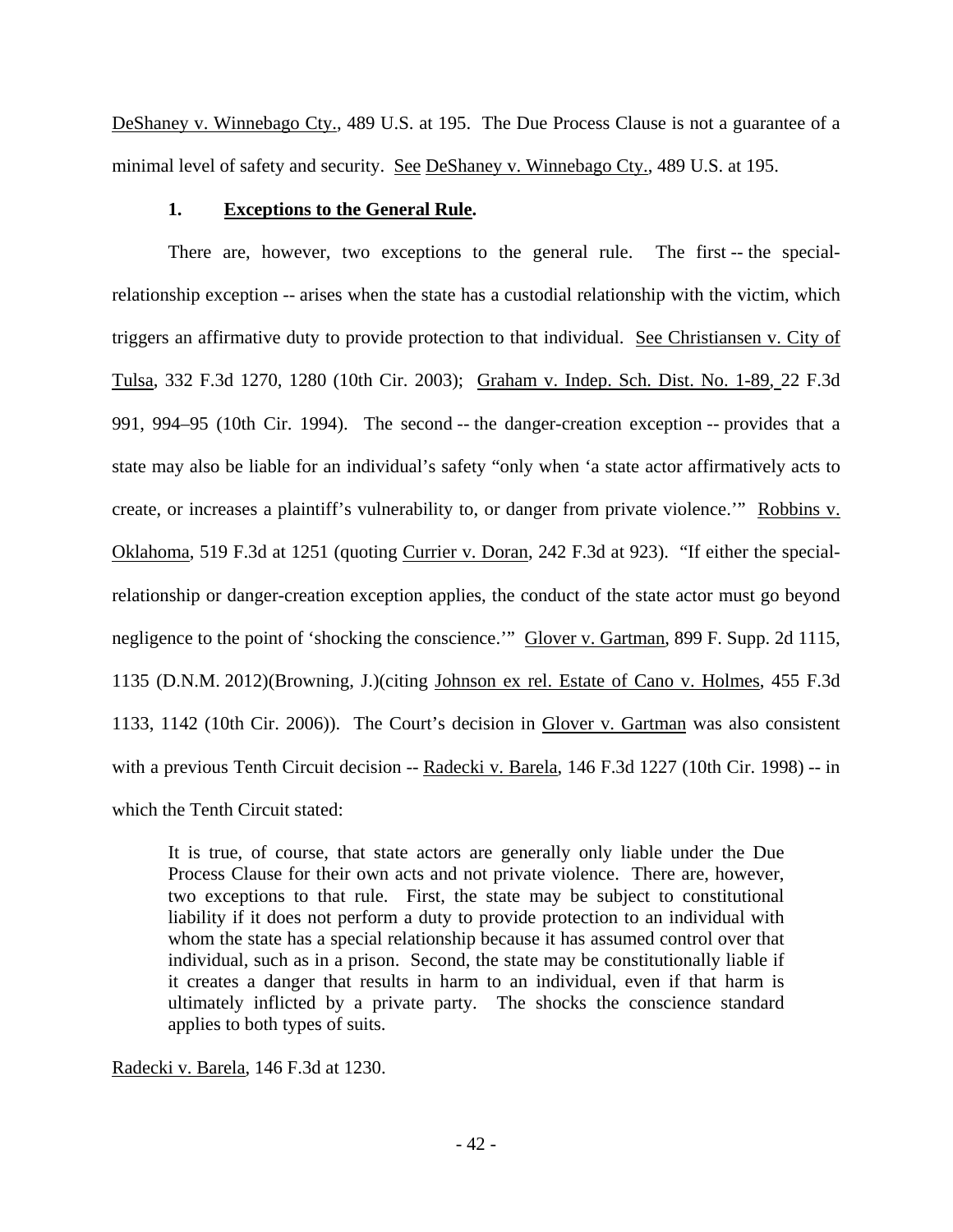## **2. The Special-Relationship Exception.**

The first exception to the general principle that a state's negligent failure to protect an individual cannot trigger liability under the due process clause is the special-relationship doctrine. A plaintiff must show that they were involuntarily committed to state custody to establish a duty to protect under the special-relationship doctrine. See Liebson v. N.M. Corr. Dep't, 73 F.3d 274, 276 (10th Cir. 1996). "A special relationship exists when the state assumes control over an individual sufficient to trigger an affirmative duty to provide protection to that individual *(e.g.,* when the individual is a prisoner or involuntarily committed mental patient)." Uhlrig v. Harder, 64 F.3d 567, 572 (10th Cir. 1995).

## **3. The Danger-Creation Exception.**

The Due Process Clause protects against "deliberately wrongful government decisions rather than merely negligent government conduct." Uhlrig v. Harder, 64 F.3d at 573. The danger-creation exception to this rule applies only when "a state actor affirmatively acts to create, or increases a plaintiff's vulnerability to, or danger from private violence." Currier v. Doran, 242 F.3d 905, 923 (10th Cir. 2001). See Estate of B.I.C. v. Gillen, 702 F.3d 1182, 1187 (10th Cir. 2012)("[S]tate officials can be liable for the acts of private parties where those officials created the very danger that caused the harm."). Under a danger-creation theory, there is no § 1983 liability absent "an intent to harm" or "an intent to place a person unreasonably at risk of harm." Uhlrig v. Harder, 64 F.3d at 573. A plaintiff must show "sufficient[] 'affirmative conduct on the part of the state in placing the plaintiff in danger.'" Estate of B.I.C. v. Gillen, 702 F.3d at 1187 (quoting Gray v. Univ. Colo. Hosp. Auth., 672 F.3d 909, 916 (10th Cir. 2012)). To state a prima-facie case, the plaintiff must show that his or her danger-creation claim for dueprocess violations meets a six-part test: (i) the state and individual actors must have created the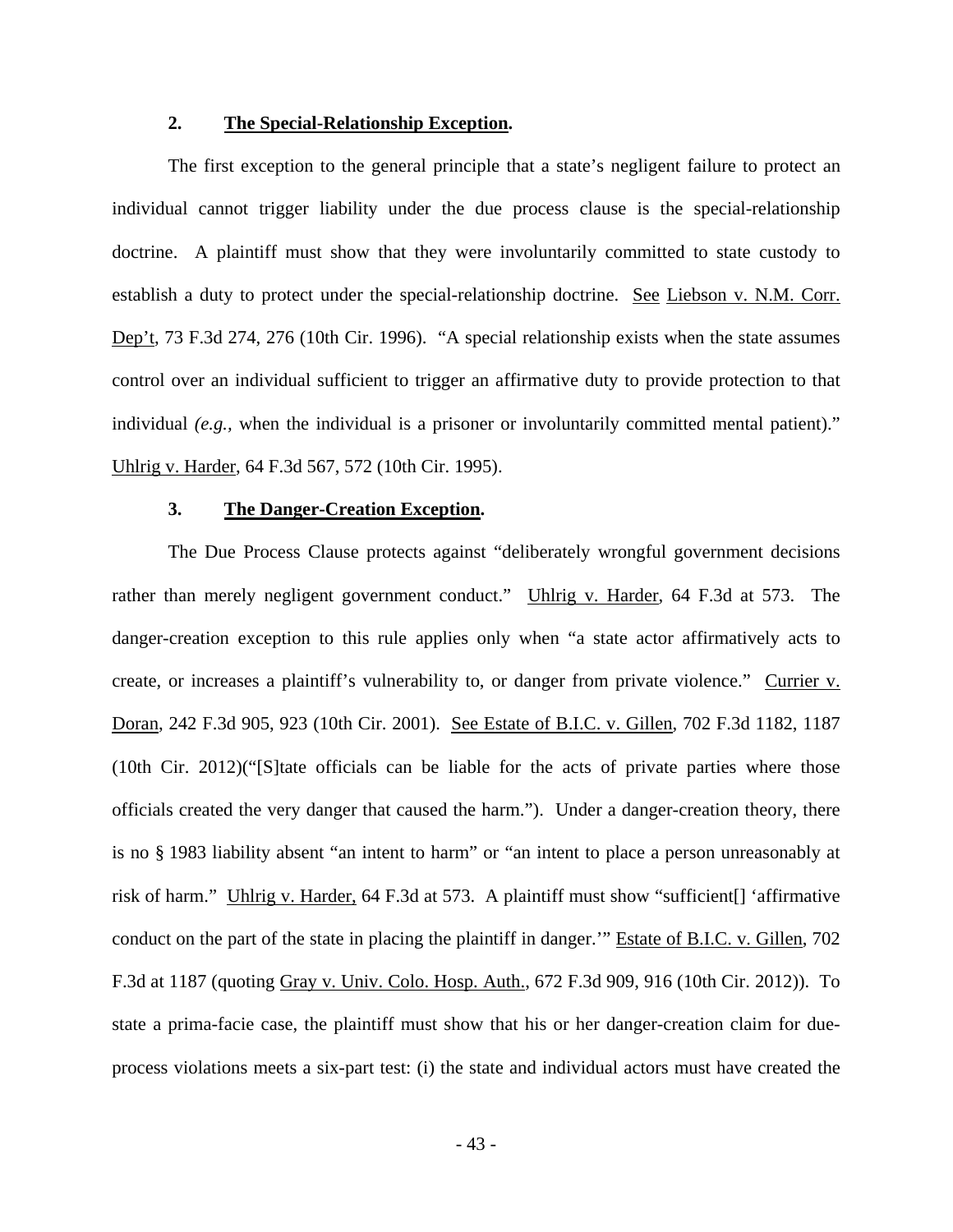danger or increased plaintiff's vulnerability to the danger in some way; (ii) the plaintiff must be a member of a limited and specifically definable group; (iii) the defendant's conduct must put the plaintiff at substantial risk of serious, immediate, and proximate harm; (iv) the risk must be obvious and known; (v) and the defendant must have acted recklessly in conscious disregard of that risk. See Pena v. Greffet, 922 F. Supp. 2d 1187, 1227 (D.N.M.2013)(Browning, J.)(citing Rost ex rel. K.C. v. Steamboat Springs RE–2 Sch. Dist., 511 F.3d 1114, 1126 (10th Cir. 2008)).

In determining whether the danger-creation exception applies, the Tenth Circuit has focused on the deliberateness of the conduct in relation to the caused harm. See Christiansen v. City of Tulsa, 332 F.3d at 1281. The defendant must recognize the unreasonableness of the risk of the conduct and act "with an intent to place a person unreasonably at risk." Medina v. City  $&$ Cty. of Denver, 960 F.2d 1493, 1496 (10th Cir. 1992). The intent to place a person unreasonably at risk is present where the defendant "is aware of a known or obvious risk" creating a high probability that serious harm will follow, and the defendant nonetheless proceeds with a "conscious and unreasonable disregard of the consequences." Medina v. City & Cty. of Denver, 960 F.2d at 1496.

### **4. What Shocks the Conscience.**

A government actor's official conduct intended to injure in a way that cannot reasonably be justified by any government interest most likely shocks the conscience. See Cty. of Sacramento v. Lewis, 523 U.S. 833, 849 (1998)("[C]onduct intended to injure in some way unjustifiable by any government interest is the sort of official action most likely to rise to the conscience-shocking level."). "[A] plaintiff must do more than show that the government actor intentionally or recklessly caused injury to the plaintiff by abusing or misusing government power." Camuglia v. City of Albuquerque, 448 F.3d 1214, 1222 (10th Cir. 2006)(quoting Moore

- 44 -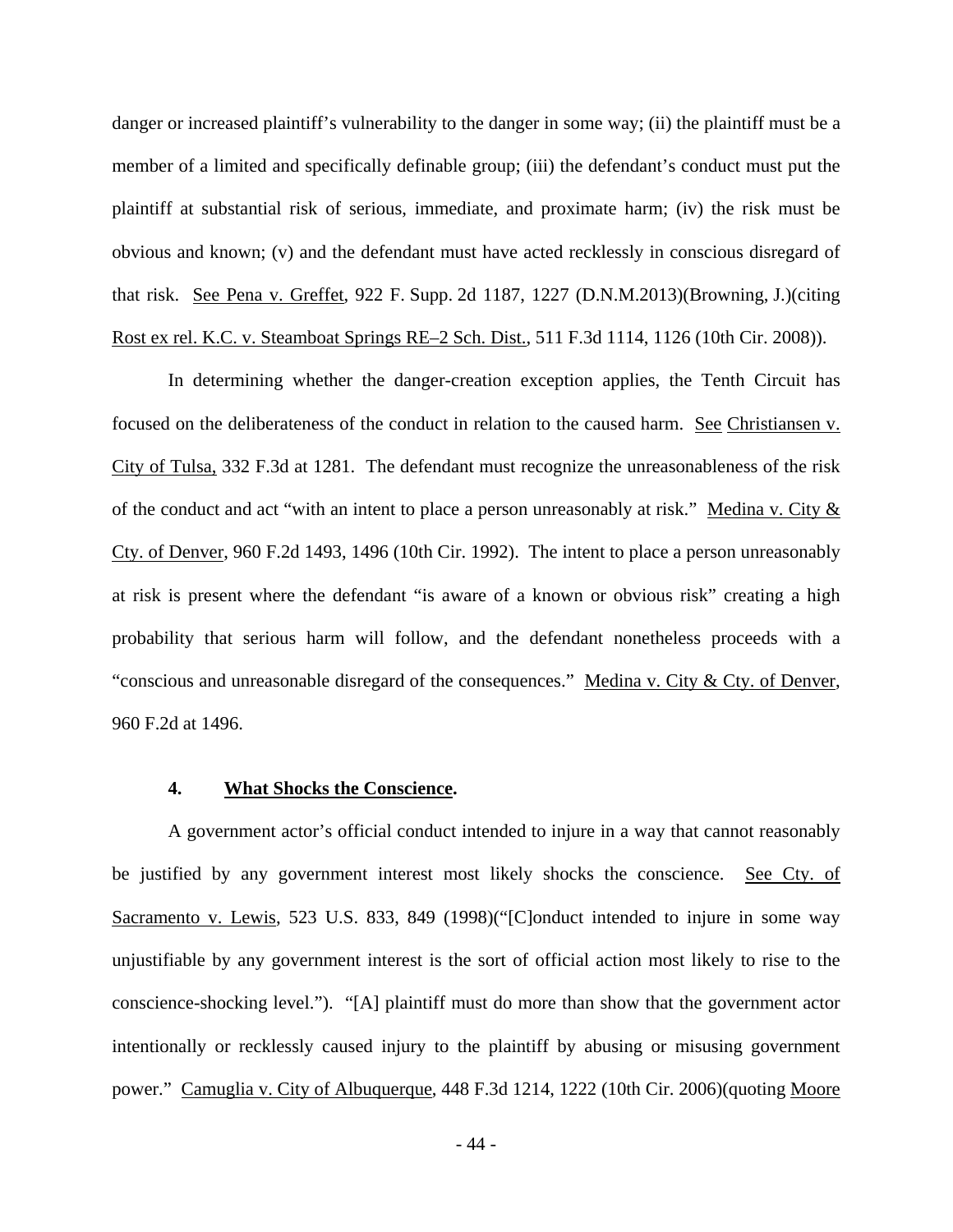v. Guthrie, 438 F.3d 1036, 1040 (10th Cir. 2006)). "The plaintiff must demonstrate a degree of outrageousness and a magnitude of potential or actual harm that is truly conscience shocking." Camuglia v. City of Albuquerque, 448 F.3d at 1222-23 (quoting Uhlrig v. Harder, 64 F.3d 567, 574 (10th Cir. 1995)).

Establishing these limits advances

three basic principles highlighted by the Supreme Court in evaluating substantive due process claims: (1) the need for restraint in defining their scope; (2) the concern that § 1983 not replace state tort law; and (3) the need for deference to local policymaking bodies in making decisions impacting upon public safety.

Camuglia v. City of Albuquerque, 448 F.3d at 1223 (quoting Uhlrig v. Harder, 64 F.3d at 574). "Whether the conduct shocks the conscience is an objective test, based on the circumstances, rather than a subjective test based on the government actor's knowledge." Pena v. Greffet, 922 F. Supp. 2d at 1227 (citing James v. Chavez, 830 F. Supp. 2d 1208, 1276 (D.N.M.2011)(Browning, J.), aff'd, 511 F. App'x. 742 (10th Cir. 2013)(unpublished)(finding that the use of deadly force did not shock the conscience even if the suspect did not have an intent to harm the officer, because the officer "had sufficient facts before him to conclude that there was a threat of serious physical harm" and the "courts must evaluate a [government actor's] conduct objectively")).

In Martinez v. Uphoff, 265 F.3d 1130 (10th Cir. 2001), the widow of a corrections officer sued the director, deputy director, warden, and deputy wardens of the department of corrections, alleging that the defendants deliberately failed to ensure proper training and supervision of penitentiary personnel, failed to provide safe and adequate staffing, and failed to take corrective action to protect her husband, all of which resulted in him being killed during the escape of three inmates. See 265 F.3d at 1132. The district court concluded that the plaintiff failed to state a § 1983 claim for violation of the Due Process Clause under a danger-creation theory, because the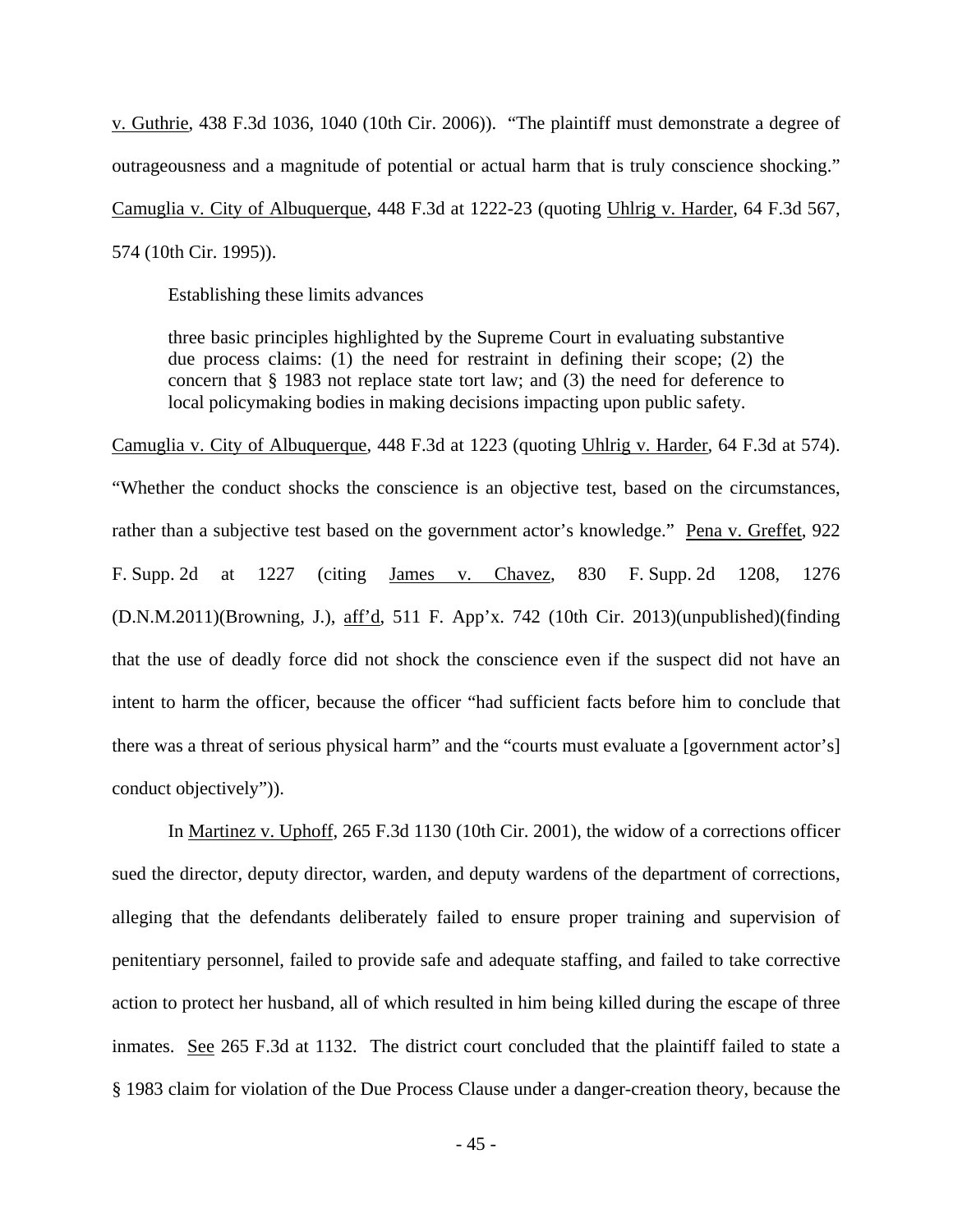defendants' actions were "not of such a magnitude that the Court is able to conclude they shock the conscience." 265 F.3d at 1134. The Tenth Circuit agreed with the district court's conclusion, stating: "[U]nder the circumstances of this case, inaction in the face of known dangers or risks [was] not enough to satisfy the danger-creation theory's conscience shocking standard." 265 F.3d at 1135.

In Schaefer v. Las Cruces Public School District, 716 F. Supp. 2d 1052 (D.N.M. 2010)(Browning, J.), the plaintiff alleged that the defendants -- the school district, superintendent, principal, and vice principal of a middle school -- violated the plaintiff's substantive due-process rights when they did not take sufficient action to prevent a student at the school from "racking"<sup>11</sup> the plaintiff's son. 716 F. Supp. 2d at 1072-73. The Court concluded that the defendants' conduct did not shock the conscience. See 716 F. Supp. 2d at 1074-75. The Court explained:

Assuming the absolute worst from the Schaefers' alleged facts, the Defendants were aware of three instances of an unknown eighth-grade student racking various sixth-grade students within the span of a month, and failed to implement policies to improve hallway monitoring and stop this conduct from occurring in time to prevent [J.H.' son] from falling victim to the same fate. Further, the Defendants indicated to the sixth graders that it had policies in place to punish individuals that assaulted other students but did not, in fact, have such policies.

While such behavior may be worthy of remedy under tort law, and perhaps worthy of punishment in the form of punitive damages, the Court's conscience is not shocked. . . .

Any number of actions by the Defendants might have remedied the problem, but the Court's conscience is not shocked by the Defendants' failure to consider or implement such a policy. Even if the Defendants knew that students frequently - more than three times per month -- attacked other students in the halls and declined to implement safety measures to minimize that conduct, the Court is not convinced that it would rise to the level of shocking the conscience.

<sup>&</sup>lt;sup>11</sup> The parties in Schaefer v. Las Cruces Public School District defined "racked" as being "kicked and/or punched in the testicles." 716 F. Supp. 2d at 1059 n.2.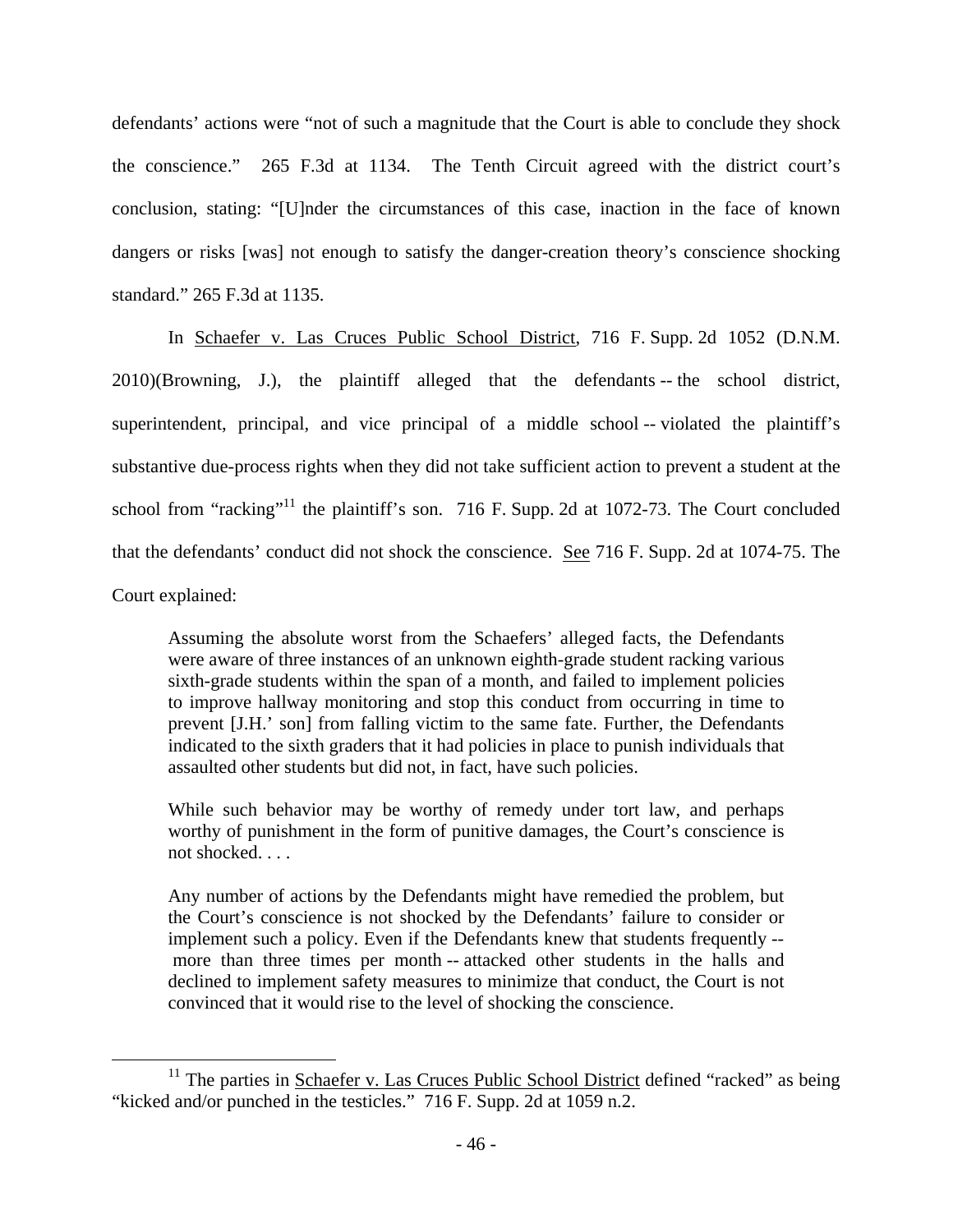## **ANALYSIS**

 The Court will dismiss Eddy County Detention and Roosevelt County Detention, because they are not proper parties in a § 1983 suit. The Court concludes that Eddy County's failure to classify Mendoza as a dangerous inmate and Mendoza's resulting transfer to Roosevelt County Detention, while perhaps careless, does not amount to conduct that shocks the conscience. Accordingly, the Court grants the EC Motion in part and dismisses the § 1983 claim against Eddy County and the § 1983 claim brought against Massingill in his official capacity. Similarly, the Court concludes that Roosevelt County's failure to re-classify Mendoza does not amount to conduct that shocks the conscience. The Court, thus, grants the RC Motion and Amended RC Motion in part and dismisses the § 1983 claims against Roosevelt County and Phillips and Webb in their official capacities. Because there is no underlying constitutional violation, Massingill is entitled to qualified immunity, but the Court also concludes that, even if there were a violation, the law is not clearly established, so he would still be entitled to qualified immunity. The Court accordingly grants the Massingill Motion and dismisses the § 1983 claim brought against Massingill in his personal capacity. The failure to train and/or supervise allegations against Phillips and Webb are conclusory, so the Court disregards them. Moreover, there is no underling conduct that shocks the conscience. Manzanares has therefore not stated a claim against those two individuals, so the Court dismisses the § 1983 claims against them in their personal capacity. With those rulings, there are no more federal claims before the Court. Accordingly, the Court declines to exercise supplemental jurisdiction and dismisses the remaining state claims without prejudice.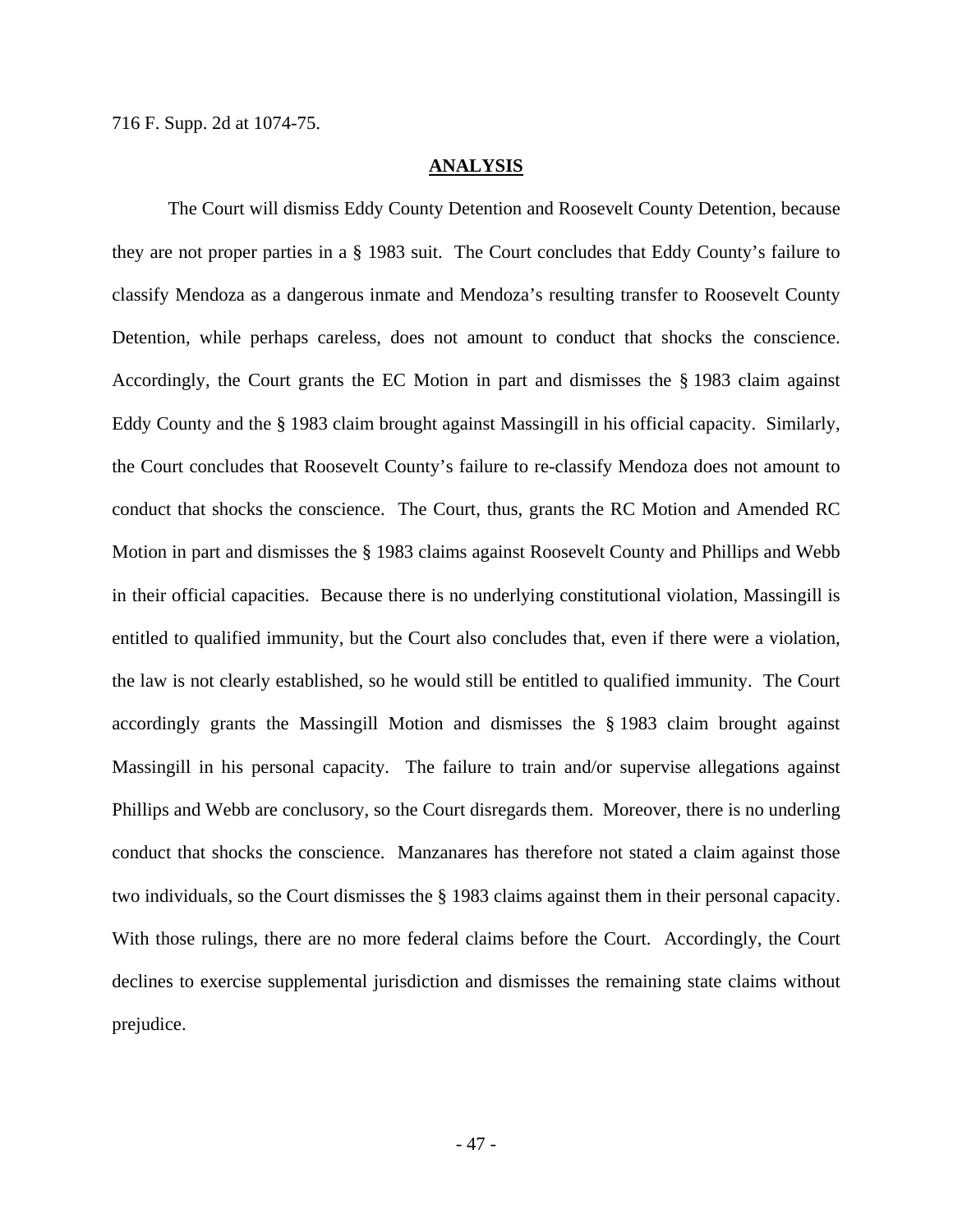# **I. EDDY COUNTY DETENTION CENTER AND ROOSEVELT COUNTY DETENTION CENTER ARE NOT PROPER PARTIES.**

Pursuant to § 1983, only "persons" can be liable. 42 U.S.C. § 1983. Manzanares sues Eddy County Detention and Roosevelt County Detention under § 1983. See FAC ¶¶ 2, 7, at 2- 3. The Court will dismiss them, however, because detention centers are not persons as 42 U.S.C. § 1983 requires. See, e.g., Gallegos v. Bernalillo Cty. Bd. of Cty. Comm'rs., 272 F. Supp. 3d 1256, 1267 (D.N.M. 2017)(Browning, J.); Apodaca v. New Mexico Adult Probation and Parole, 998 F. Supp. 2d 1160, 1190 (D.N.M. 2014)(Browning, J.).

# **II. MANZANARES HAS NOT STATED A SUBSTANTIVE DUE PROCESS CLAIM AGAINST EDDY COUNTY.**

Eddy County is not liable under substantive due process for Mendoza's pickaxe attack. In general, municipal governments hold no due process obligation to protect individuals from private acts of violence. See DeShaney v. Winnebago Cty. Dept. of Soc. Servs., 489 U.S. at 197. When, however, "a state actor affirmatively acts to create, or increase a plaintiff's vulnerability to" private violence, a due process claim lies. See Robbins v. Oklahoma, 519 F.3d at 1251. Municipal liability attaches under § 1983 when a constitutional violation results from a municipality's: (i) official policy; (ii) custom or practice; or (iii) failure to train employees. See City of Canton v. Harris, 489 U.S. 378, 380, 387 (1989); Monell, 436 U.S. at 690-91.<sup>12</sup>

<sup>&</sup>lt;sup>12</sup>Manzanares contends that there is a fourth method of demonstrating municipality liability; namely, that liability attaches if a plaintiff shows that a final decisionmaker's single decision or act causes a constitutional violation. See EC Motion Response at 4. Although "municipal liability may be imposed for a single decision by municipal policymakers," that approach is simply a way of showing that an official policy exists. Pembaur v. City of Cincinnati, 475 U.S. 469, 480-83 (1986)("If the decision to adopt that particular course of action is properly made by the government's authorized decisionmakers, it surely represents an act of official 'policy' as the term is commonly understood.").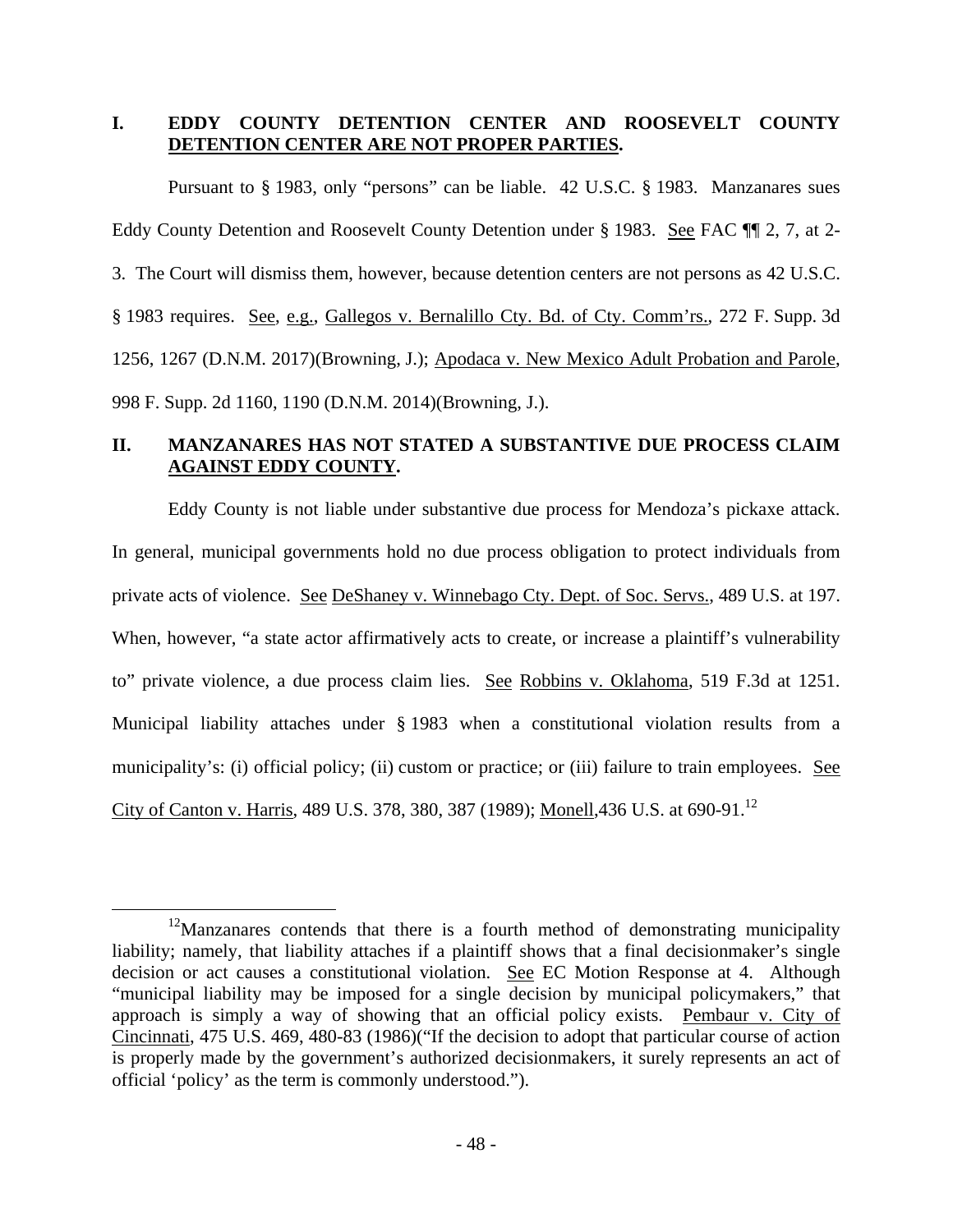Manzanares asserts that his theory of liability is premised on Eddy County's custom or practice of transferring nonviolent offenders to other detention facilities in the event of overcrowding. See EC Motion Response at 5; Tr. at  $13:8-14:23$  (Court, Zebas).<sup>13</sup> That custom or practice, however, does not cause a substantive due process violation. Transferring nonviolent offenders creates little, if any, risk of violence.

After conceding at the hearing that the policy alleged would not lead to a constitutional violation, see Tr. at 14:24-15:5 (Court, Zebas), Manzanares argued that Eddy County's failure to train its employees about its policy created a risk of private violence, ultimately culminating in Mendoza's pickaxe attack, see Tr. at 18:5-9 (Zebas). See also EC Motion Response at 5-6. To prevail under the failure-to-train approach, a plaintiff must show that the municipality made a "deliberate or conscious choice" to not train its employees, and that the municipality was deliberately indifferent to its inhabitants' constitutional rights. City of Canton v. Harris, 489 U.S. at 388-89. See Collins v. City of Harker Heights, 503 U.S. 115, 123-24 (1992). Manzanares' Amended Complaint, however, contains only conclusory allegations that Eddy County failed to train its employees. See FAC ¶ 62, at 13 ("Defendants deliberately failed to ensure proper training and supervision of penitentiary personnel."); id. ¶ 65, at 13. Moreover, the Amended Complaint lacks factual allegations supporting a plausible inference that Eddy County failed to train its employees, because, at best, it asserts that, one time, unspecified Eddy County employees violated its policy of transferring only non-violent inmates. See FAC  $\P$  25,

<sup>&</sup>lt;sup>13</sup>Manzanares' FAC asserts another custom or practice that he appears to have abandoned, as he did not raise it at the hearing. Specifically, he asserts that Eddy County had a practice or custom of "dumping unwanted inmates onto other detention facilities" and deliberately or with reckless disregard "refused to provide appropriate classification information." FAC ¶ 66, at 13. The Court address infra why that custom or practice also fails to state a claim.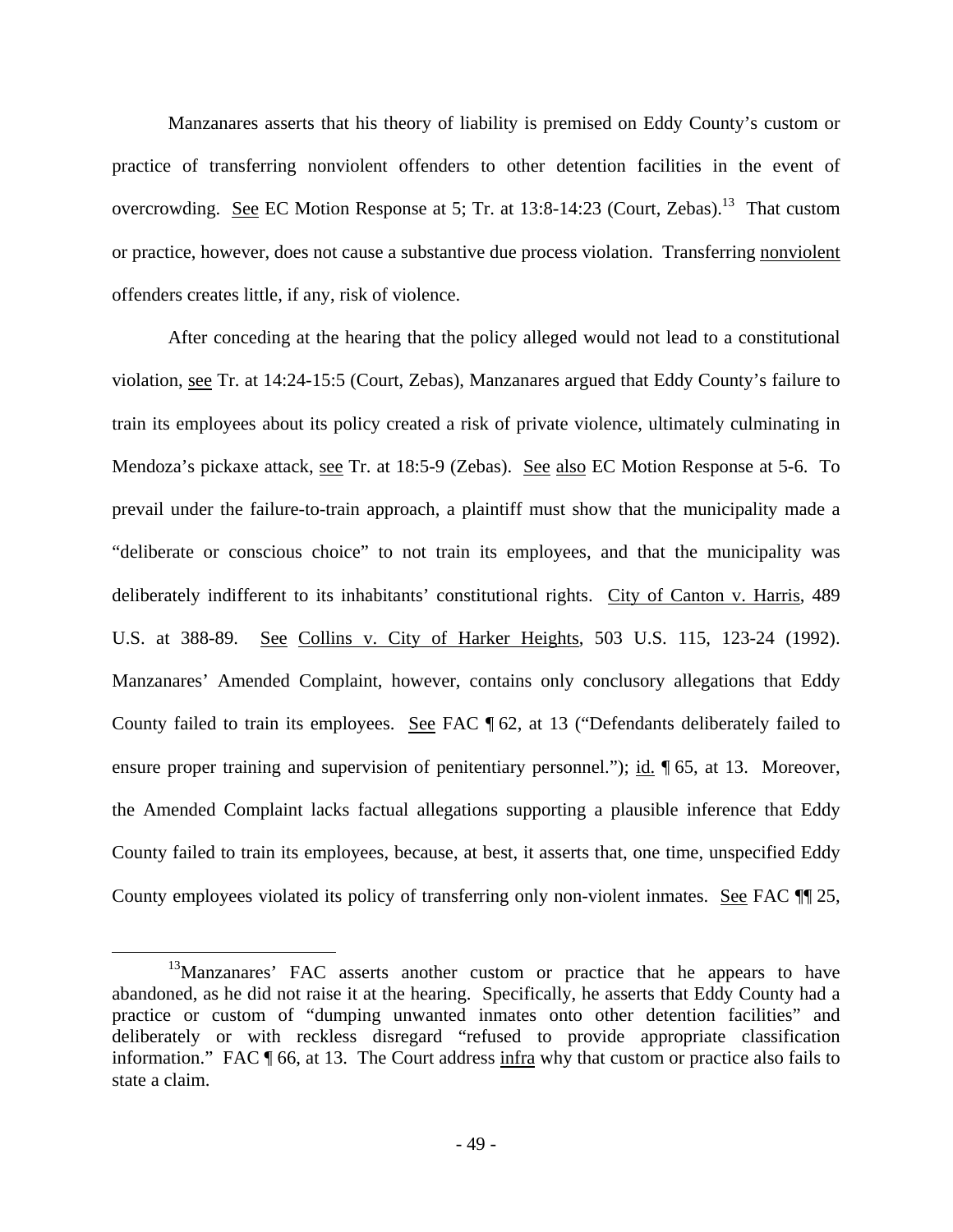63 at 5,  $12.^{14}$  A one-time violation might demonstrate that the violation is the result of Eddy County's failure to train its employees, but it seems equally as likely, if not more likely, that one violation could be the result of an errant employee. Cf. Connick v. Thompson, 563 U.S. 51, 62 (2011)("A pattern of similar constitutional violations by untrained employees is ordinarily necessary to demonstrate deliberate indifference."); Coffey v. McKinley Cty., 504 F. App'x 715, 719 (10th Cir. 2012)(unpublished)("One prior incident, even if it was a constitutional violation sufficiently similar to put officials on notice of a problem, does not describe a pattern of violations.").<sup>15</sup> Although a plaintiff does not need to allege multiple constitutional violations to successfully plead a failure-to-train claim, see Cruz v. City of Merriam, 21 F. Supp. 3d 1777,

Given the known frequency with which police attempt to arrest fleeing felons and the predictability that an officer lacking specific tools to handle that situation will violate citizens' rights, . . . a city's decision not to train the officers about constitutional limits on the use of deadly force could reflect the city's deliberate indifference to the highly predictable consequence, namely, violations of constitutional rights.

563 U.S. at 63-64.

 $\overline{a}$ <sup>14</sup>Manzanares allegation that "RCDC, ECDC and its individual Defendants further manifested deliberate indifference by their numerous and repeated violation of policy," is conclusory, so the Court disregards it. FAC ¶ 69, at 13. See Ashcroft v. Iqbal, 556 U.S. at 678-79

<sup>&</sup>lt;sup>15</sup>There is a circumstance when it is "so patently obvious" that a failure to train would lead to "unconstitutional consequences" that a pattern need not be shown or plausible. Connick v. Thompson, 563 U.S. at 63. The Supreme Court has given the hypothetical example of a city that equips its police force with firearms, deploys them into the public "to capture fleeing felons," but fails to train them about the Fourth Amendment's bar on the use of deadly force. 563 U.S. at 63.

Here, there is a break in the causation chain, which forecloses this exceptional circumstance. Most, if not all, correctional institutions receiving inmates have their own intake and classification procedures that flag inmates' criminal history. Thus, even if there was a failure on Eddy County's end, the other correctional institution would have a good chance of preventing any constitutional violations by correctly labeling a transferred inmate with a violent past.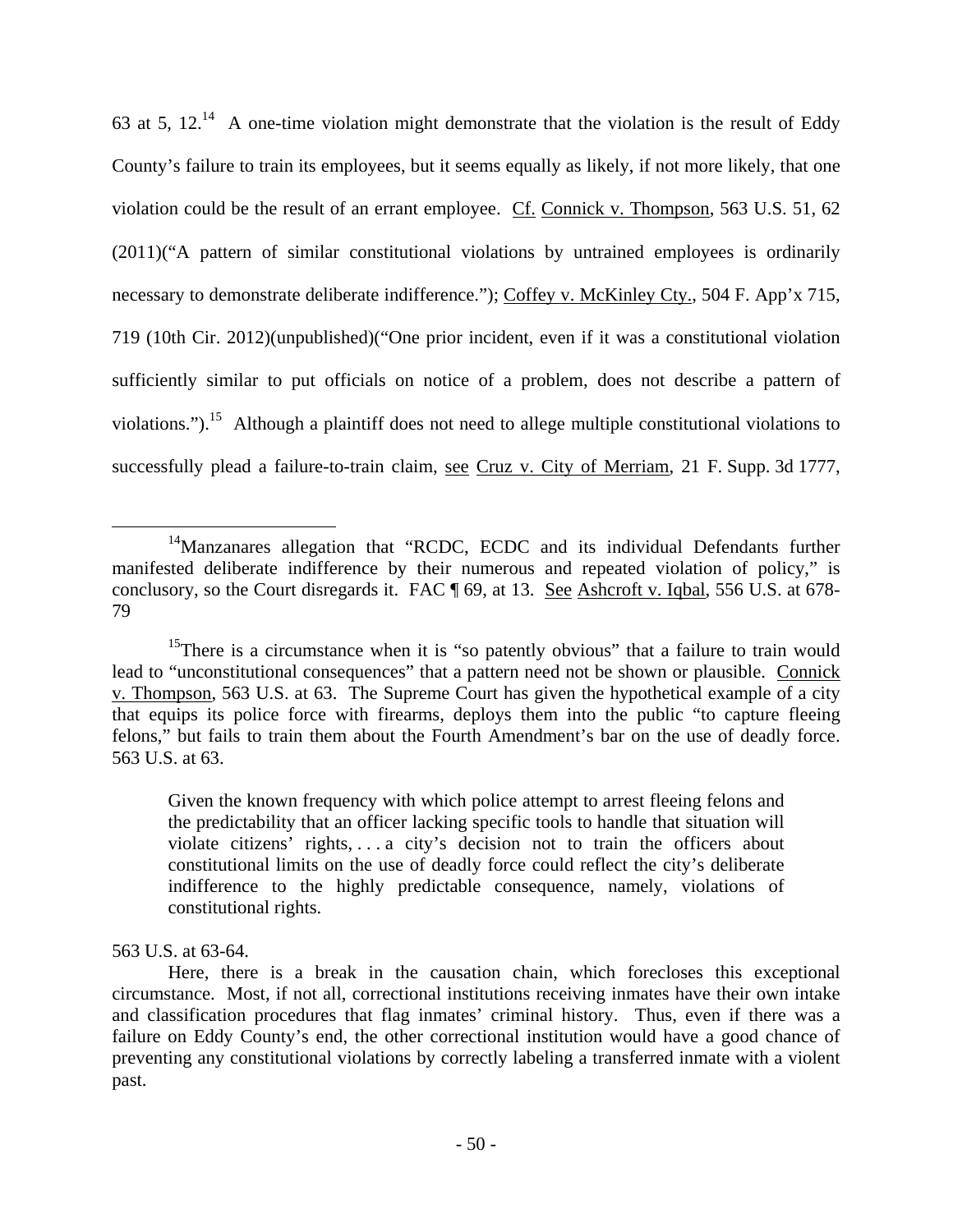1185 (D. Kan. 2014)(Marten, J.), the Court is not satisfied that the allegations in Manzanares' Amended Complaint nudge the claim into the realm of plausibility. Accordingly, the Court concludes that Manzanares has not stated a claim against Eddy County.<sup>16</sup>

 Even if the Court concluded in Manzanares' favor on the requisite failure-to-train allegations, however, the Court would still conclude that he has not plausibly stated that the failure to train caused a substantive due process violation under the danger-creation strand of liability. To state a prima facie danger-creation claim, the plaintiff must show:

(1) state actors created the danger or increased the plaintiff's vulnerability to the danger in some way, (2) the plaintiff was a member of a limited and specifically definable group, (3) the defendants' conduct put the plaintiff at substantial risk of serious, immediate, and proximate harm, (4) the risk was obvious or known, (5) the defendants acted recklessly in conscious disregard of that risk, and (6) the conduct, when viewed in total, shocks the conscience.

### Robbins v. Oklahoma, 519 F.3d at 1251.

 $\overline{a}$ 

First, the conduct here does not shock the conscience. See Martinez v. Uphoff, 265 F.3d at 1133 ("[T]he shock the conscience standard requires a high level of outrageousness."); Uhlrig v. Harder, 64 F.3d at 574 ("[A] substantive due process violation requires more than an ordinary tort."). As the Court has remarked previously, the test is not whether the end result is conscience shocking; rather, it is whether the particular defendants' conduct is conscience shocking. See Valdez v. Roybal, 186 F. Supp. 3d 1197, 1268 (D.N.M. 2016)(Browning, J.). Thus, while the end result here -- a pickaxe attack -- might be shocking, Eddy County's failure to train its employees about properly classifying inmates' violent history is more akin to negligence. See Saenz v. Lovington Mun. School Dist., 105 F. Supp. 3d 1271, 1313 (D.N.M. 2015)(Browning, J.)(holding that negligence "is not so outrageous that it shocks the

<sup>&</sup>lt;sup>16</sup>This conclusion disposes of the federal claims against Eddy County and Massingill in his official capacity.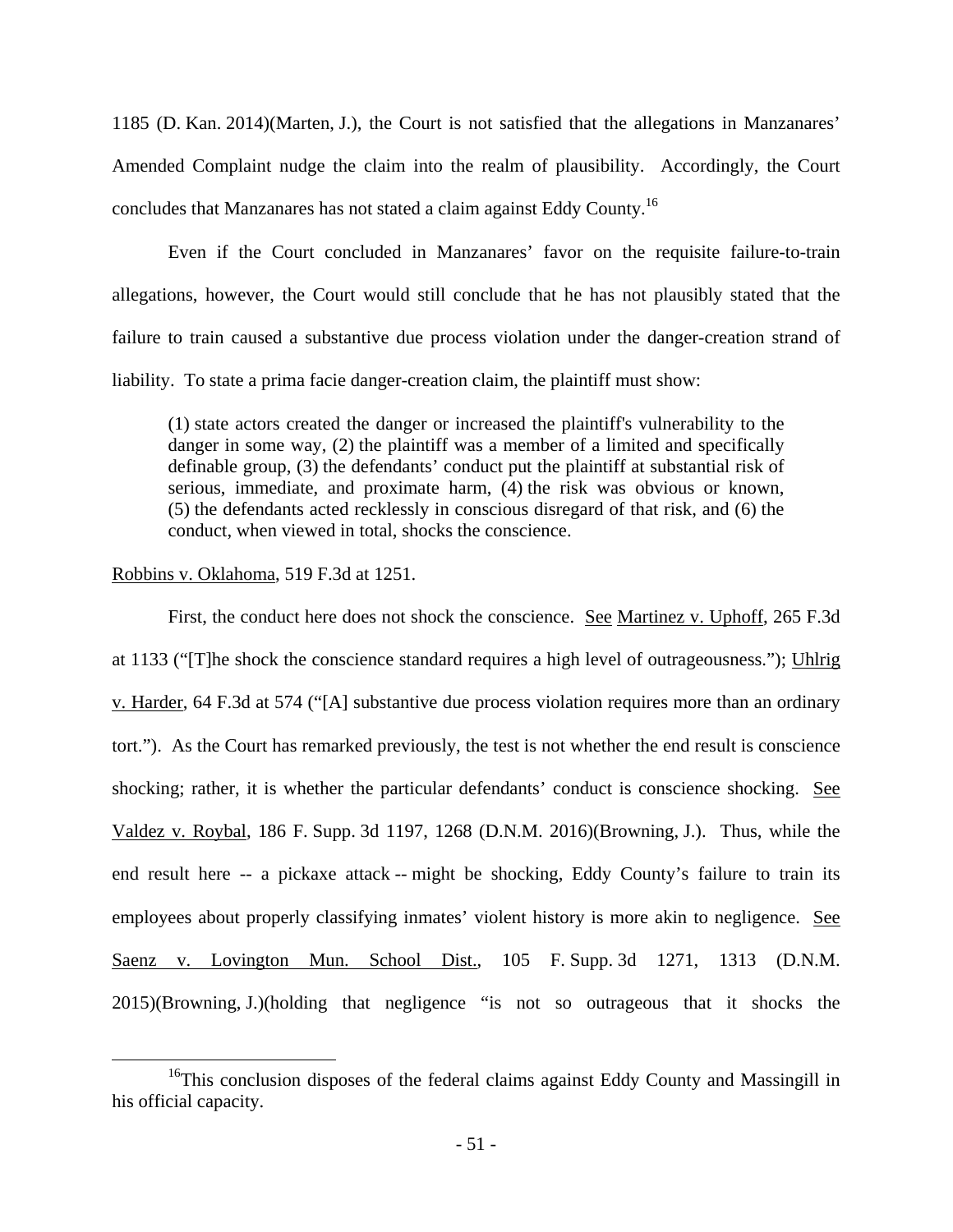conscience"). Indeed, confronted with similar facts, the Tenth Circuit concluded likewise. See Martinez v. Uphoff, 265 F.3d at 1134-35. In Martinez v. Uphoff, three inmates murdered a prison guard while attempting to escape the prison. See 265 F.3d at 1132. According to the plaintiff, the prison knew that two of the inmates had violent histories, it knew or should have known of the planned escape attempt, it knew that the prison was understaffed, and it failed to properly train its prison employees. See 265 F.3d at 1132. Nevertheless, the Tenth Circuit concluded that the prison's conduct did not shock the conscience, because, at best, it signaled "inaction in the face of known dangers or risks." 265 F.3d at 1135. If anything, Eddy County's conduct here is less outrageous than the prison's conduct in Martinez v. Uphoff. In that case, the prison knew or should have known of the prisoner's plan to-escape and thus the risks such an undertaking poses, whereas, here, Eddy County did not know nor should it have known that Roosevelt County would allow Mendoza to work on the fairgrounds with little supervision. Accordingly, Eddy County's conduct does not satisfy the shocks-the-conscience standard.

In addition, Manzanares has not stated a danger-creation claim, because that theory requires an allegation of affirmative state conduct that imposes "an immediate threat of harm, which by its nature has a limited range and duration, and is directed at a discrete plaintiff rather than the public at large." Hernandez v. Ridley, 734 F.3d 1254, 1259 (10th Cir. 2013). See Ruiz v. McDonnell, 299 F.3d 1173, 1183 (10th Cir. 2002). Even if Eddy County failed to train its employees, that conduct cannot be fairly said to have been directed at Manzanares as a discrete plaintiff. Manzanares does not work for Eddy County. He has no relationship with Eddy County Detention. He is, in fact, not a prison official at all. See FAC 18, at 4-5. Rather, Manzanares is a maintenance worker for Roosevelt County -- a county separated from Eddy County Detention by at least a hundred miles. See FAC  $\P$  18-19, at 4-5. Given how unconnected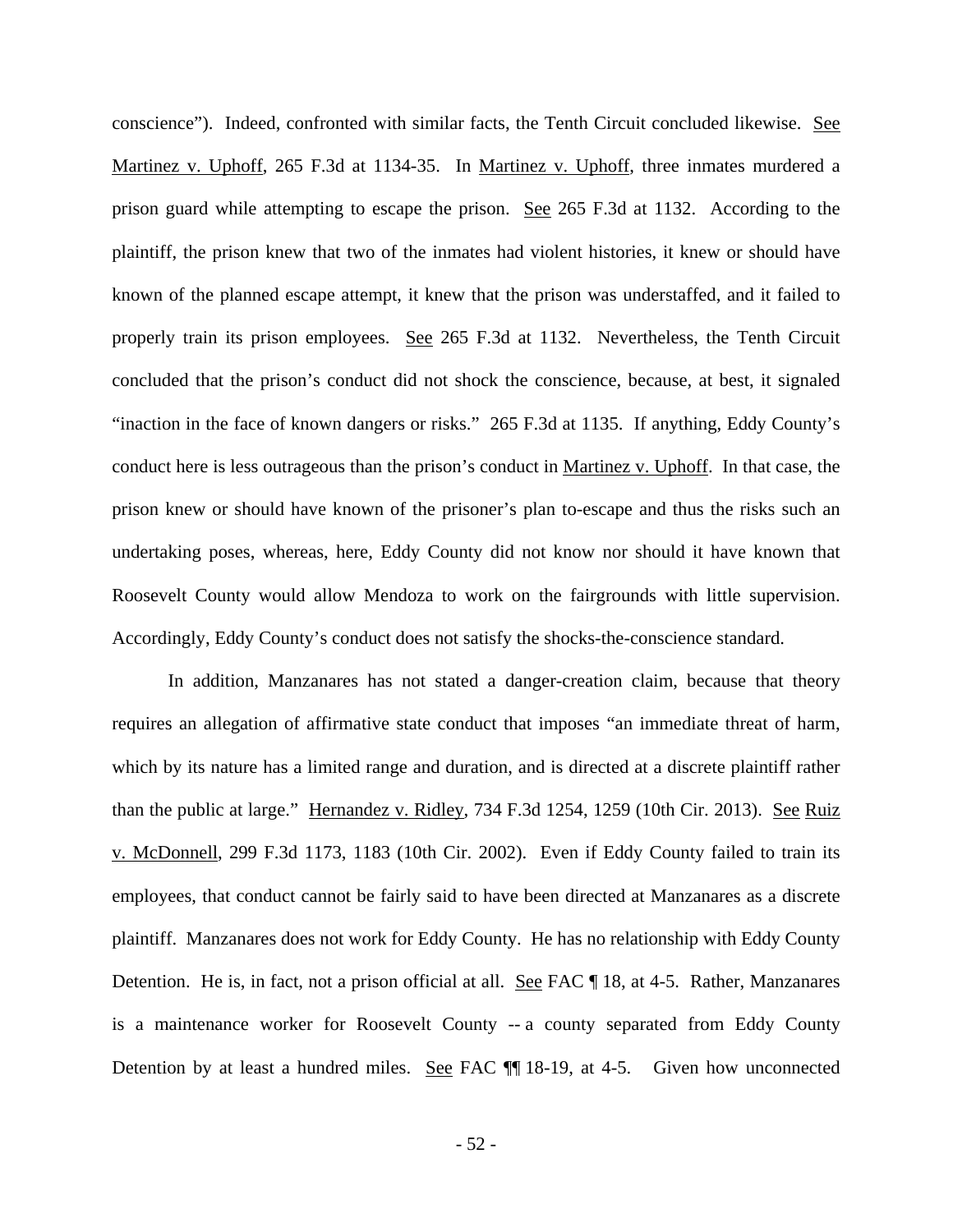Manzanares is from Eddy County and Eddy County Detention, the Court concludes that Eddy County Detention's policies were not directed at Manzanares. See Hernandez v. Ridley, 734 F.3d at 1260 ("Thus, the polices were not aimed at the[ defendants] directly and did not pose a threat of immediate harm to him.").<sup>17</sup> Accordingly, Manzanares has not stated a due process claim against Eddy County.

# **III. MANZANARES HAS NOT STATED A SUBSTANTIVE DUE PROCESS CLAIM AGAINST ROOSEVELT COUNTY.**

For similar reasons, Manzanares has not stated a due process claim against Roosevelt County. Manzanares' claim against Roosevelt County is premised on the theory that Roosevelt County violated its "custom of allowing [only] non-violent inmates to work in the community" when it allowed Mendoza to work on the fairgrounds. RC Motion Response at 4. See id. at 6-7. Violating a custom or practice, however, does not give rise to municipal liability; rather, the custom or practice must cause a constitutional violation. See Monell, 436 U.S. at 691. A custom of allowing non-violent inmates to work in the community does not cause any constitutional violations. See supra, § II.

Manzanares also asserts that the policy violation demonstrates that Roosevelt County was deliberately indifferent to supervising and training its officers about the policy. See FAC ¶¶ 40, 65, 70, at 7, 13-14. Manzanares adds that the policy violation shows that Roosevelt County had a policy of not classifying inmates' violent history as Roosevelt County Detention accepted transferred inmates. See Tr. at 41:2-6 (Zebas). Construing these allegations as a failure-to-train

 $17$ For similar reasons, Manzanares' abandoned allegation that Eddy County had a custom or practice of "dumping unwanted inmates" onto other facilities also fails to state a claim. FAC ¶ 66, at 13. Such a custom cannot be said to be directed at Manzanares -- an individual who does not work at Roosevelt County Detention. Moreover, dumping unwanted inmates, even with subterfuge, may be inequitable to other detention facilities, but it does not shock the conscience. See infra § III (demonstrating that the shocks-the-conscience standard is an abnormally high bar).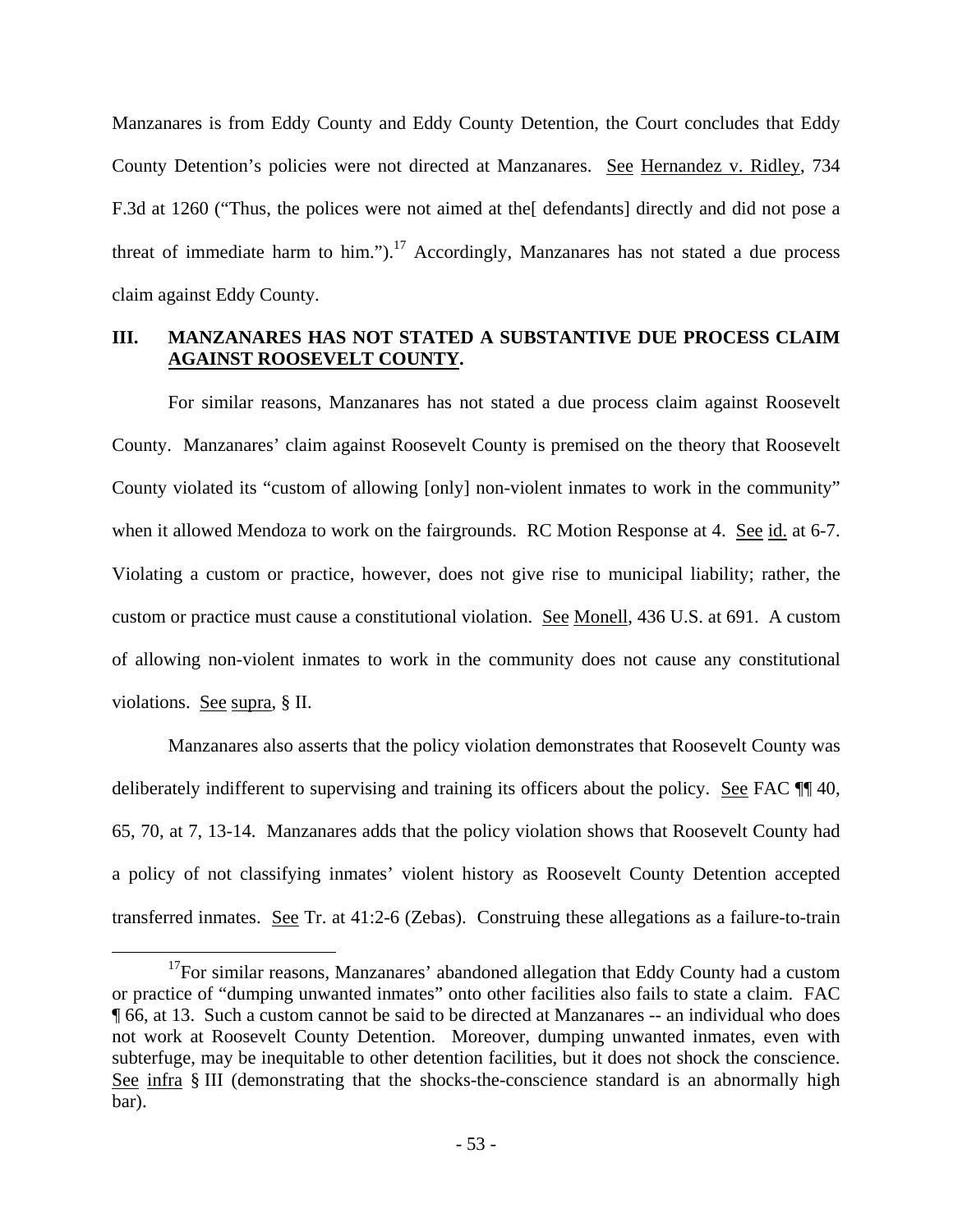theory, the Court concludes that Manzanares has failed to state a claim for the same reasons that he fails to state a claim under a failure-to-train theory against Eddy County. See supra § II. Manzanares' allegations asserting that Roosevelt failed to train and or supervise its employees are conclusory. See FAC ¶ 65, at 13 ("In this case Defendants and each of them deliberately failed to ensure proper training and supervision of its personnel, deliberately failed to provide safe and adequate staffing, proper training, proper classification and deliberately failed to take corrective action to protect Plaintiff's constitutional rights."). Manzanares' only fact supporting an inference that Roosevelt County failed to train its employees or that it had a policy of not classifying inmates, is that Mendoza -- a violent inmate -- was misclassified as a non-violent inmate. See FAC ¶¶ 19, 31-32, at 5-7; Tr. at 41:2-6 (Zebas). That Mendoza -- one inmate -- was misclassified does not create a reasonable inference that the misclassification resulted from a widespread policy of poor classification procedures or of a failure to train. See supra, § II; Tr. at 48:1-3 (Court)("[Y]ou can train employees [un]til you're blue in the face and they sometimes misclassify people."). Accordingly, Manzanares has not stated a claim against Roosevelt County.<sup>18</sup>

In addition, even if Manzanares hurdles the Monell municipality-liability barrier, he still stumbles over similar underlying substantive due process problems that he had with his claims against Eddy County. Failure to train employees about proper classification of inmates' violent history does not shock the conscience. See supra, § II. Moreover, a policy of no classification system for transferred inmates does not cross the shock-the-conscience finish line. See Martinez v. Uphoff, 265 F.3d at 1135 (concluding that, under that case's circumstances, "inaction in the face of known dangers or risks [is] not enough to satisfy the danger-creation theory's conscience

 $18$ This conclusion disposes of the federal claims against Roosevelt County and Webb and Phillips in their official capacities.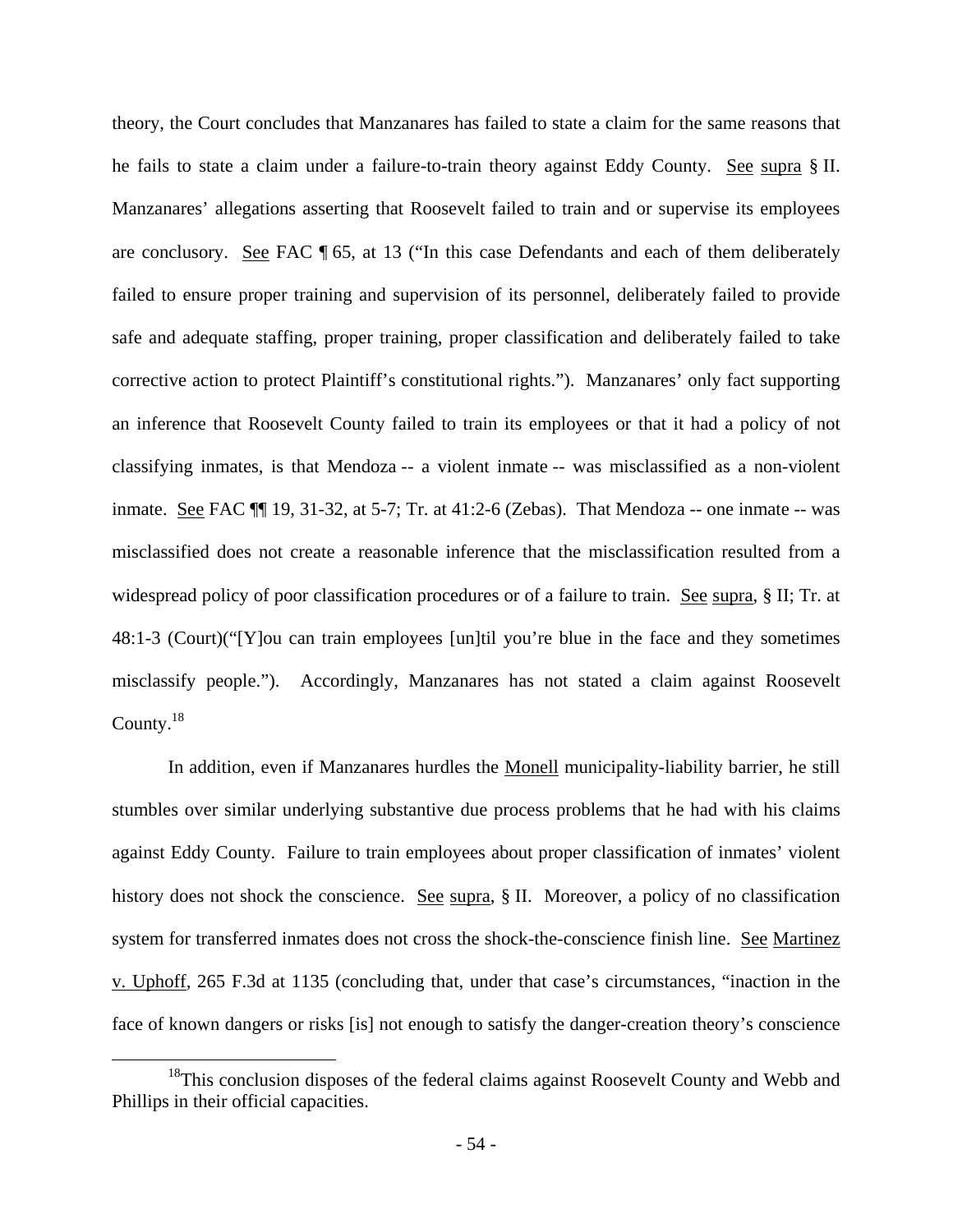standard."). That conclusion is not to suggest that a failure to classify inmates' security level is not troubling conduct that might rise to or even exceed negligent behavior. The shocks-theconscience standard, however, imposes an extremely high burden. See, e.g., Muskrat v. Deer Creek Public Schools, 715 F.3d 775, 780-81, 787 (10th Cir. 2013)(concluding that a teacher, who, without provocation, slapped a disabled child, did not shock the conscience); Williams v. Berney, 519 F.3d 1216, 1219, 1225-26 (10th Cir. 2008)(holding that a business-license inspector who, "without provocation," pushed, shoved, and repeatedly "struck" the owner of a doggie daycare for not photocopying something fast enough did not shock the conscience); N.F. on behalf of M.F. v. Albuquerque Public Schools, 2015 WL 13667294, at \*5 (D.N.M. Jan. 30, 2015)(Yarbrough, M.J.)(concluding that a sixth-grade teacher's numerous and unwanted sexual advances toward one of his students culminating in him sliding his hand across her vagina shocked the conscience only because the sexual advances culminated with the unwanted genital touching); Hall v. Zavaras, 2008 WL 5044553, at  $*4$  (D. Colo. Nov. 19, 2008)(Ebel, J.<sup>19</sup>)(ruling that a prison facility, which had actual knowledge that one of its guards systematically sexually abused female inmates, yet did nothing, leading to a "brutal rape," shocked the conscience). The Court concludes, accordingly, that Manzanares has not stated a claim against Roosevelt County.

# **IV. THE COUNTIES' INDIVIDUAL EMPLOYEES HAVE NOT VIOLATED DUE PROCESS AND, IF THEY HAVE, THEY ARE ENTITLED TO QUALIFIED IMMUNITY**.

In addition to Eddy County and Roosevelt County, Manzanares asserts due process claims against Webb, Phillips, and Massingill in their personal capacities. See FAC ¶¶ 4-5, 9, at

 $19$ Judge David Ebel is a Senior Circuit Judge for the Tenth Circuit.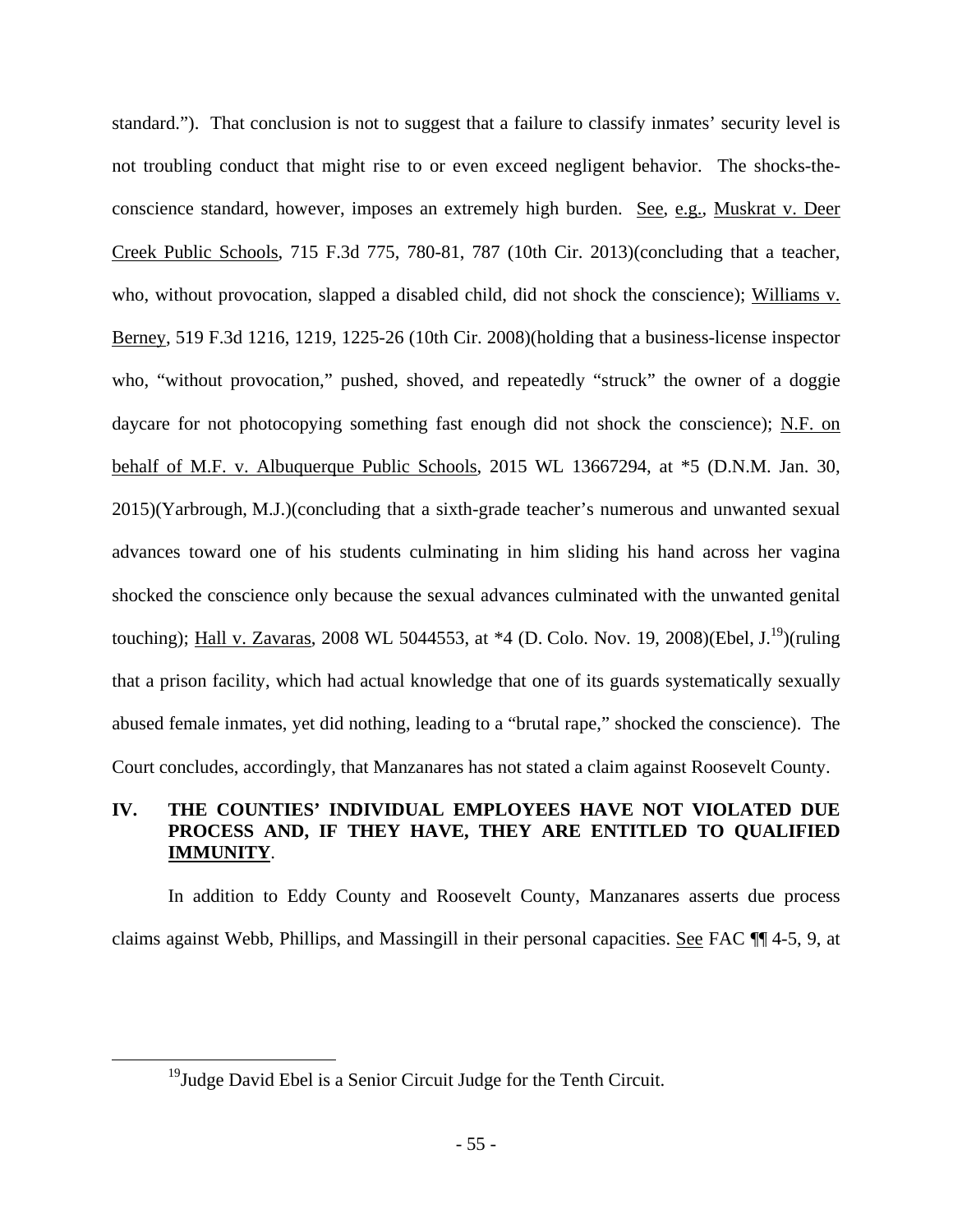2-3.<sup>20</sup> The Court dismisses Manzanares' claims against those individuals, because his allegations against them, at best, assert the same conduct as he asserts against Eddy County and Roosevelt County. Accordingly, there is no due process violation. Even if there were, however, the law is not clearly established, so qualified immunity would attach.

# **A. PHILLIPS, WEBB, AND MASSINGILL HAVE NOT VIOLATED DUE PROCESS.**

Phillips, Webb, and Massingill have not taken any action that shocks the conscience, so

they have not violated due process. Phillips is Roosevelt County Detention's warden. See FAC

¶ 4, at 2. Webb is either the Roosevelt County Manager or the Roosevelt County Commissioner,

 $\overline{a}$  $20$ <sup>20</sup>The Amended Complaint also names Mendoza, John and Jane Doe detention center officers of Eddy and Roosevelt County, John Does I-X, Jane Does I-X, and Black and White Corporations I-X. See FAC ¶¶ 6, 10-12, at 3-4. The Court is inclined to sua sponte dismiss the § 1983 claim against Mendoza, because, as an inmate, he is not a state actor. See Lucker v. Davies, 951 F.2d 1259, 1259 (10th Cir. 1991)(unpublished). See also Hall v. Bellmon, 935 F.2d 1106, 1109-10 (10th Cir. 1991)(holding that a district court may dismiss a claim sua sponte "when it is patently obvious that the plaintiff could not prevail on the facts alleged"). The Court will dismiss the § 1983 claim against Mendoza, but will do so without prejudice, so that Manzanares may file a motion to amend should he be able to allege facts demonstrating that Mendoza is a state actor and is otherwise plausibly liable under § 1983.

The Court is also inclined to dismiss the claims against the John and Jane Does, and the Black & White Corporations. Although courts "have generally recognized the ability of a plaintiff to use unnamed defendants," that is true "so long as the plaintiff provides an adequate description of some kind which is sufficient to identify the person involved so process eventually can be served." Roper v. Grayson, 81 F.3d 124, 126 (10th Cir. 1996). The Amended Complaint contains, however, no information about these individuals, let alone an "adequate description . . . sufficient to identify the person." Roper v. Grayson, 81 F.3d at 126. See FAC ¶¶ 1-81, at 1-5. Manzanares represents that these John and Jane Does are detention center employees "involved in the classification and transport of Defendant Mendoza," and that discovery will reveal who they are. EC Motion Response at 3-4. Based on those representations, it appears that the § 1983 claims against those officials would fail for the same reasons that they fail against Phillips, Webb, and Massingill. Manzanares does not state anything about the Black and White Corporations. See EC Motion Response at 3-4. Accordingly, the Court will dismiss the § 1983 claims against the John and Jane Does and the Black and White Corporations, but will do so without prejudice. Manzanares may file a motion to amend should he be able to allege facts plausibly establishing a claim against these defendants. The Court will, accordingly, amend the Order such that the federal claims against Mendoza, the John and Jane Does, and the Black and White Corporations are dismissed without prejudice.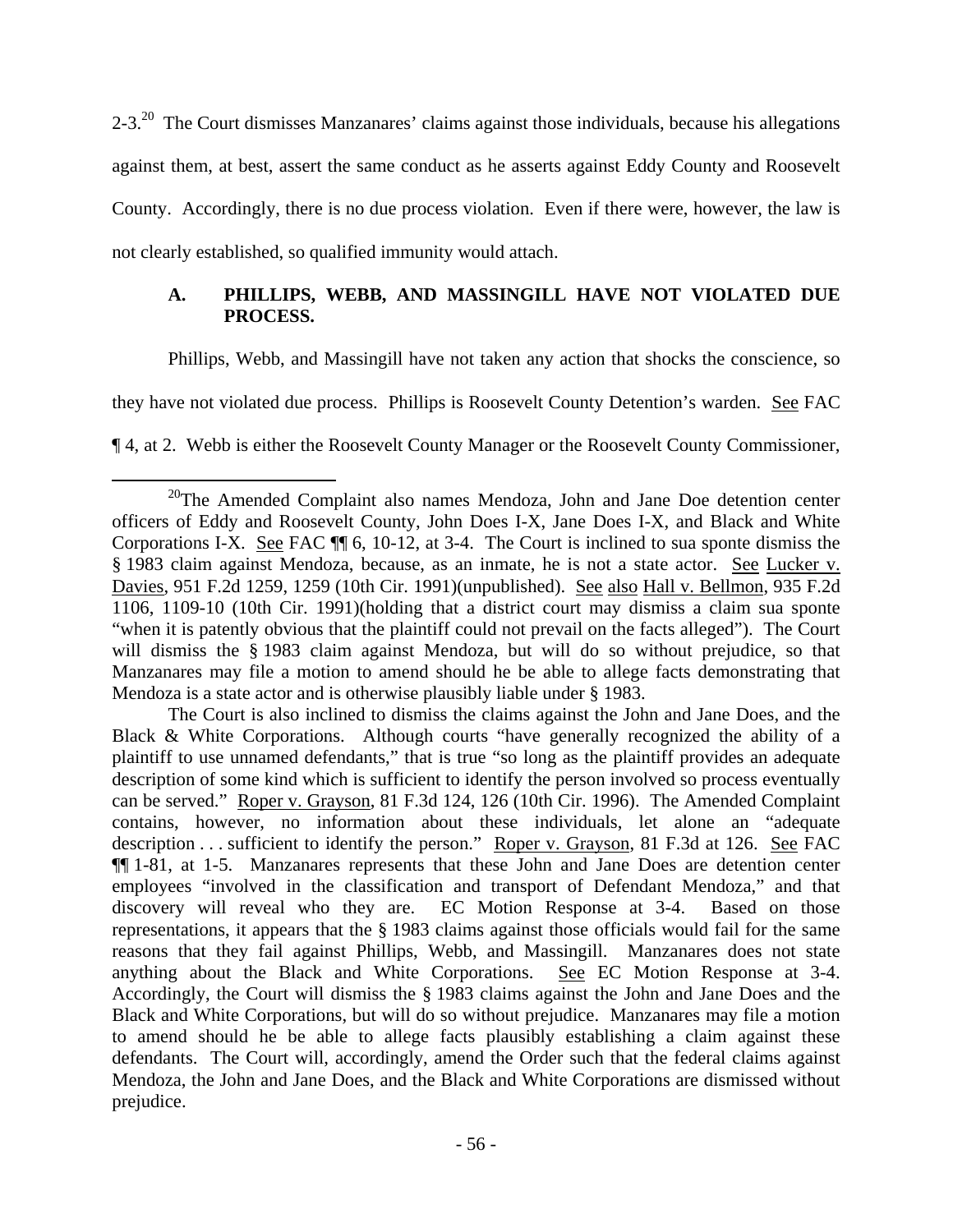or both. See FAC  $\P$  5, at 1-2.<sup>21</sup> Massingill is Eddy County Detention's warden. See FAC  $\P$  9, at 3. Apart from naming their respective positions, the only other allegations in the FAC referring to those defendants state:

- 77. As the official policy maker, . . . Warden Massingill had final responsibility for the training, supervision, management and policy implementation of the ECDC and are liable to the Plaintiff for acts and/or omissions of the individual defendants.
- 78. As the official policy maker, the Roosevelt County Board of Commissioners, the Roosevelt County Manager and Warden Phillips had final responsibility for the training, supervision, management and policy implementation of the RCDC and are liable to Plaintiffs for the acts and/or omissions of the individual Defendants.

FAC  $\P$  77-78, at 15. Apart from asserting generally that Phillips, Webb, and Massingill had the final responsibility of training, management, and policy implementations, those allegations contain no factual assertions about any affirmative act which Phillips, Webb, or Massingill performed. See Hernandez v. Ridley, 734 F.3d at 1259 (requiring affirmative conduct from state actors to impose due-process liability). See also Ashcroft v. Iqbal, 556 U.S. at 676 ("[A] plaintiff must plead that each Government-official defendant, through the official's own individual actions, has violated the Constitution."). To be sure, a supervisor "who creates, promulgates, implements, or in some other way possesses responsibility for the continued operation of a policy" may be held liable if that policy causes a constitutional violation, Dodds v. Richardson, 614 F.3d 1185, 1199 (10th Cir. 2010), but the allegations in the amended complaint are merely conclusory assertions that Phillips, Webb, and Massingill, as high-ranking individuals, had supervisory authority over the training at and the policies of Eddy County Detention and Roosevelt County Detention. Accordingly, the Court need not accept those

 $21$ There is some ambiguity in the FAC, because Webb is listed in the caption as the County Manager, whereas in the FAC's body she is named the County Commissioner. See FAC ¶¶ 5, at 1-2. There is no explanation whether the positions are one and the same, or if they are separate positions.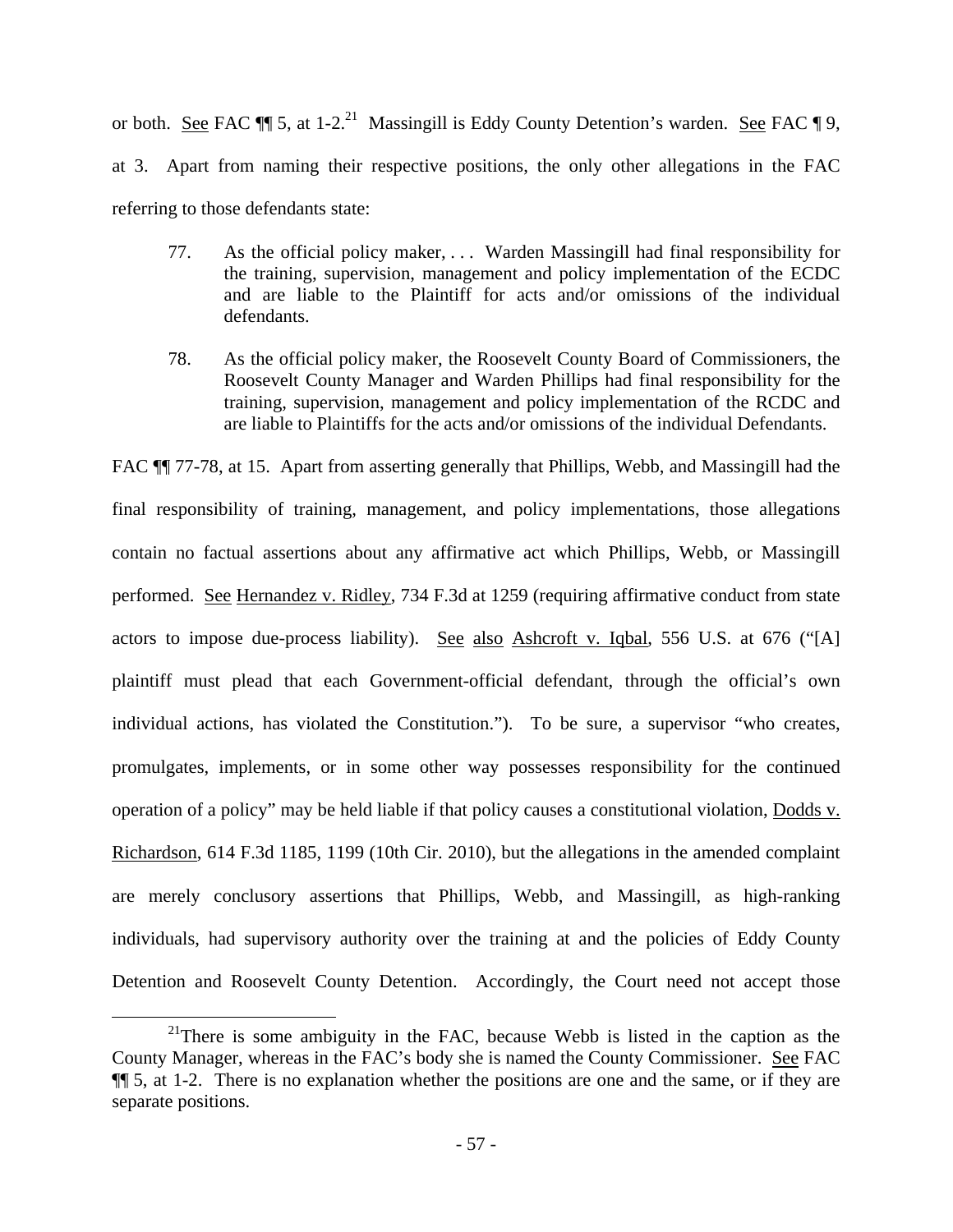allegations as true. See Ashcroft v. Iqbal, 556 U.S. at 678 ("Threadbare recitals of the elements of a cause of action . . . do not suffice."). Even accepting as true, however, that Phillips, Webb, and Massingill were involved in Eddy County's and Roosevelt County's purported failure to train its employees about classifying inmates, or that Phillips and Webb were responsible for Roosevelt County's purported lack of a classification system, such conduct does not shock the conscience. See supra §§ II-III. Accordingly there is no due process violation.

# **B. EVEN IF THERE IS A DUE PROCESS VIOLATION, THE LAW IS NOT CLEARLY ESTABLISHED.**

Massingill asserts qualified immunity as a defense. See Massingill Motion at 1. State officials are entitled to qualified immunity under § 1983, unless: (i) they violate a federal or statutory or constitutional right; and (ii) the unlawfulness of their conduct "was clearly established at the time." District of Columbia v. Wesby, 138 S. Ct. at 589. Massingill is entitled to qualified immunity, because he has not violated a federal statutory or constitutional right. Assuming, however, that his conduct has violated a right, he would still be entitled to qualified immunity, because the law is not clearly established.<sup>22</sup>

"Ordinarily, in order for the law to be clearly established, there must be a Supreme Court or Tenth Circuit decision on point, or the clearly established weight of authority from other courts must have found the law to be as the plaintiff maintains." Currier v. Doran, 242 F.3d at 923. The plaintiff bears the burden of showing that the law is clearly established. See Kerns v. Bader, 663 F.3d at 1180. "[T]he law is not clearly established where 'a distinction might make a constitutional difference.'" McGarry v. Board of County Commissioners for County of Lincoln, 294 F. Supp. 3d 1170, 1187 (D.N.M. 2018)(Browning, J.)(quoting Kerns v. Bader, 663 F.3d at

 $22$ Neither Phillips nor Webb has asserted a qualified immunity defense, but the Court's analysis and conclusion would be functionally identical for them.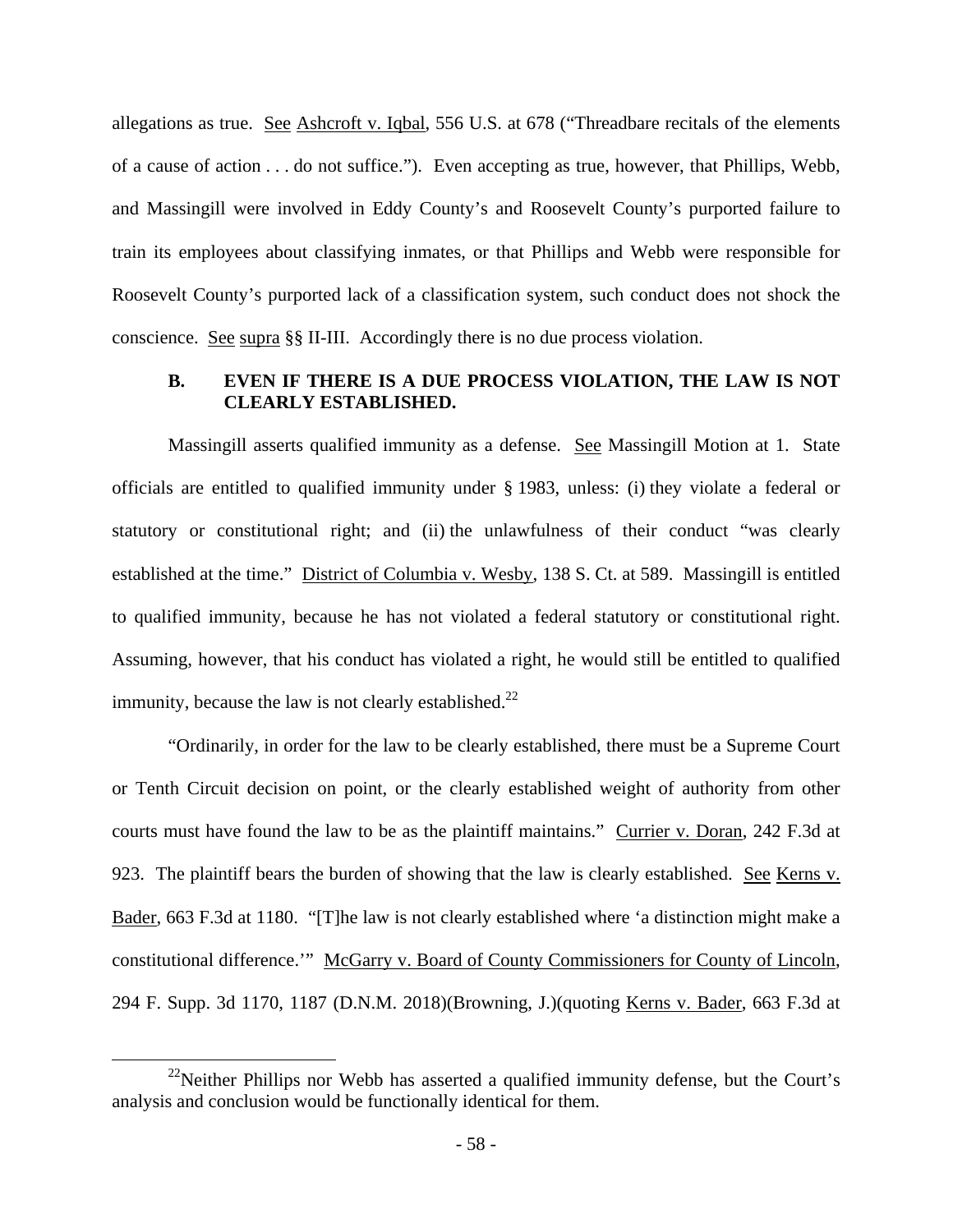1188). As explained above, and in prior cases, the Court has observed that "the Supreme Court has sent out unwritten signals to the lower courts that [a] factually identical or a highly similar factual case is required for the law to be clearly established, and the Tenth Circuit is now sending those unwritten signals to the district courts." Nelson v. City of Albuquerque, 283 F. Supp. 3d 1048, 1107 n.44 (D.N.M. 2017)(Browning, J.). See White v. Pauly, 137 S. Ct. at 552 ("As this Court explained decades ago, the clearly established law must be 'particularized' to the facts of the case.").

Here, Manzanares asserts that the closest Tenth Circuit decisions on point are Robbins v. Oklahoma, 519 F.3d 1242 (10th Cir. 2008), Armijo ex rel. Chavez v. Wagon Mound Public Schools, 159 F.3d 1253 (10th Cir. 1998)("Armijo"), and Yvonne ex rel. Lewis v. New Mexico Department of Human Services, 959 F.2d 883 (10th Cir. 1992)("Yvonne"). See Tr. at 73:6-8 (Zebas); id. at 76:17-20 (Zebas). The Court concludes that they are not factually analogous enough to signal to a "reasonable official" that existing law has "placed the constitutionality" of the "conduct beyond debate." District of Columbia v. Wesby, 138 S. Ct. at 589.

Yvonne involves a minor child whom another child raped at a foster home facility. See 959 F.2d at 885. The minor child contended that state officials failed to properly ensure staffing and supervision at the facility and failed to screen children who might pose a threat to others, which ultimately led to the sexual assault. See 959 F.2d at 885, 890. Although the failure to screen dangerous children contention in Yvonne is similar to Manzanares' argument that Roosevelt County failed to properly classify inmates with violent histories, the two cases' resemblance ends there. The claim in Yvonne is premised on the special-relationship prong of substantive due process liability, whereas Manzanares' claim centers on the danger-creation prong. See Yvonne, 959 F.2d at 892-93; EC Motion Response at 8. Given that difference, a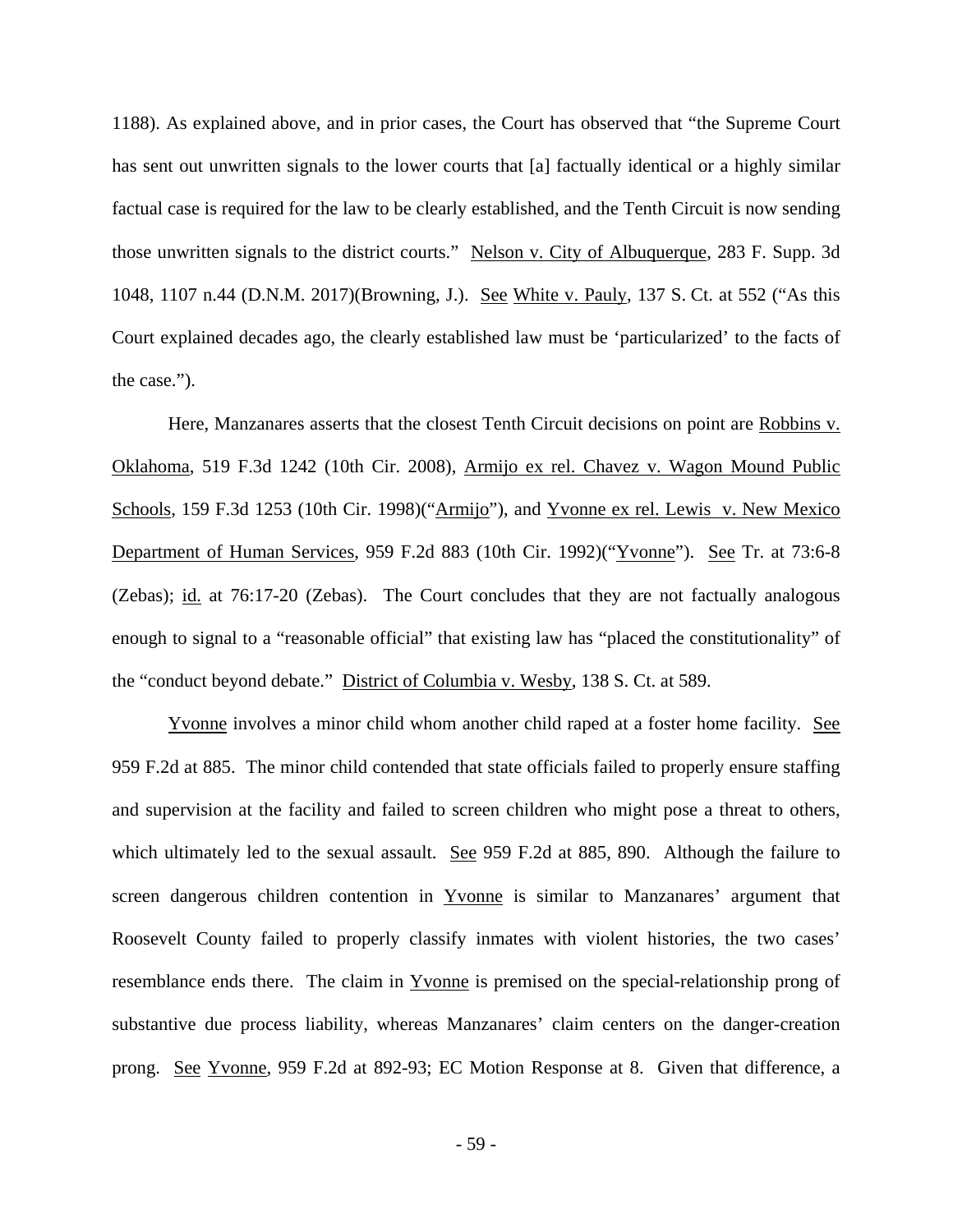state official might reasonably wonder whether Yvonne applies to the conduct affecting Manzanares. A state official's constitutional responsibilities toward children in the foster care context might be different or stricter than a state official's constitutional responsibilities toward county officials in the prison context.

In Armijo, a special education student committed suicide after school officials suspended him, drove him home, and left him unattended with access to firearms. See 159 F.3d at 1257. The child's parents sued under a substantive due process theory, asserting that the school knew that their child had been depressed and had previously threatened to commit suicide. See 159 F.3d at 1257. Manzanares' claim diverges from Armijo in that it deals with Detention Center officials, whether those officials were properly trained, and whether there was a proper classification system for inmates. In contrast, Armijo turns on a student's suicidal tendencies and whether disciplinary action caused that student to take his own life. The Court concludes that the facts of Armijo are too disparate to demonstrate that the law was clearly established.

Finally, Robbins v. Oklahoma arises from the tragic murder of an eight-month old infant. 519 F.3d at 1245. There, the infant's parents placed their child in a daycare based on a representation from the Oklahoma Department of Human Services that the specific daycare recommended was the only place the parents could use and receive financial assistance from the State of Oklahoma. See 519 F.3d at 1246. After the daycare's owner murdered their child, the parents filed suit, asserting a due process violation. See 519 F.3d at 1246. This case provides no support for Manzanares that the law is clearly established, because the Tenth Circuit concluded in Robbins v. Oklahoma that the parents had not stated a due process violation. See 519 F.3d at 1250-53. Even if the facts alleged in Robbins v. Oklahoma had supported a due process violation, however, they are dissimilar enough from Manzanares' facts that they would not show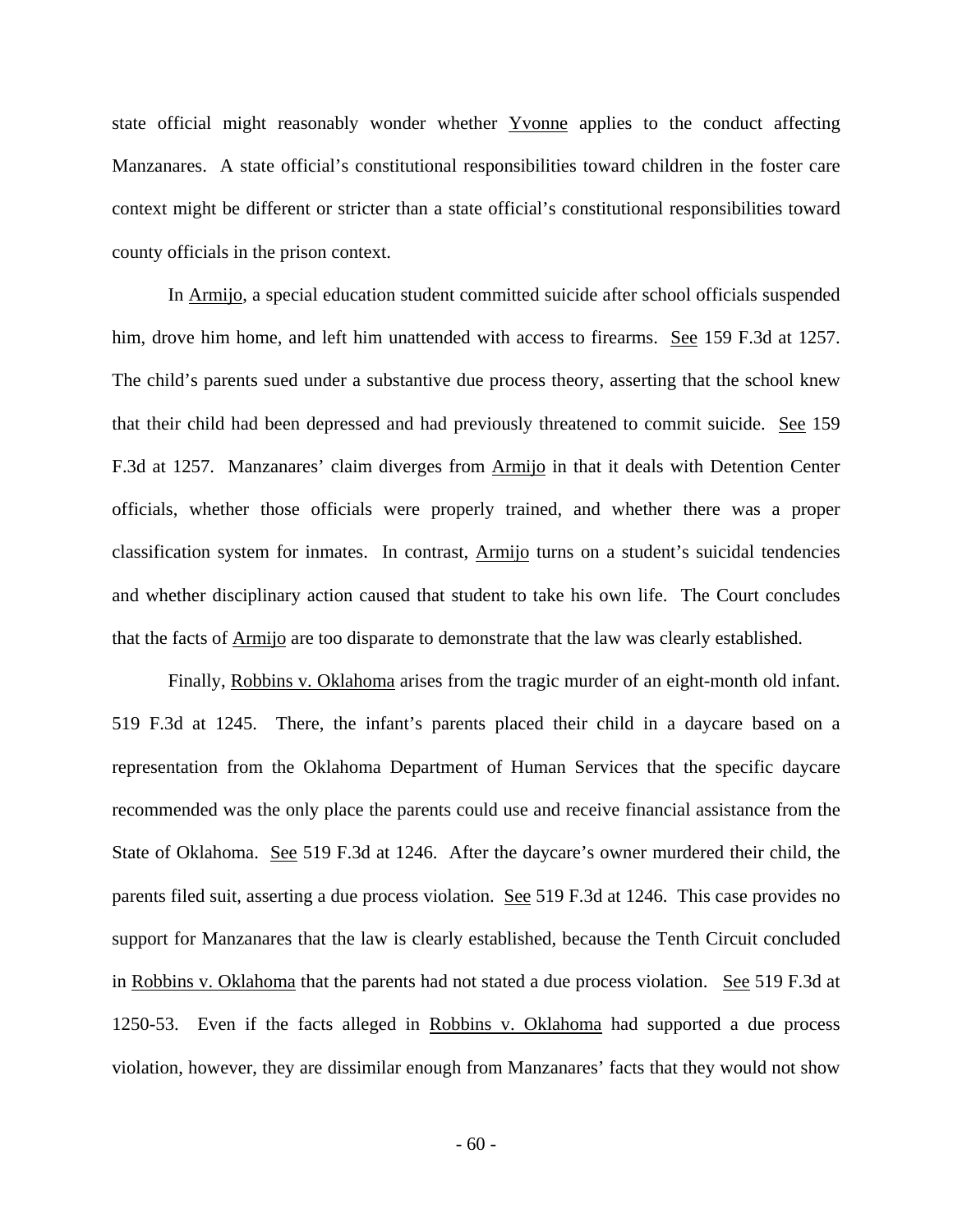that the law is clearly established. Manzanares' case involves no children, no daycare officials, and liability is not premised on the reliance of state officials' representations; rather, it is premised on state officials' purported failure to train, supervise, and/or classify inmates' threat levels.

The most factually analogous case that the Court could find to this case is Martinez v. Uphoff, which the Court has already cited for the proposition that there is no due process violation. See supra, §§ II-III. In Martinez v. Uphoff, three inmates who were attempting to escape murdered a prison guard, and the prison guard's family sued the prison, asserting a due process claim. See 265 F.3d at 1132. The family asserted, under the danger-creation prong, that the prison knew or should have known of the escape plan, and that it knew that two of the three inmates attempting escape had violent histories, yet the prison did nothing to stop the escape attempt. See 265 F.3d at 1132. The Tenth Circuit ultimately concluded, however, that the prison's conduct did not shock the conscience, so it affirmed the district court's grant of summary judgment in the prison's favor. See 265 F.3d at 1135. Given that the closest case to Manzanares' case resulted in dismissal, the Court concludes that the law was not clearly established that Massingill committed a constitutional violation.

## **V. THE COURT DECLINES TO EXERCISE SUPPLEMENTAL JURISDICTION OVER THE STATE CLAIMS AND DISMISSES THEM.**

Having disposed of the § 1983 claims, the only remaining claims before the Court are Manzanares' negligence and/or gross negligence claims. See FAC ¶¶ 72-81, at 14-15. The Court declines to exercise supplemental jurisdiction over those claims. See 28 U.S.C. § 1367(c)(3); Carlsbad Technology, Inc. v. HIF Bio, Inc., 556 U.S. 635, 639 (2009)("A district court's decision whether to exercise that jurisdiction after dismissing every claim over which it had original jurisdiction is purely discretionary."); United States v. Botefuhr, 309 F.3d